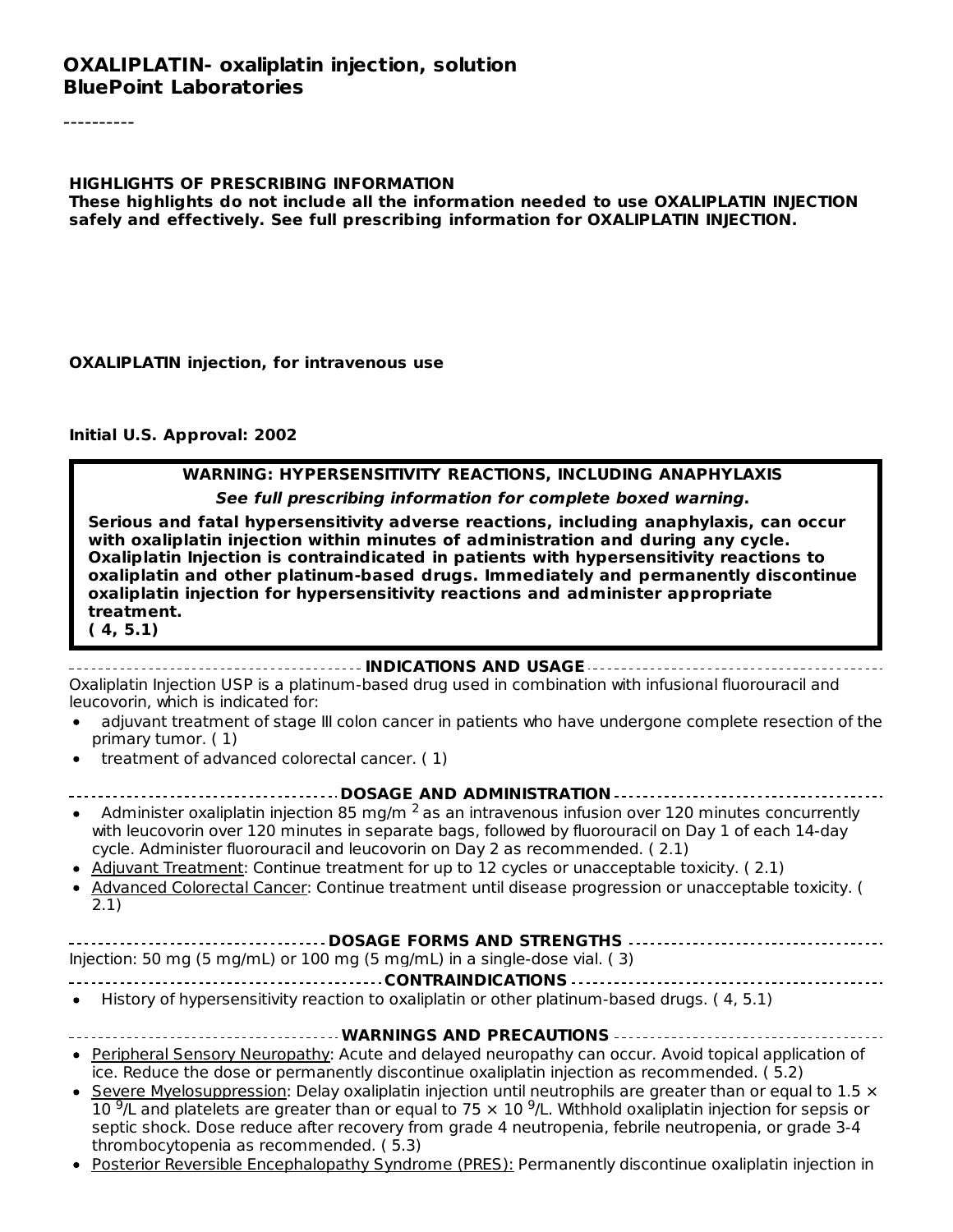Posterior Reversible Encephalopathy Syndrome (PRES): Permanently discontinue oxaliplatin injection in patients who develop PRES. ( 5.4)

- Pulmonary Toxicity: Withhold oxaliplatin injection until investigation excludes interstitial lung disease or pulmonary fibrosis. ( 5.5)
- Hepatotoxicity: Monitor liver function tests at baseline, before each subsequent cycle, and as clinically indicated. ( 5.6)
- OT Interval Prolongation: Avoid in patients with congenital long OT syndrome. Monitor electrocardiograms in patients with congestive heart failure, bradyarrhythmias, and electrolyte abnormalities, and in patients taking drugs known to prolong the QT interval. Correct electrolyte abnormalities prior to initiating oxaliplatin injection and periodically during treatment. ( 5.7)
- Rhabdomyolysis: Permanently discontinue oxaliplatin injection if rhabdomyolysis occurs. (5.8)
- Hemorrhage: Increase frequency of monitoring in patients who are receiving oxaliplatin injection with fluorouracil/leucovorin and oral anticoagulants ( 5.9)
- Embryo-Fetal Toxicity: Can cause fetal harm. Advise pregnant women of the potential risk to a fetus. Advise males and females of reproductive potential to use an effective method of contraception. ( 5.10, 8.1, 8.3)

**ADVERSE REACTIONS** Most common adverse reactions (incidence greater than or equal to 40%) were peripheral sensory neuropathy, neutropenia, thrombocytopenia, anemia, nausea, increase in transaminases and alkaline phosphatase, diarrhea, emesis, fatigue and stomatitis. ( 6.1)

#### **To report SUSPECTED ADVERSE REACTIONS, contact Apotex Corp. at 1-800-706-5575 or FDA at 1-800-FDA-1088 or www.fda.gov/medwatch.**

**USE IN SPECIFIC POPULATIONS**

Lactation: Advise not to breastfeed.

**See 17 for PATIENT COUNSELING INFORMATION and FDA-approved patient labeling.**

**Revised: 12/2020**

### **FULL PRESCRIBING INFORMATION: CONTENTS\* WARNING: HYPERSENSITIVITY REACTIONS, INCLUDING ANAPHYLAXIS 1 INDICATIONS AND USAGE**

### **2 DOSAGE AND ADMINISTRATION**

- 2.1 Recommended Dosage
- 2.2 Dose Modifications for Adverse Reactions
- 2.3 Dosage Modifications for Patients with Renal Impairment
- 2.4 Preparation and Administration

### **3 DOSAGE FORMS AND STRENGTHS**

### **4 CONTRAINDICATIONS**

### **5 WARNINGS AND PRECAUTIONS**

- 5.1 Hypersensitivity Reactions
- 5.2 Peripheral Sensory Neuropathy
- 5.3 Severe Myelosuppression
- 5.4 Posterior Reversible Encephalopathy Syndrome
- 5.5 Pulmonary Toxicity
- 5.6 Hepatotoxicity
- 5.7 QT Interval Prolongation and Ventricular Arrhythmias
- 5.8 Rhabdomyolysis
- 5.9 Hemorrhage
- 5.10 Embryo-Fetal Toxicity

### **6 ADVERSE REACTIONS**

6.1 Clinical Trials Experience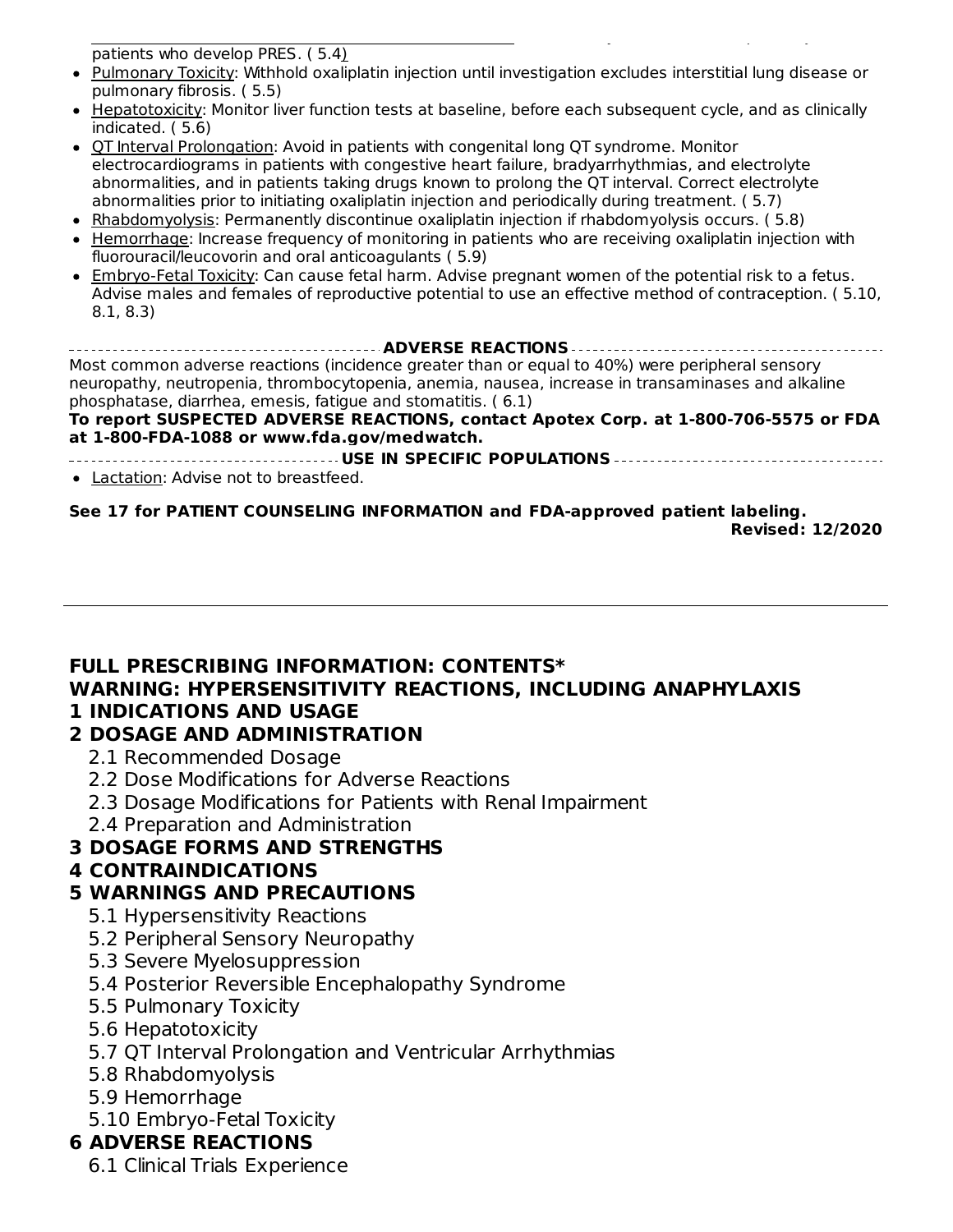6.2 Postmarketing Experience

### **7 DRUG INTERACTIONS**

- 7.1 Drugs that Prolong the QT Interval
- 7.2 Use with Nephrotoxic Products
- 7.3 Use with Anticoagulants

## **8 USE IN SPECIFIC POPULATIONS**

- 8.1 Pregnancy
- 8.2 Lactation
- 8.3 Females and Males of Reproductive Potential
- 8.4 Pediatric Use
- 8.5 Geriatric Use
- 8.6 Patients with Renal Impairment

### **10 OVERDOSAGE**

#### **11 DESCRIPTION**

## **12 CLINICAL PHARMACOLOGY**

- 12.1 Mechanism of Action
- 12.2 Pharmacodynamics
- 12.3 Pharmacokinetics

## **13 NONCLINICAL TOXICOLOGY**

13.1 Carcinogenesis, Mutagenesis, Impairment of Fertility

### **14 CLINICAL STUDIES**

14.1 Adjuvant Treatment with Oxaliplatin Injection in Combination with Fluorouracil and Leucovorin

14.2 Previously Untreated Advanced Colorectal Cancer

14.3 Previously Treated Advanced Colorectal Cancer

### **15 REFERENCES**

### **16 HOW SUPPLIED/STORAGE AND HANDLING**

### **17 PATIENT COUNSELING INFORMATION**

\* Sections or subsections omitted from the full prescribing information are not listed.

### **FULL PRESCRIBING INFORMATION**

### **WARNING: HYPERSENSITIVITY REACTIONS, INCLUDING ANAPHYLAXIS**

**Serious and fatal hypersensitivity adverse reactions, including anaphylaxis, can occur with oxaliplatin injection within minutes of administration and during any cycle. Oxaliplatin Injection is contraindicated in patients with hypersensitivity reactions to oxaliplatin and other platinum-based drugs [see Contraindications (4)]. Immediately and permanently discontinue oxaliplatin injection for hypersensitivity reactions and administer appropriate treatment for management of the hypersensitivity reaction [see Warnings and Precautions ( 5.1)].**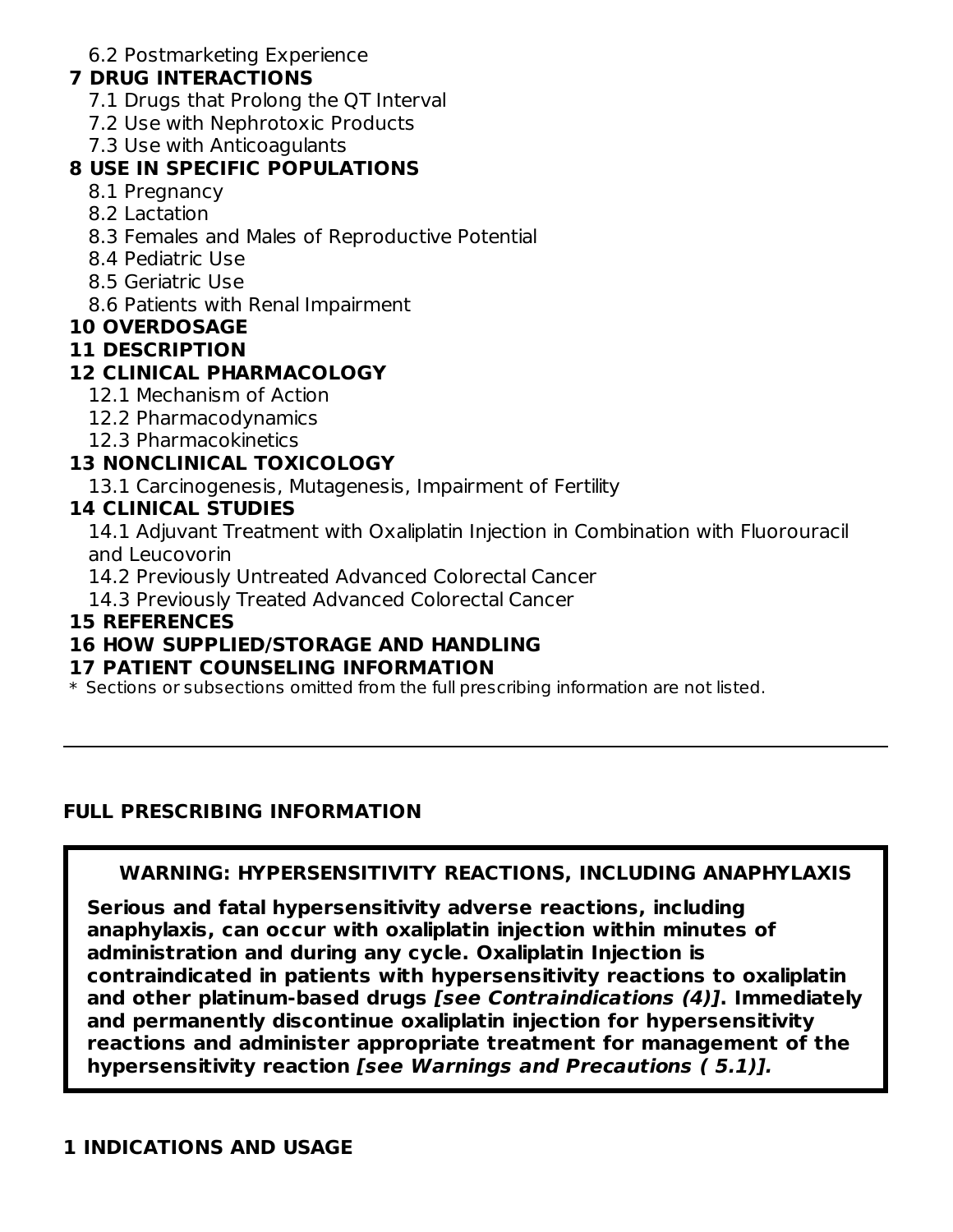Oxaliplatin Injection USP, in combination with infusional fluorouracil and leucovorin, is indicated for:

- adjuvant treatment of stage III colon cancer in patients who have undergone complete resection of the primary tumor.
- treatment of advanced colorectal cancer.  $\bullet$

# **2 DOSAGE AND ADMINISTRATION**

## **2.1 Recommended Dosage**

Administer oxaliplatin injection in combination with fluorouracil and leucovorin every 2 weeks.

- For adjuvant treatment, continue treatment for up to 12 cycles or unacceptable  $\bullet$ toxicity.
- For advanced colorectal cancer, continue treatment until disease progression or  $\bullet$ unacceptable toxicity.

## $Day 1$

Administer oxaliplatin injection 85 mg/m  $^2$  as an intravenous infusion over 120 minutes and leucovorin 200 mg/m  $^2$  as an intravenous infusion over 120 minutes at the same time in separate bags, followed by fluorouracil 400 mg/m  $^2$  as intravenous bolus over 2-4 minutes, followed by fluorouracil 600 mg/m  $^2$  as a 22-hour continuous infusion.

## Day 2

Administer leucovorin 200 mg/m  $^2$  as an intravenous infusion over 120 minutes, followed by fluorouracil 400 mg/m  $^2$  as intravenous bolus over 2-4 minutes, followed by fluorouracil 600 mg/m  $^2$  as a 22-hour continuous infusion.

Refer to the prescribing information for fluorouracil and leucovorin for additional information.

## **2.2 Dose Modifications for Adverse Reactions**

Prolongation of infusion time for oxaliplatin injection from 2 hours to 6 hours may mitigate acute toxicities, such as non-life threatening infusion-related reactions.

Permanently discontinue oxaliplatin injection for any of the following:

- Hypersensitivity Reactions [see Warnings and Precautions ( 5.1)]
- Posterior reversible encephalopathy syndrome (PRES) [see Warnings and  $\bullet$ Precautions ( 5.4)]
- Confirmed interstitial lung disease or pulmonary fibrosis [see Warnings and Precautions ( 5.5)] Rhabdomyolysis [see Warnings and Precautions ( 5.8)]

Refer to the fluorouracil and leucovorin prescribing information for dosage modifications for adverse reactions.

## Dosage Modifications for Adjuvant Treatment

Dosage modifications for adverse reactions for adjuvant treatment are presented in Table 1.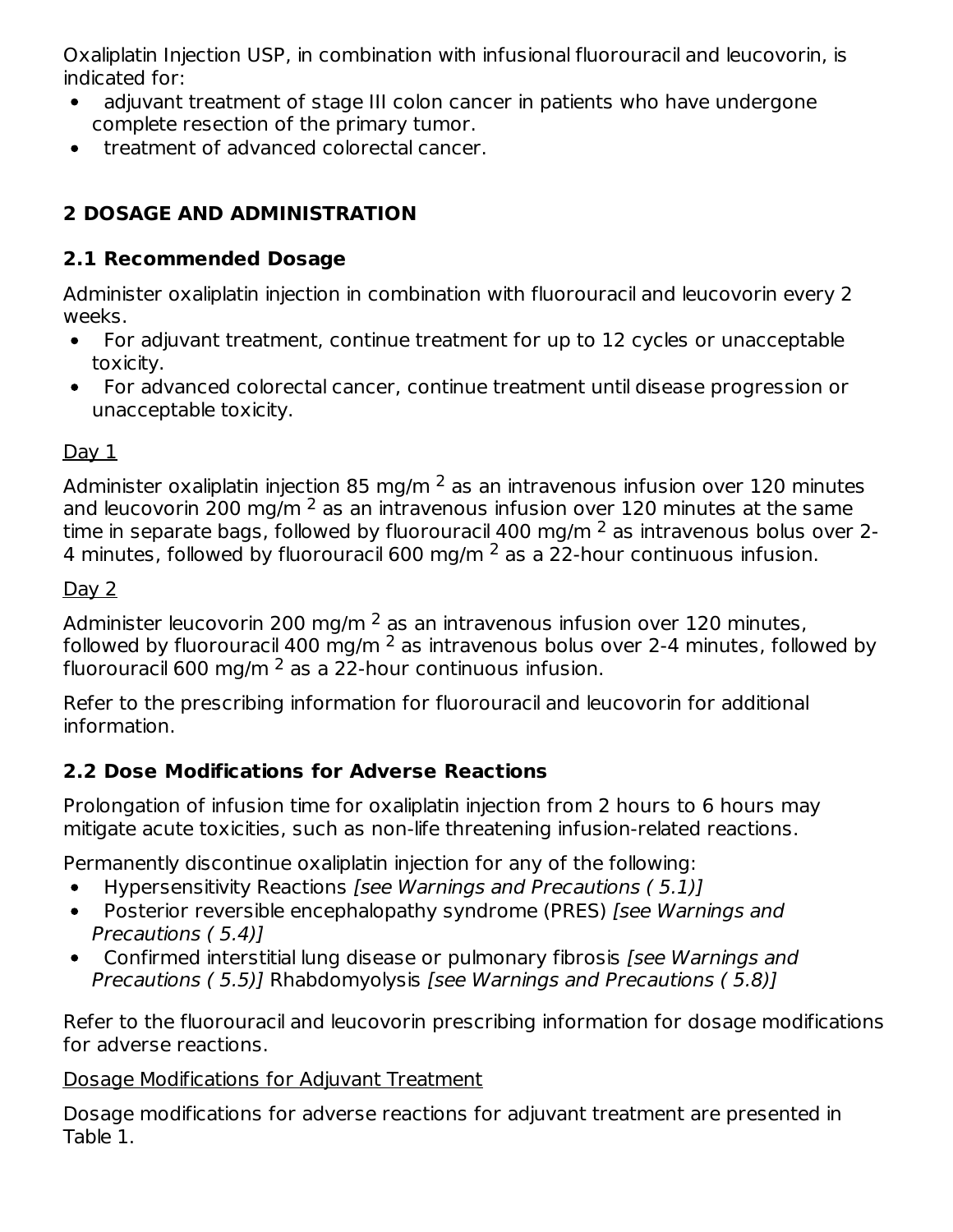### **Table 1: Dosage Modifications for Adjuvant Treatment in Patients with Stage III Colon Cancer**

| <b>Adverse Reactions</b>                                                       | <b>Severity</b>                                                 | <b>Oxaliplatin Injection</b><br><b>Dosage Modifications</b>                                                                                                                                                                           |
|--------------------------------------------------------------------------------|-----------------------------------------------------------------|---------------------------------------------------------------------------------------------------------------------------------------------------------------------------------------------------------------------------------------|
| Peripheral Sensory<br>Neuropathy [see Warnings                                 | <b>Persistent Grade 2</b>                                       | Consider reducing oxaliplatin<br>injection dose to 75 mg/m $^2$ .                                                                                                                                                                     |
| and Precautions (5.2)]                                                         | Persistent Grade 3                                              | Consider discontinuing<br>oxaliplatin injection.                                                                                                                                                                                      |
|                                                                                | Grade 4                                                         | Discontinue oxaliplatin<br>injection.                                                                                                                                                                                                 |
| Myelosuppression [see<br><b>Warnings and Precautions (</b>                     | Grade 4 neutropenia or<br>febrile neutropenia                   | Delay the next dose until<br>neutrophils greater than or                                                                                                                                                                              |
| 5.3), Adverse Reactions (<br>$[6.1)$ ].                                        | Grade 3-4 thrombocytopenia equal to $1.5 \times 10^{-9}$ /L and | platelets greater than or<br>equal to $75 \times 10^{9}$ /L. Reduce<br>oxaliplatin injection dose to<br>75 mg/m <sup>2</sup>                                                                                                          |
| Gastrointestinal Adverse<br><b>Reactions [see Adverse</b><br>Reactions $(6.1)$ | Grade 3-4                                                       | After recovery, reduce<br>oxaliplatin injection dose to<br>75 mg/m <sup>2</sup> along with a dose<br>reduction of fluorouracil to<br>300 mg/m $2$ as an<br>intravenous bolus and 500<br>mg/m $2$ as a 22-hour<br>continuous infusion. |

Dosage Modifications for Advanced Colorectal Cancer

Dosage modifications for adverse reactions for advanced colorectal cancer are presented in Table 2.

| <b>Table 2: Dosage Modifications for Advanced Colorectal Cancer</b> |  |  |
|---------------------------------------------------------------------|--|--|
|---------------------------------------------------------------------|--|--|

| <b>Adverse Reactions</b>                                                                          | <b>Severity</b>                                                                                                  | <b>Oxaliplatin Injection</b><br><b>Dosage Modifications</b>                                                                                                                                 |
|---------------------------------------------------------------------------------------------------|------------------------------------------------------------------------------------------------------------------|---------------------------------------------------------------------------------------------------------------------------------------------------------------------------------------------|
| Neuropathy [see Warnings]<br>and Precautions (5.2)]                                               | Persistent Grade 2                                                                                               | Consider reducing oxaliplatin<br>injection dose to 65 mg/m $^2$ .                                                                                                                           |
|                                                                                                   | <b>Persistent Grade 3</b>                                                                                        | Consider discontinuing<br>oxaliplatin injection.                                                                                                                                            |
|                                                                                                   | Grade 4                                                                                                          | Discontinue oxaliplatin<br>injection.                                                                                                                                                       |
| Myelosuppression [see<br><b>Warnings and Precautions (</b><br>[5.3], Adverse Reactions (<br> 6.1) | Grade 4 neutropenia or<br>febrile neutropenia<br>Grade 3-4 thrombocytopenia equal to $1.5 \times 10^{-9}$ /L and | Delay the next dose until<br>neutrophils greater than or<br>platelets greater than or<br>equal to 75 $\times$ 10 <sup>9</sup> /L.<br>Reduce oxaliplatin injection<br>dose to 65 mg/m $^2$ . |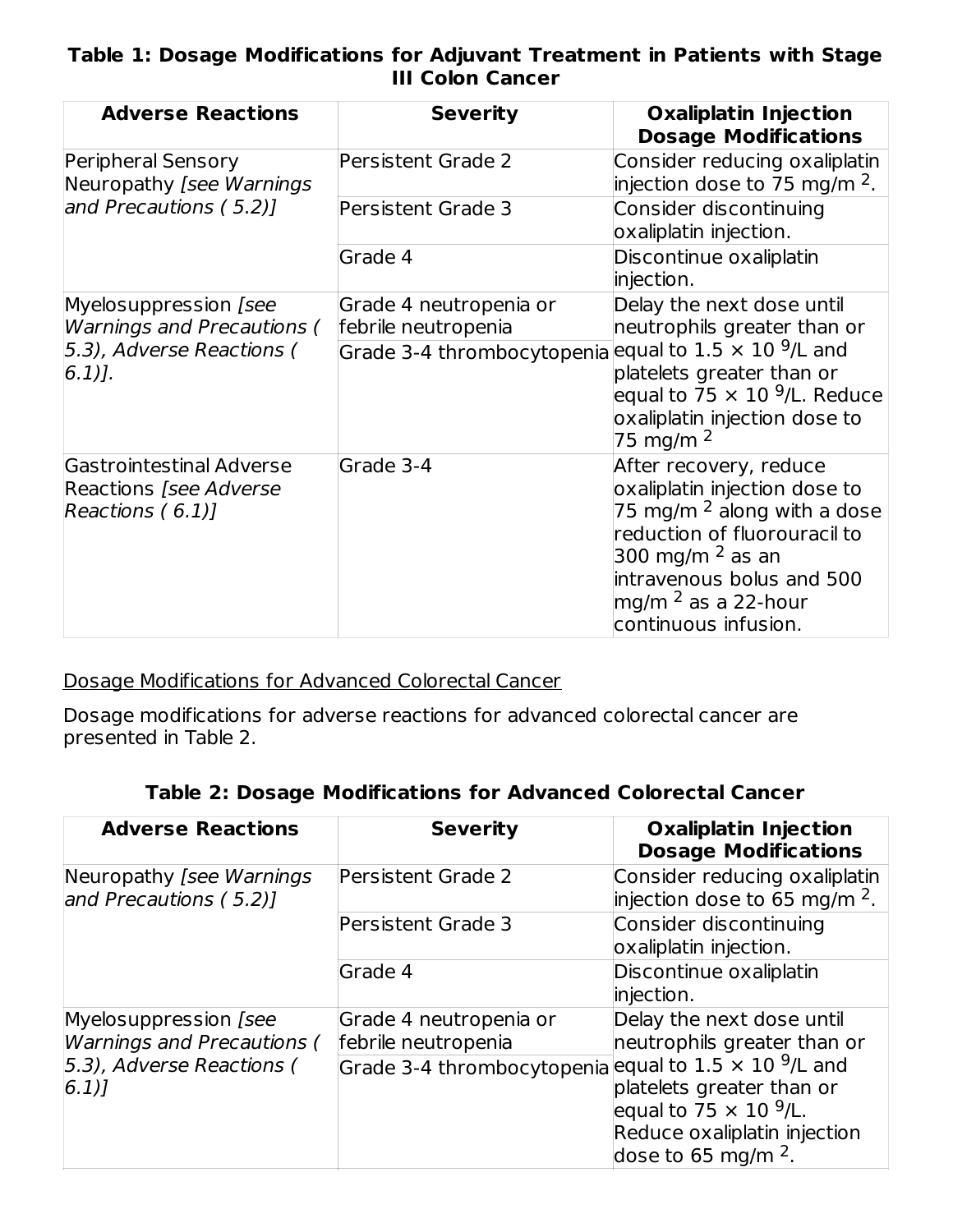| Grade 3-4<br>Gastrointestinal Adverse<br>Reactions [see Adverse]<br>Reactions $(6.1)$ ] | After recovery, reduce<br>oxaliplatin injection dose to<br>65 mg/m $^2$ along with a dose<br>reduction of fluorouracil to<br>300 mg/m $^2$ as an<br>intravenous bolus and 500<br>$mg/m2$ as a 22-hour<br>continuous infusion. |
|-----------------------------------------------------------------------------------------|-------------------------------------------------------------------------------------------------------------------------------------------------------------------------------------------------------------------------------|
|-----------------------------------------------------------------------------------------|-------------------------------------------------------------------------------------------------------------------------------------------------------------------------------------------------------------------------------|

## **2.3 Dosage Modifications for Patients with Renal Impairment**

In patients with severe renal impairment (creatinine clearance [CLcr] less than 30 mL/min, calculated by the Cockcroft-Gault equation), reduce the oxaliplatin injection dose to 65 mg/m <sup>2</sup> [see Use in Specific Populations ( 8.6), Clinical Pharmacology ( 12.3)] .

### **2.4 Preparation and Administration**

- $\bullet$ Oxaliplatin Injection is a cytotoxic drug. Follow applicable special handling and disposal procedures.  $^{\rm 1}$
- Do not freeze.
- Protect the concentrated solution from light.
- Dilute concentrated solution with 250 to 500 mL of 5% Dextrose Injection, USP. **Do not dilute with sodium chloride solution or other chloride-containing solutions.**
- Store diluted solution for no more than 6 hours at room temperature (20°C to 25°C  $\bullet$ [68°F to 77°F]) or 24 hours under refrigeration (2°C to 8°C [36°F to 46°F]). Protection from light is not required.
- Visually inspect for particulate matter and discoloration prior to administration and discard if present.
- Do not mix oxaliplatin injection or administer oxaliplatin injection through the same  $\bullet$ infusion line concurrently with alkaline medications or media (such as basic solutions of fluorouracil).
- Flush the infusion line with 5% Dextrose Injection, USP prior to administration of any concomitant medication. Do not use needles or intravenous administration sets containing aluminum parts for the preparation or mixing of oxaliplatin injection. Aluminum has been reported to cause degradation of platinum compounds.
- Administer oxaliplatin injection as an intravenous infusion over 120 minutes concurrently with leucovorin over 120 minutes in separate bags.

### **3 DOSAGE FORMS AND STRENGTHS**

Injection: 50 mg (5 mg/mL) or 100 mg (5 mg/mL) clear, colorless solution in a singledose vial.

## **4 CONTRAINDICATIONS**

Oxaliplatin Injection is contraindicated in patients with a history of a hypersensitivity reaction to oxaliplatin or other platinum-based drugs. Reactions have included anaphylaxis [see Warnings and Precautions ( 5.1)] .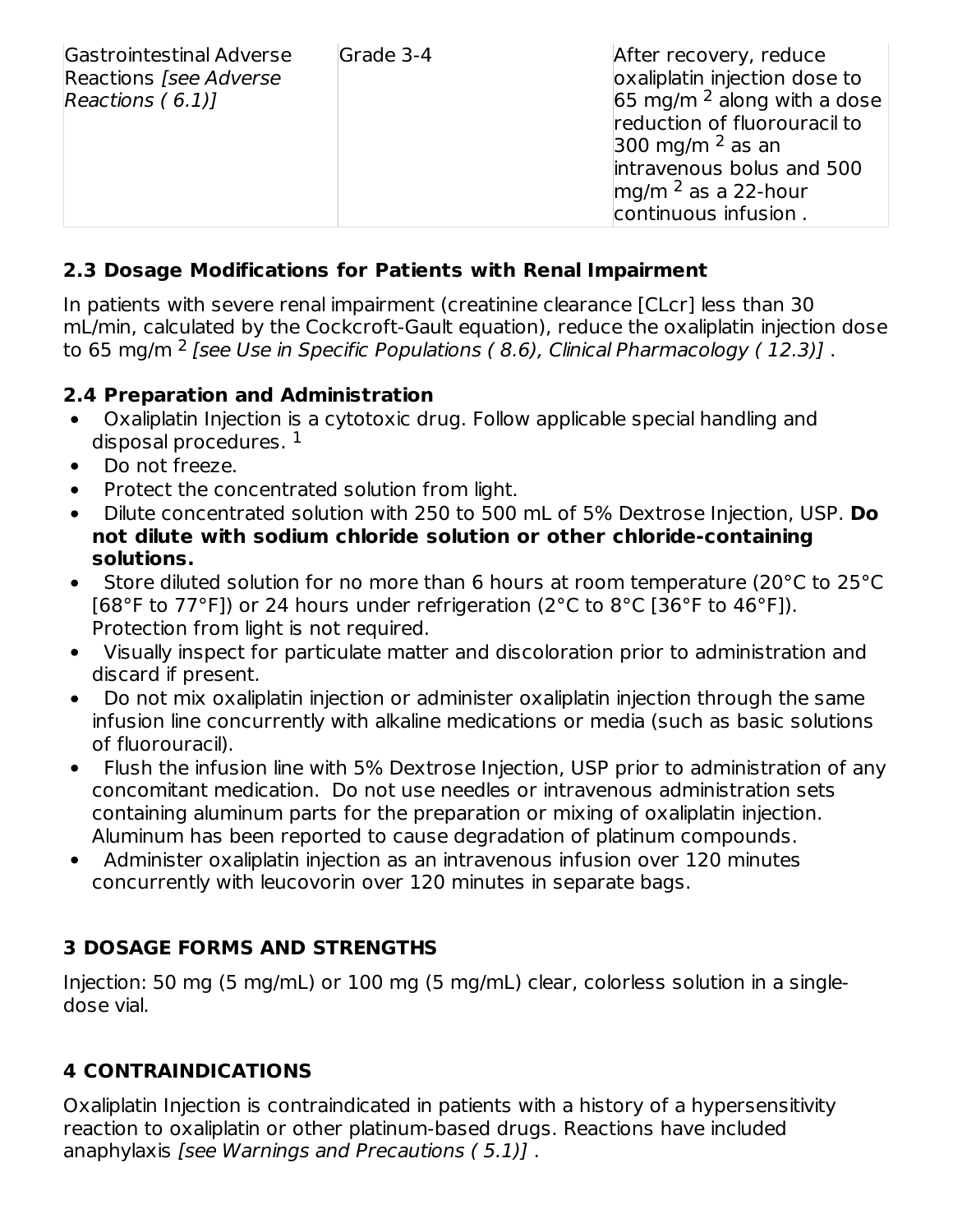## **5 WARNINGS AND PRECAUTIONS**

## **5.1 Hypersensitivity Reactions**

Serious and fatal hypersensitivity reactions, including anaphylaxis, can occur with oxaliplatin injection within minutes of administration and during any cycle. Grade 3-4 hypersensitivity reactions, including anaphylaxis, occurred in 2% to 3% of patients with colon cancer who received oxaliplatin injection. Hypersensitivity reactions, including rash, urticaria, erythema, pruritus, and, rarely, bronchospasm and hypotension, were similar in nature and severity to those reported with other platinum-based drugs.

Oxaliplatin Injection is contraindicated in patients with hypersensitivity reactions to platinum-based drugs [see Contraindications ( 4)] . Immediately and permanently discontinue oxaliplatin injection for hypersensitivity reactions and administer appropriate treatment for management of hypersensitivity reactions.

## **5.2 Peripheral Sensory Neuropathy**

Oxaliplatin Injection can cause acute and delayed neuropathy. Reduce the dose or permanently discontinue oxaliplatin injection for persistent neurosensory reactions based on the severity of the adverse reaction [see Dosage and Administration ( 2.3)] .

### Acute Neuropathy

Acute neuropathy typically presents as a reversible, primarily peripheral sensory neuropathy that occurs within hours or 2 days following a dose, resolves within 14 days, and frequently recurs with further dosing. The symptoms can be precipitated or exacerbated by exposure to cold temperature or cold objects and they usually present as transient paresthesia, dysesthesia and hypoesthesia in the hands, feet, perioral area, or throat. Jaw spasm, abnormal tongue sensation, dysarthria, eye pain, and a feeling of chest pressure have also been observed. The acute, reversible pattern of sensory neuropathy was observed in about 56% of patients who received oxaliplatin injection with fluorouracil/leucovorin. In any individual cycle, acute neuropathy occurred in approximately 30% of patients. For grade 3 peripheral sensory neuropathy, the median time to onset was 9 cycles for adjuvant treatment and 6 cycles for previously treated advanced colorectal cancer.

An acute syndrome of pharyngolaryngeal dysesthesia occurred in 1% to 2% (grade 3-4) of patients previously untreated for advanced colorectal cancer. Subjective sensations of dysphagia or dyspnea, without any laryngospasm or bronchospasm (no stridor or wheezing) occurred in patients previously treated for advanced colorectal cancer.

Avoid topical application of ice for mucositis prophylaxis or other conditions, because cold temperature can exacerbate acute neurological symptoms .

### Delayed Neuropathy

Delayed neuropathy typically presents as a persistent (greater than 14 days), primarily peripheral sensory neuropathy that is usually characterized by paresthesias, dysesthesias, and hypoesthesias, but may also include deficits in proprioception that can interfere with daily activities (e.g., writing, buttoning, swallowing, and difficulty walking from impaired proprioception). These forms of neuropathy occurred in 48% of patients receiving oxaliplatin injection. Delayed neuropathy can occur without any prior acute neuropathy. Most patients (80%) who developed grade 3 persistent neuropathy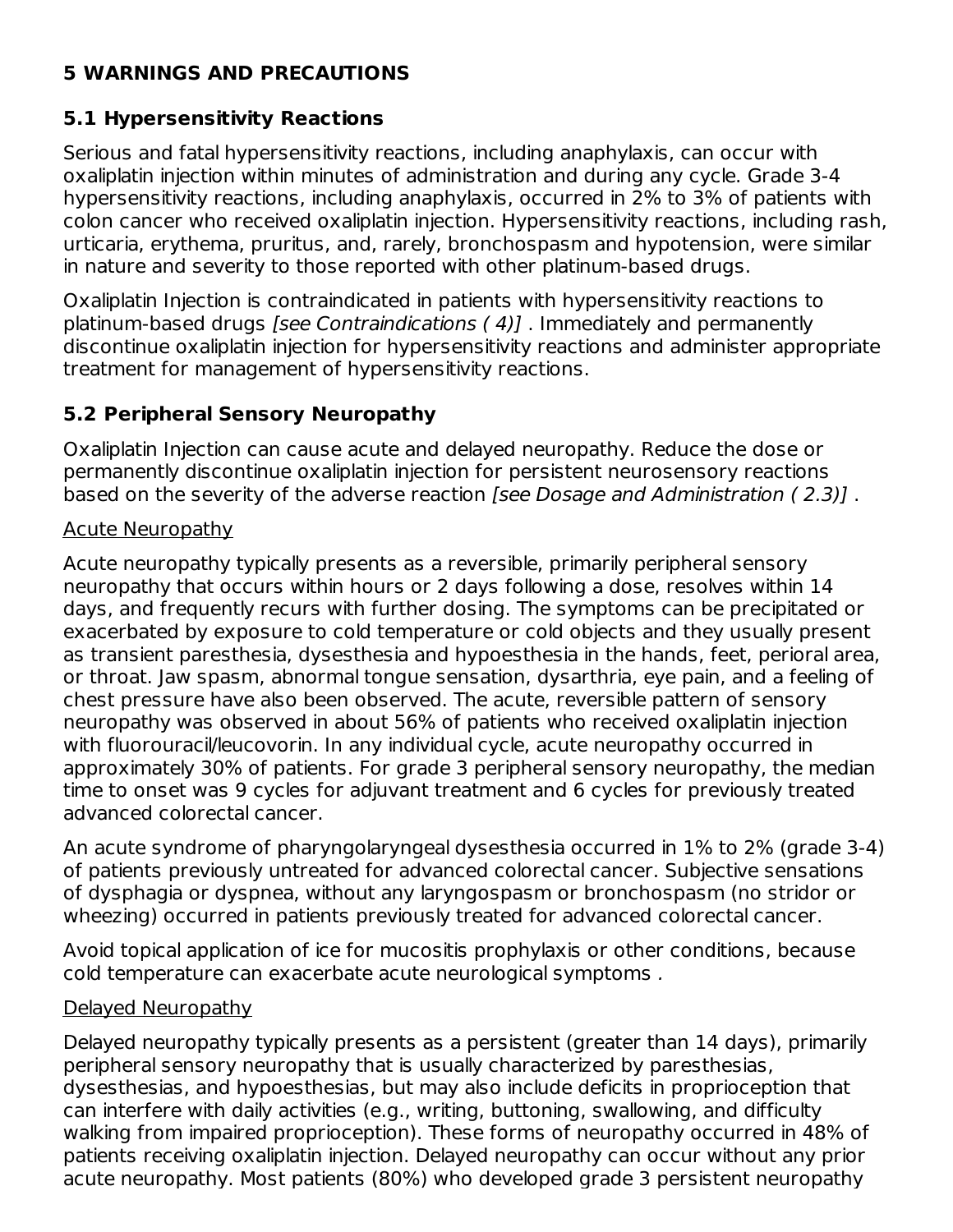acute neuropathy. Most patients (80%) who developed grade 3 persistent neuropathy progressed from prior grade 1 or 2 reactions. These symptoms may improve in some patients upon discontinuation of oxaliplatin injection.

Adjuvant treatment

In the adjuvant treatment trial, neuropathy was graded using NCI CTC, version 1 as summarized in Table 3.

| Grade | <b>Definition</b>                                                             |
|-------|-------------------------------------------------------------------------------|
|       | No change or none                                                             |
|       | Mild paresthesias, loss of deep tendon reflexes                               |
|       | Mild or moderate objective sensory loss, moderate paresthesias                |
|       | Severe objective sensory loss or paresthesias that interfere with<br>function |
|       | Not applicable                                                                |

Peripheral sensory neuropathy occurred in 92% of patients (all grades), including 13% of patients (grade 3) who received oxaliplatin injection with fluorouracil/leucovorin. At the 28-day follow-up after the last treatment cycle, 60% of patients had any grade (grade 1=40%, grade 2=16%, grade 3=5%) peripheral sensory neuropathy, decreasing to 39% at 6 months of follow-up (grade  $1=31\%$ , grade  $2=7\%$ , grade  $3=1\%$ ) and 21% at 18 months of follow-up (grade  $1=17\%$ , grade  $2=3\%$ , grade  $3=1\%$ ).

Advanced colorectal cancer

In the advanced colorectal cancer trials, neuropathy was graded using the neurotoxicity scale summarized in Table 4.

| Grade | <b>Definition</b>                                                   |
|-------|---------------------------------------------------------------------|
|       | Resolved and did not interfere with functioning                     |
|       | Interfered with function but not daily activities                   |
|       | Pain or functional impairment that interfered with daily activities |
|       | Persistent impairment that is disabling or life-threatening         |

**Table 4: Grading for Neuropathy in Advanced Colorectal Cancer Trials**

Neuropathy occurred in 82% (all grades) of patients previously untreated for advanced colorectal cancer, including 19% grade 3-4; and in 74% (all grades) of patients previously treated for advanced colorectal cancer, including 7% grade 3-4.

## **5.3 Severe Myelosuppression**

Grade 3 or 4 neutropenia occurred in 41% to 44% of patients with colorectal cancer who received oxaliplatin injection with fluorouracil/leucovorin. Sepsis, neutropenic sepsis and septic shock, including fatal outcomes, occurred in patients who received oxaliplatin injection [see Adverse Reactions ( 6.1, 6.2)] .

Grade 3 or 4 thrombocytopenia occurred in 2% to 5% of patients with colorectal cancer who received oxaliplatin injection with fluorouracil/leucovorin.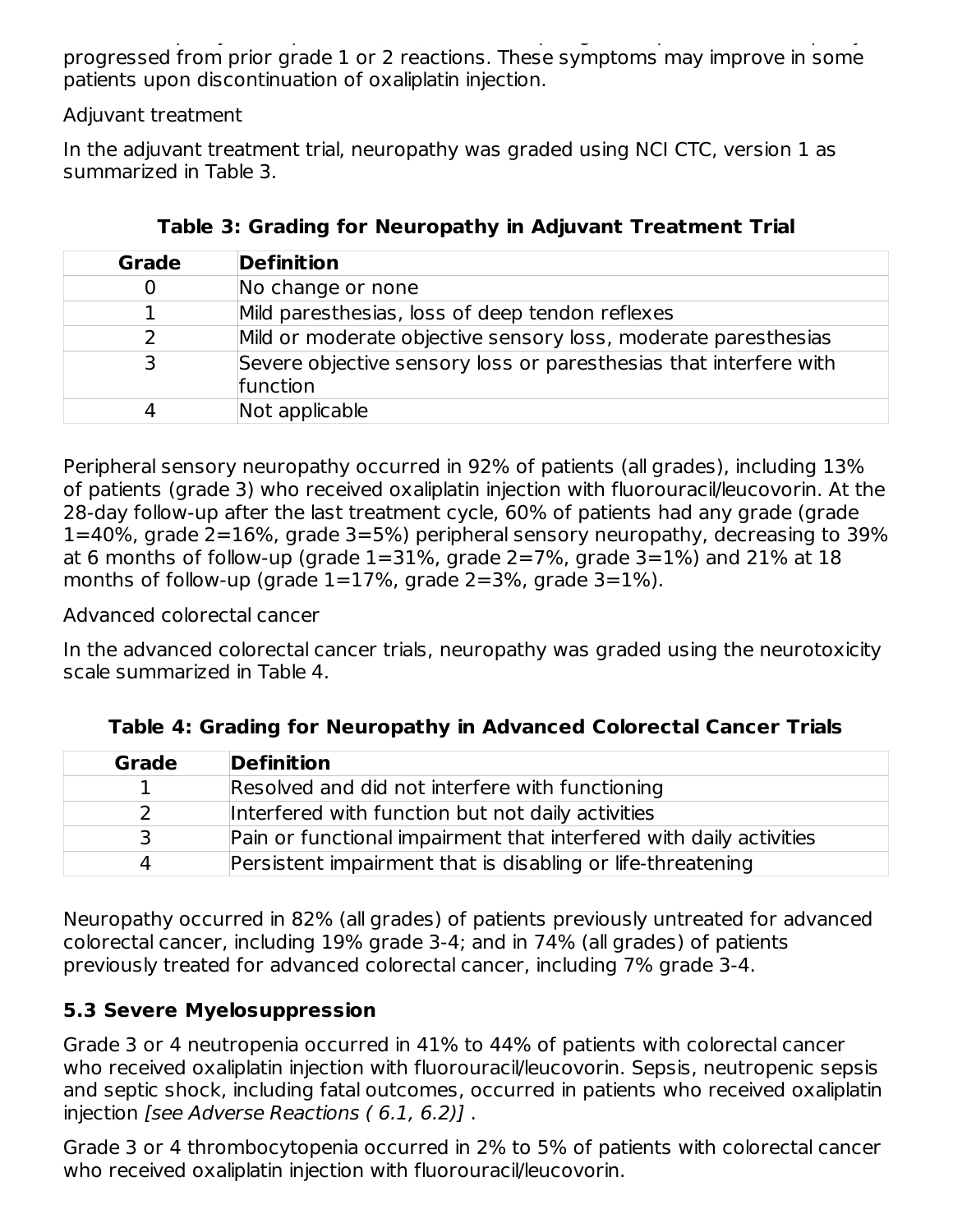Monitor complete blood cell count at baseline, before each subsequent cycle and as clinically indicated . Delay oxaliplatin injection until neutrophils are greater than or equal to 1.5 x 10 <sup>9</sup>/L and platelets are greater than or equal to 75  $\times$  10 <sup>9</sup>/L. Withhold oxaliplatin injection for sepsis or septic shock. Dose reduce oxaliplatin injection after recovery from grade 4 neutropenia, febrile neutropenia or grade 3-4 thrombocytopenia as recommended [see Dosage and Administration ( 2.2)] .

## **5.4 Posterior Reversible Encephalopathy Syndrome**

PRES occurred in less than 0.1% of patients across clinical trials (see Adverse Reactions ( 6.1)] . Signs and symptoms of PRES can include headache, altered mental functioning, seizures, abnormal vision from blurriness to blindness, associated or not with hypertension. Confirm the diagnosis of PRES with magnetic resonance imaging. Permanently discontinue oxaliplatin injection in patients who develop PRES.

## **5.5 Pulmonary Toxicity**

Oxaliplatin Injection has been associated with pulmonary fibrosis (less than 1% of patients), which may be fatal [see Adverse Reactions (6.1)].

In the adjuvant treatment trial, the combined incidence of cough and dyspnea was 7.4% (any grade), including less than 1% (grade 3) in the oxaliplatin injection arm. One patient died from eosinophilic pneumonia in the oxaliplatin injection arm.

In the previously untreated advanced colorectal cancer trial, the combined incidence of cough, dyspnea and hypoxia was 43% (any grade), including 7% (grade 3-4) in the oxaliplatin injection with fluorouracil/leucovorin arm.

In case of unexplained respiratory symptoms, such as non-productive cough, dyspnea, crackles, or radiological pulmonary infiltrates, withhold oxaliplatin injection until further pulmonary investigation excludes interstitial lung disease or pulmonary fibrosis. Permanently discontinue oxaliplatin injection for confirmed interstitial lung disease or pulmonary fibrosis.

## **5.6 Hepatotoxicity**

In the adjuvant treatment trial, increased transaminases (57% vs 34%) and alkaline phosphatase (42% vs 20%) occurred more commonly in the oxaliplatin injection arm than in the fluorouracil/leucovorin arm [see Adverse Reactions (6.1). The incidence of increased bilirubin was similar on both arms. Changes noted on liver biopsies include: peliosis, nodular regenerative hyperplasia or sinusoidal alterations, perisinusoidal fibrosis, and veno-occlusive lesions.

Consider evaluating patients who develop abnormal liver tests or portal hypertension which cannot be explained by liver metastases, for hepatic vascular disorders. Monitor liver function tests at baseline, before each subsequent cycle and as clinically indicated.

## **5.7 QT Interval Prolongation and Ventricular Arrhythmias**

QT prolongation and ventricular arrhythmias, including fatal torsade de pointes, have been reported with oxaliplatin injection [see Adverse Reactions ( 6.2)] .

Avoid oxaliplatin injection in patients with congenital long QT syndrome. Monitor electrocardiograms (ECG) in patients with congestive heart failure, bradyarrhythmias,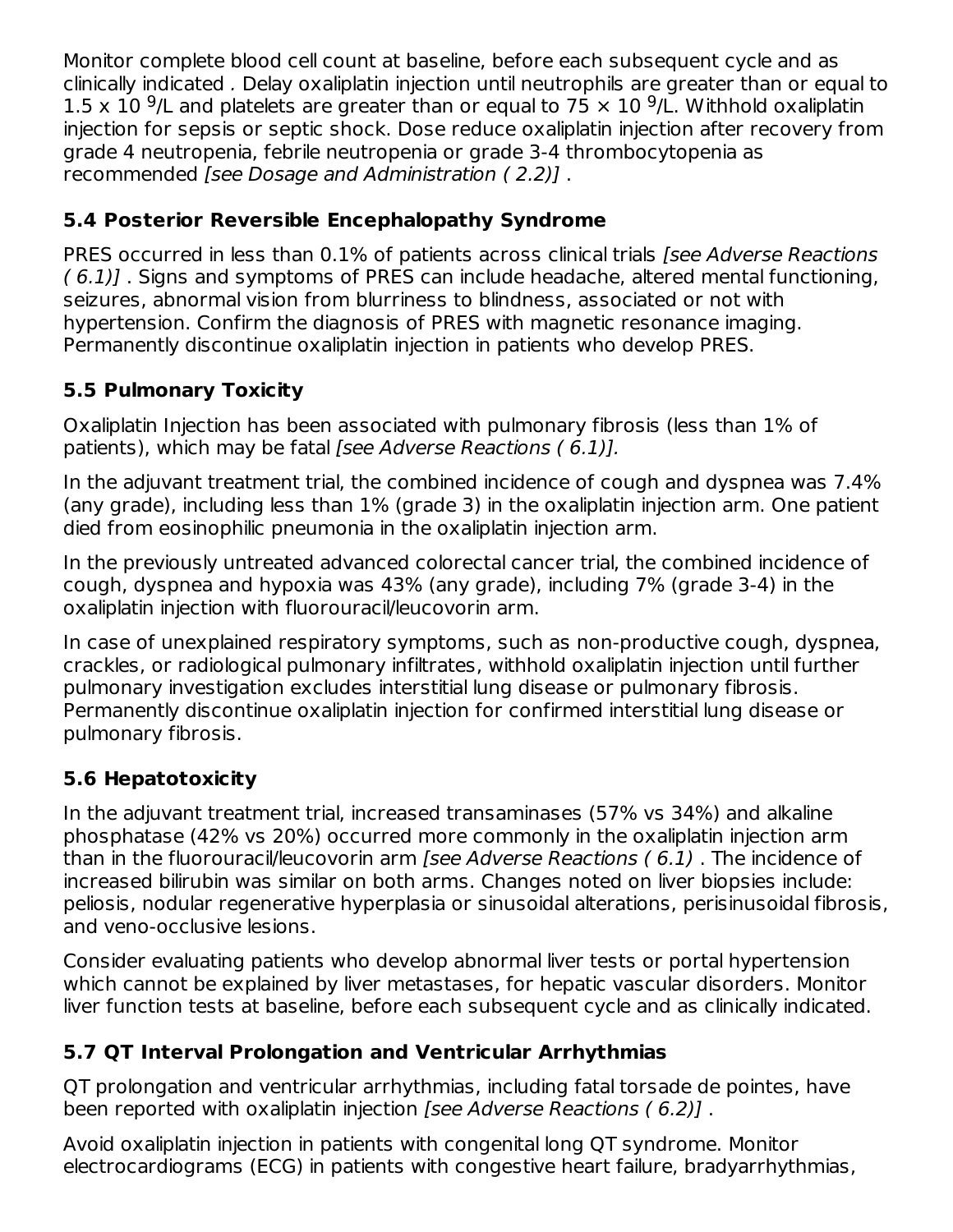and electrolyte abnormalities and in patients taking drugs known to prolong the QT interval, including Class Ia and III antiarrhythmics [see Drug Interactions ( 7.1)] . Monitor and correct electrolyte abnormalities prior to initiating oxaliplatin injection and periodically during treatment.

## **5.8 Rhabdomyolysis**

Rhabdomyolysis, including fatal cases, has been reported with oxaliplatin injection [see Adverse Reactions ( 6.2) . Permanently discontinue oxaliplatin injection for any signs or symptoms of rhabdomyolysis .

## **5.9 Hemorrhage**

The incidence of hemorrhage in clinical trials was higher on the oxaliplatin injection combination arm compared to the fluorouracil/leucovorin arm. These reactions included gastrointestinal bleeding, hematuria, and epistaxis. In the adjuvant treatment trial, 2 patients died from intracerebral hemorrhage [see Adverse Reactions ( 6.1) .

Prolonged prothrombin time and INR occasionally associated with hemorrhage have been reported in patients who received oxaliplatin injection with fluorouracil/leucovorin while on anticoagulants [see Adverse Reactions (6.2)]. Increase frequency of monitoring in patients who are receiving oxaliplatin injection with fluorouracil/leucovorin and oral anticoagulants [see Drug Interactions ( 7.3)] .

Thrombocytopenia and immune-mediated thrombocytopenia have been observed with oxaliplatin injection. Rapid onset of thrombocytopenia and greater risk of bleeding have been observed in immune-mediated thrombocytopenia. In this case, consider discontinuing oxaliplatin injection.

## **5.10 Embryo-Fetal Toxicity**

Based on findings from animal studies and its mechanism of action, oxaliplatin injection can cause fetal harm when administered to a pregnant woman. The available human data do not establish the presence or absence of major birth defects or miscarriage related to the use of oxaliplatin injection. Reproductive toxicity studies demonstrated adverse effects on embryo-fetal development in rats at maternal doses that were below the recommended human dose based on body surface area. Advise pregnant women of the potential risk to a fetus. Advise females of reproductive potential to use effective contraception during treatment with oxaliplatin injection and for at least 9 months after the final dose. Advise males with female partners of reproductive potential to use effective contraception during treatment with oxaliplatin injection and for 6 months after the final dose [see Use in Specific Populations ( 8.1, 8.3)].

## **6 ADVERSE REACTIONS**

The following clinically significant adverse reactions are described elsewhere in labeling:

- Hypersensitivity Reactions [ see Warnings and Precautions ( 5.1)]
- Peripheral Sensory Neuropathy [see Warnings and Precautions ( 5.2)]  $\bullet$
- Severe Myelosuppression [see Warnings and Precautions ( 5.3)]  $\bullet$
- $\bullet$ Reversible Posterior Leukoencephalopathy Syndrome [see Warnings and Precautions ( 5.4)]
- Pulmonary Toxicity [see Warnings and Precautions ( 5.5)] $\bullet$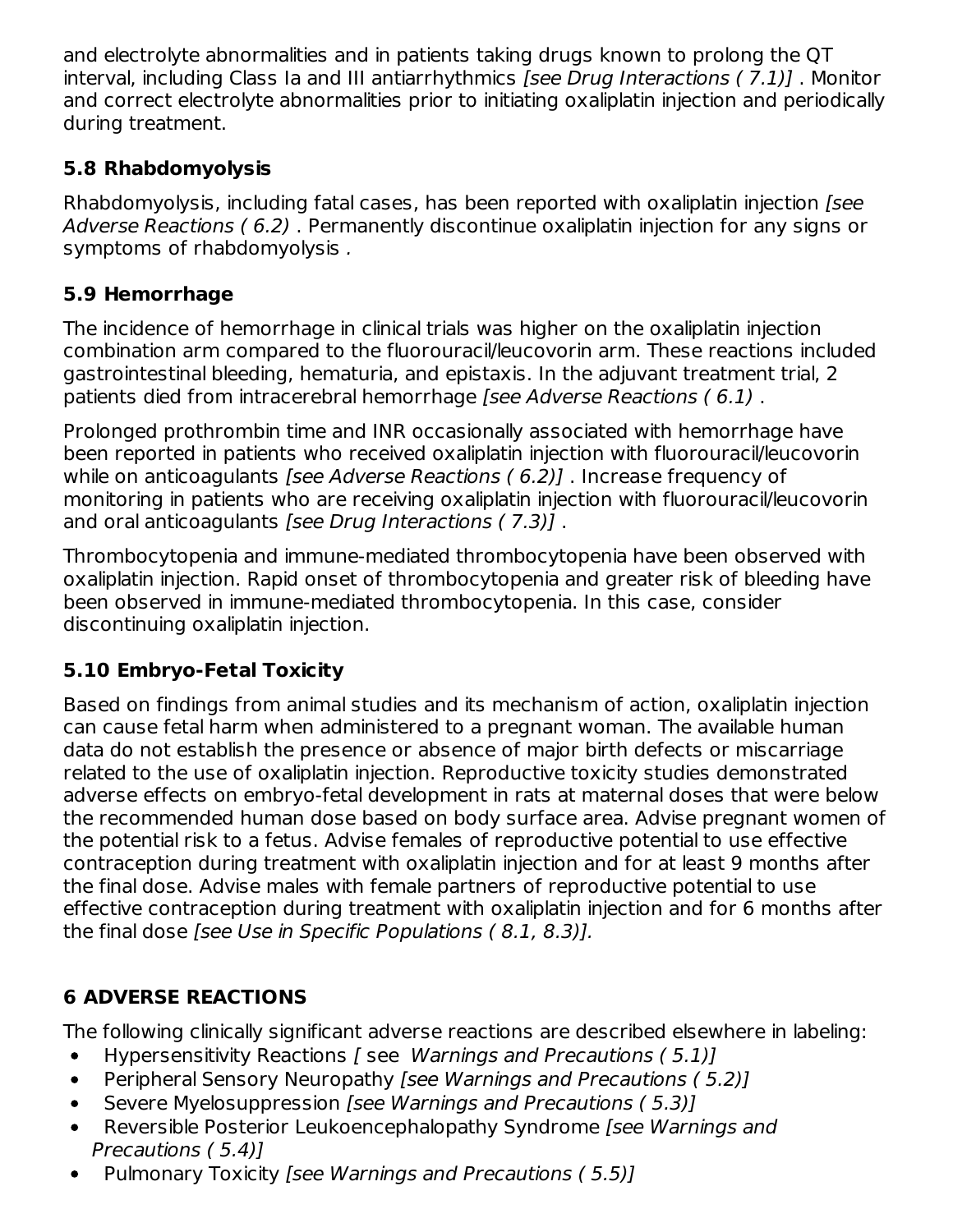- Hepatotoxicity [see Warnings and Precautions ( 5.6)]  $\bullet$
- QT Interval Prolongation and Ventricular Arrhythmias [see Warnings and Precautions  $\bullet$  $(5.7)$
- Rhabdomyolysis [see Warnings and Precautions ( 5.8)]  $\bullet$
- Hemorrhage [see Warnings and Precautions ( 5.9)]  $\bullet$

## **6.1 Clinical Trials Experience**

Because clinical trials are conducted under widely varying conditions, adverse reaction rates observed in the clinical trials of a drug cannot be directly compared to rates in the clinical trials of another drug and may not reflect the rates observed in practice.

More than 1100 patients with stage II or III colon cancer and more than 4,000 patients with advanced colorectal cancer were treated in trials with oxaliplatin injection. The most common adverse reactions in patients with stage II or III colon cancer receiving adjuvant treatment were peripheral sensory neuropathy, neutropenia, thrombocytopenia, anemia, nausea, increase in transaminases and alkaline phosphatase, diarrhea, emesis, fatigue and stomatitis. The most common adverse reactions in previously untreated and treated patients with advanced colorectal cancer were peripheral sensory neuropathies, fatigue, neutropenia, nausea, emesis, and diarrhea.

### Adjuvant Treatment

The safety of oxaliplatin injection in combination with fluorouracil (FU)/leucovorin (LV) was evaluated in patients with stage II or III colon cancer, who had undergone complete resection of the primary tumor in the adjuvant treatment trial [see Clinical Studies ( 14.1)].

Fatal adverse reactions in patients who received oxaliplatin injection in the combination arm included sepsis/neutropenic sepsis (n=3), intracerebral hemorrhage (n=2) and eosinophilic pneumonia (n=1).

Thromboembolic events occurred in 6% (grade 3-4, 1.2%) of patients in the oxaliplatin injection arm.

Grade 3 or 4 adverse reactions occurred in 70% of patients in the oxaliplatin injection arm. Grade 3-4 gastrointestinal bleeding occurred in 0.2% of patients. Febrile neutropenia occurred in 0.7% and documented infection with concomitant grade 3-4 neutropenia occurred in 1.1%.

Discontinuation due to an adverse reaction occurred in 15% of the patients in the oxaliplatin injection arm.

Tables 5, 6, and 7 summarize the adverse reactions reported in patients with colon cancer receiving adjuvant treatment.

#### **Table 5: Adverse Reactions Reported in Patients with Colon Cancer Receiving Adjuvant Treatment (greater than or equal to 5% of all patients and with greater than or equal to 1% grade 3–4)**

| $\alpha$ Oxaliplatin Injection + | <b>FU/LV</b> |
|----------------------------------|--------------|
| <b>FU/LV</b>                     | $N = 1111$   |
| $N = 1108$                       |              |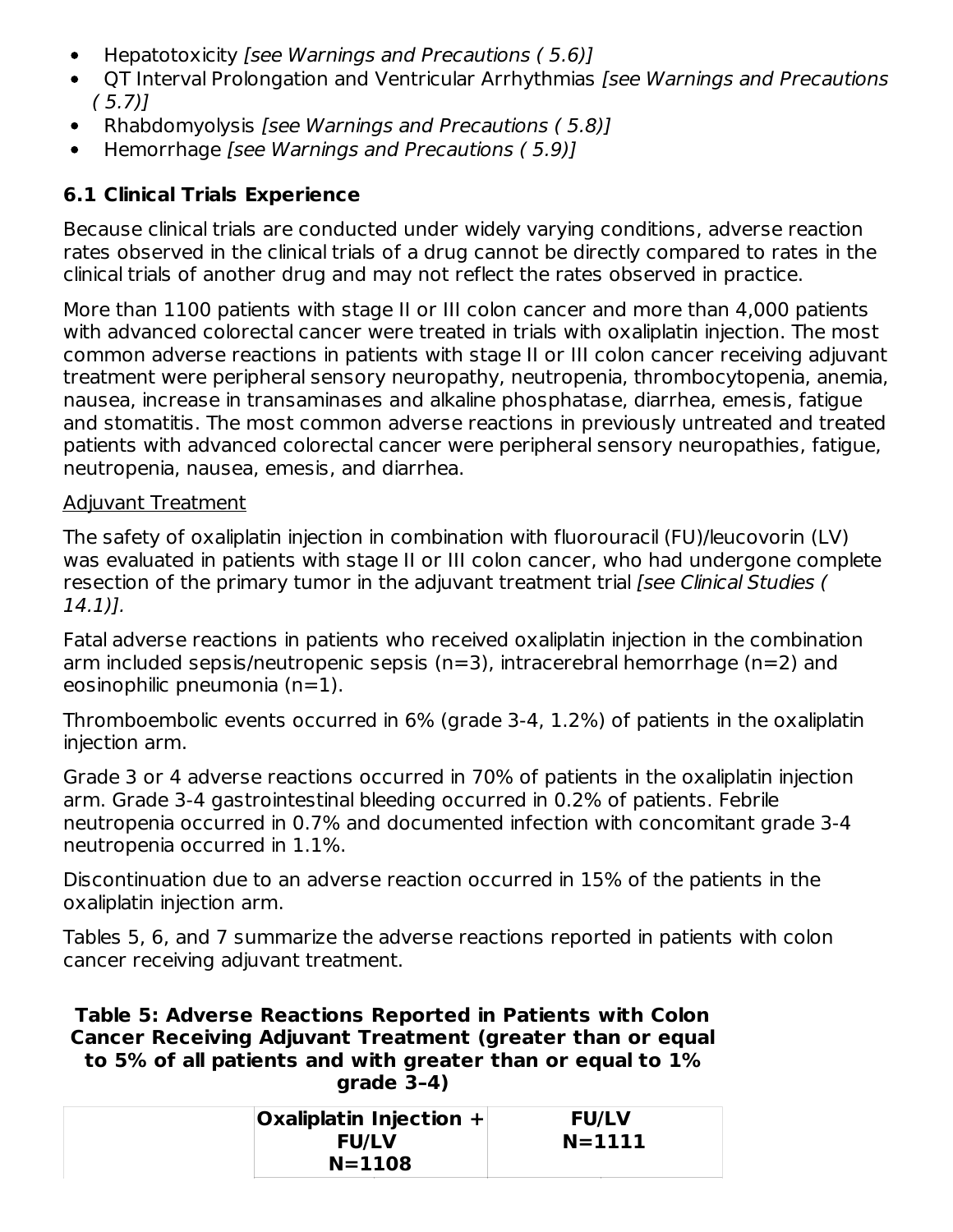| Adverse Reaction All Grades Grade 3-4 All Grades Grade 3-4 | (%) | (% )         | (% )           | (%)            |
|------------------------------------------------------------|-----|--------------|----------------|----------------|
| Neurology                                                  |     |              |                |                |
| Peripheral Sensory<br>Neuropathy                           | 92  | 12           | 16             | $<$ 1          |
| Gastrointestinal                                           |     |              |                |                |
| Nausea                                                     | 74  | 5            | 61             | $\overline{2}$ |
| Diarrhea                                                   | 56  | 11           | 48             | $\overline{7}$ |
| Vomiting                                                   | 47  | 6            | 24             | $\overline{1}$ |
| Stomatitis                                                 | 42  | 3            | 40             | $\overline{2}$ |
| Anorexia                                                   | 13  | $\mathbf{1}$ | 8              | <1             |
| <b>Constitutional Symptoms/Pain</b>                        |     |              |                |                |
| Fatigue                                                    | 44  | 4            | 38             | $\mathbf{1}$   |
| <b>Abdominal Pain</b>                                      | 18  | 1            | 17             | $\overline{2}$ |
| <b>Dermatology/Skin</b>                                    |     |              |                |                |
| Skin Disorder                                              | 32  | 2            | 36             | 2              |
| Injection Site<br>Reaction <sup>†</sup>                    | 11  | 3            | 10             | 3              |
| <b>Fever/Infection</b>                                     |     |              |                |                |
| Fever                                                      | 27  | $\mathbf 1$  | 12             | 1              |
| Infection                                                  | 25  | 4            | 25             | 3              |
| Allergy/Immunology                                         |     |              |                |                |
| Allergic Reaction                                          | 10  | 3            | $\overline{2}$ | $<$ 1          |

\* Event coded in WHO-ART dictionary

† Includes thrombosis related to the catheter

### **Table 6: Adverse Reactions Reported in Patients with Colon Cancer Receiving Adjuvant Treatment (greater than or equal to 5% of all patients but with less than 1% grade 3-4)**

| <b>Adverse Reaction *</b>                         | <b>Oxaliplatin Injection</b><br>$+$ FU/LV N=1108 | <b>FU/LV N=1111</b> |  |
|---------------------------------------------------|--------------------------------------------------|---------------------|--|
|                                                   | All Grades (%)                                   | All Grades (%)      |  |
| Dermatology/Skin                                  |                                                  |                     |  |
| Alopeciat                                         | 30                                               | 28                  |  |
| Gastrointestinal                                  |                                                  |                     |  |
| Constipation                                      | 22                                               | 19                  |  |
| <b>Taste Perversion</b>                           | 12                                               | 8                   |  |
| Dyspepsia                                         | 8                                                | 5                   |  |
| <b>Constitutional Symptoms/Pain/Ocular/Visual</b> |                                                  |                     |  |
| Epistaxis                                         | 16                                               | 12                  |  |
| Weight Increase                                   | 10                                               | 10                  |  |
| Conjunctivitis                                    | 9                                                | 15                  |  |
| Headache                                          | 7                                                | 5                   |  |
| Dyspnea                                           | 5                                                | 3                   |  |
| Pain                                              | 5                                                | 5                   |  |
| Abnormal Lacrimation                              | 4                                                | 12                  |  |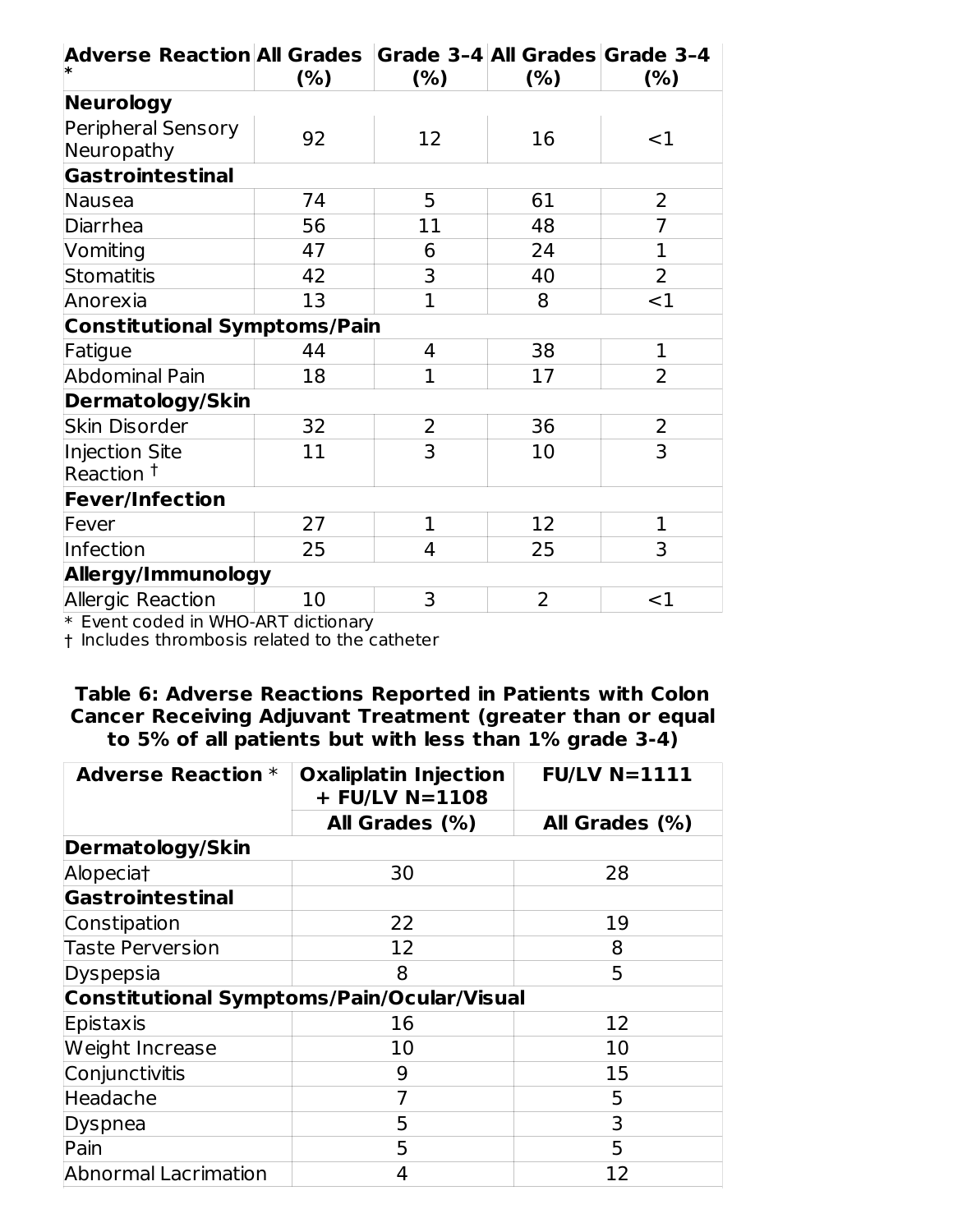| Neurology                            |   |  |  |  |  |  |
|--------------------------------------|---|--|--|--|--|--|
| Sensory Disturbance                  |   |  |  |  |  |  |
| Allergy/Immunology                   |   |  |  |  |  |  |
| Rhinitis                             | h |  |  |  |  |  |
| * Event coded in WHO-ART dictionary  |   |  |  |  |  |  |
| t No complete alopecia was reported. |   |  |  |  |  |  |

In females, the following grade 3-4 adverse reactions were more frequent: diarrhea, fatigue, neutropenia, nausea, and vomiting.

In patients greater than or equal to 65 years old, the incidence of grade 3-4 diarrhea and neutropenia was higher than in younger adults.

Clinically relevant adverse reactions were reported in greater than or equal to 2% and less than 5% of the patients in the oxaliplatin injection arm (listed in decreasing order of frequency) were pain, leukopenia, weight loss, and cough.

#### **Table 7: Laboratory-Related Adverse Reactions Occurring in ≥5% of Patients with Colon Cancer Receiving Adjuvant Treatment**

| Laboratory-<br><b>Related Adverse</b><br><b>Reaction</b> | <b>Oxaliplatin Injection with FU/LV</b><br>$N = 1108$ |                | <b>FU/LV N=1111</b>      |                   |  |
|----------------------------------------------------------|-------------------------------------------------------|----------------|--------------------------|-------------------|--|
|                                                          | All Grades (%)                                        | Grades 3-4 (%) | <b>All Grades</b><br>(%) | Grades 3-4<br>(%) |  |
| Hematology                                               |                                                       |                |                          |                   |  |
| Neutropenia                                              | 79                                                    | 41             | 40                       | 5                 |  |
| Thrombocytopenia                                         | 77                                                    |                | 19                       | $<$ 1             |  |
| Anemia                                                   | 76                                                    |                | 67                       | <1                |  |
| <b>Hepatic</b>                                           |                                                       |                |                          |                   |  |
| Increased                                                | 57                                                    |                | 34                       |                   |  |
| Transaminases                                            |                                                       |                |                          |                   |  |
| Increased Alkaline                                       | 42                                                    | ${<}1$         | 20                       | $<$ 1             |  |
| Phosphatase                                              |                                                       |                |                          |                   |  |
| Hyperbilirubinemia                                       | 20                                                    |                | 20                       | 5                 |  |

Previously Untreated Advanced Colorectal Cancer

The safety of oxaliplatin injection in combination with fluorouracil (FU)/leucovorin (LV) was evaluated in a randomized trial of patients with previously untreated advanced colorectal cancer [see Clinical Studies ( 14.2)]. The adverse reaction profile in this trial was similar to that seen in other trials.

Tables 8, 9, and 10 summarize the adverse reactions reported in the previously untreated advanced colorectal cancer trial.

### **Table 8: Adverse Reactions Reported in Patients in the Previously Untreated Advanced Colorectal Cancer Clinical Trial (greater than or equal to 5% of all patients and with greater than or equal to 1% grade 3-4)**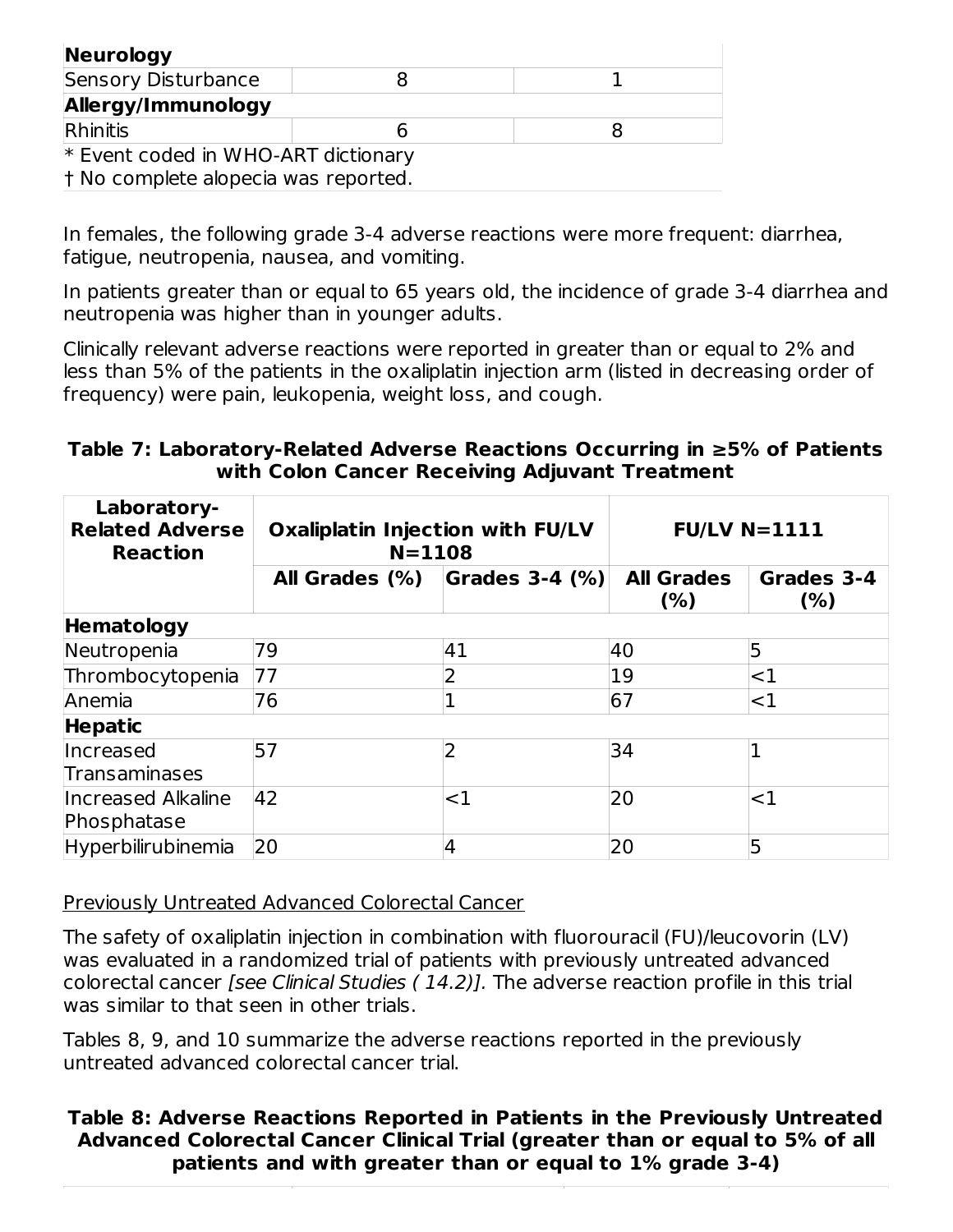| <b>Adverse Reaction*</b>                   | Oxaliplatin Injection +<br><b>FU/LV</b><br>$N = 259$ |                         | Irinotecan +<br><b>FU/LV</b> | $N = 256$      | Injection +<br><b>Irinotecan</b><br>$N = 258$ | <b>Oxaliplatin</b>      |
|--------------------------------------------|------------------------------------------------------|-------------------------|------------------------------|----------------|-----------------------------------------------|-------------------------|
|                                            | <b>All</b>                                           | <b>Grades</b>           | <b>All</b>                   | <b>Grades</b>  | All                                           | <b>Grades</b>           |
|                                            | <b>Grades</b>                                        | $3 - 4$                 | <b>Grades</b>                | $3 - 4$        | <b>Grades</b>                                 | $3 - 4$                 |
|                                            | (%)                                                  | (%)                     | (%)                          | (%)            | (%)                                           | (%)                     |
| Neurology                                  |                                                      |                         |                              |                |                                               |                         |
| Neuropathy                                 | 82                                                   | 19                      | 18                           | 2              | 69                                            | $\overline{7}$          |
| Paresthesias                               | 77                                                   | 18                      | 16                           | $\overline{2}$ | 62                                            | 6                       |
| Pharyngo-laryngeal                         |                                                      |                         |                              |                |                                               |                         |
| Dysesthesias                               | 38                                                   | 2                       | 1                            | $\overline{0}$ | 28                                            | 1                       |
| Neuro-sensory                              | 12                                                   | $\mathbf{1}$            | $\overline{2}$               | $\mathbf 0$    | 9                                             | $\mathbf{1}$            |
| Neuro NOS <sup>t</sup>                     | $\mathbf{1}$                                         | $\overline{0}$          | $\overline{1}$               | $\mathbf 0$    | $\overline{1}$                                | $\overline{0}$          |
| Gastrointestinal                           |                                                      |                         |                              |                |                                               |                         |
| Nausea                                     | 71                                                   | 6                       | 67                           | 15             | 83                                            | 19                      |
| Diarrhea                                   | 56                                                   | 12                      | 65                           | 29             | 76                                            | 25                      |
| Vomiting                                   | 41                                                   | 4                       | 43                           | 13             | 64                                            | 23                      |
| <b>Stomatitis</b>                          | 38                                                   | $\mathbf 0$             | 25                           | $\mathbf 1$    | 19                                            | $\mathbf{1}$            |
| Anorexia                                   | 35                                                   | $\overline{2}$          | 25                           | 4              | 27                                            | $\overline{5}$          |
| Constipation                               | 32                                                   | $\overline{4}$          | 27                           | $\overline{2}$ | 21                                            | $\overline{2}$          |
| Diarrhea-colostomy                         | 13                                                   | $\overline{2}$          | 16                           | $\overline{7}$ | 16                                            | $\overline{\mathsf{3}}$ |
| Gastrointestinal NOS <sup>+</sup>          | 5                                                    | $\overline{2}$          | $\overline{4}$               | $\overline{2}$ | 3                                             | $\overline{2}$          |
| Constitutional Symptoms/Pain/Ocular/Visual |                                                      |                         |                              |                |                                               |                         |
| Fatigue                                    | 70                                                   | 7                       | 58                           | 11             | 66                                            | 16                      |
| <b>Abdominal Pain</b>                      | 29                                                   | 8                       | 31                           | $\overline{7}$ | 39                                            | 10                      |
| Myalgia                                    | 14                                                   | $\overline{2}$          | 6                            | $\mathbf 0$    | 9                                             | $\overline{2}$          |
| Pain                                       | $\overline{7}$                                       | $\mathbf 1$             | 5                            | $\overline{1}$ | 6                                             | $\mathbf 1$             |
| <b>Abnormal Vision</b>                     | 5                                                    | $\mathbf 0$             | $\overline{2}$               | $\mathbf 1$    | 6                                             | $\mathbf 1$             |
| Neuralgia                                  | 5                                                    | 0                       | $\overline{0}$               | $\overline{0}$ | $\overline{2}$                                | $\mathbf{1}$            |
| Pulmonary                                  |                                                      |                         |                              |                |                                               |                         |
| Cough                                      | 35                                                   | 1                       | 25                           | 2              | 17                                            | 1                       |
| Dyspnea                                    | 18                                                   | $\overline{7}$          | 14                           | $\overline{3}$ | 11                                            | $\overline{2}$          |
| <b>Hiccups</b>                             | 5                                                    | $\mathbf 1$             | $\overline{2}$               | $\mathbf 0$    | 3                                             | $\overline{2}$          |
| Hepatic/Metabolic/Laboratory/Renal         |                                                      |                         |                              |                |                                               |                         |
| Hyperglycemia                              | 14                                                   | $\overline{2}$          | 11                           | 3              | 12                                            | 3                       |
| Hypokalemia                                | 11                                                   | $\overline{\mathbf{3}}$ | $\overline{7}$               | $\overline{4}$ | 6                                             | $\overline{2}$          |
| Dehydration                                | 9                                                    | 5                       | 16                           | 11             | 14                                            | $\overline{7}$          |
| Hypoalbuminemia                            | 8                                                    | $\pmb{0}$               | 5                            | $\overline{2}$ | 9                                             | $\mathbf{1}$            |
| Hyponatremia                               | 8                                                    | $\overline{2}$          | $\overline{7}$               | 4              | 4                                             | $\mathbf 1$             |
| Urinary Frequency                          | 5                                                    | $\mathbf{1}$            | $\overline{2}$               | $\mathbf{1}$   | 3                                             | $\mathbf{1}$            |
| <b>Hematology/Infection</b>                |                                                      |                         |                              |                |                                               |                         |
| Infection Normal ANC $‡$                   | 10                                                   | 4                       | 5                            | $\mathbf{1}$   | $\overline{7}$                                | $\overline{2}$          |
| Infection Low ANC <sup>#</sup>             | 8                                                    | 8                       | 12                           | 11             | 9                                             | 8                       |
| Lymphopenia                                | 6                                                    | $\overline{2}$          | $\overline{4}$               | $\mathbf{1}$   | 5                                             | $\overline{2}$          |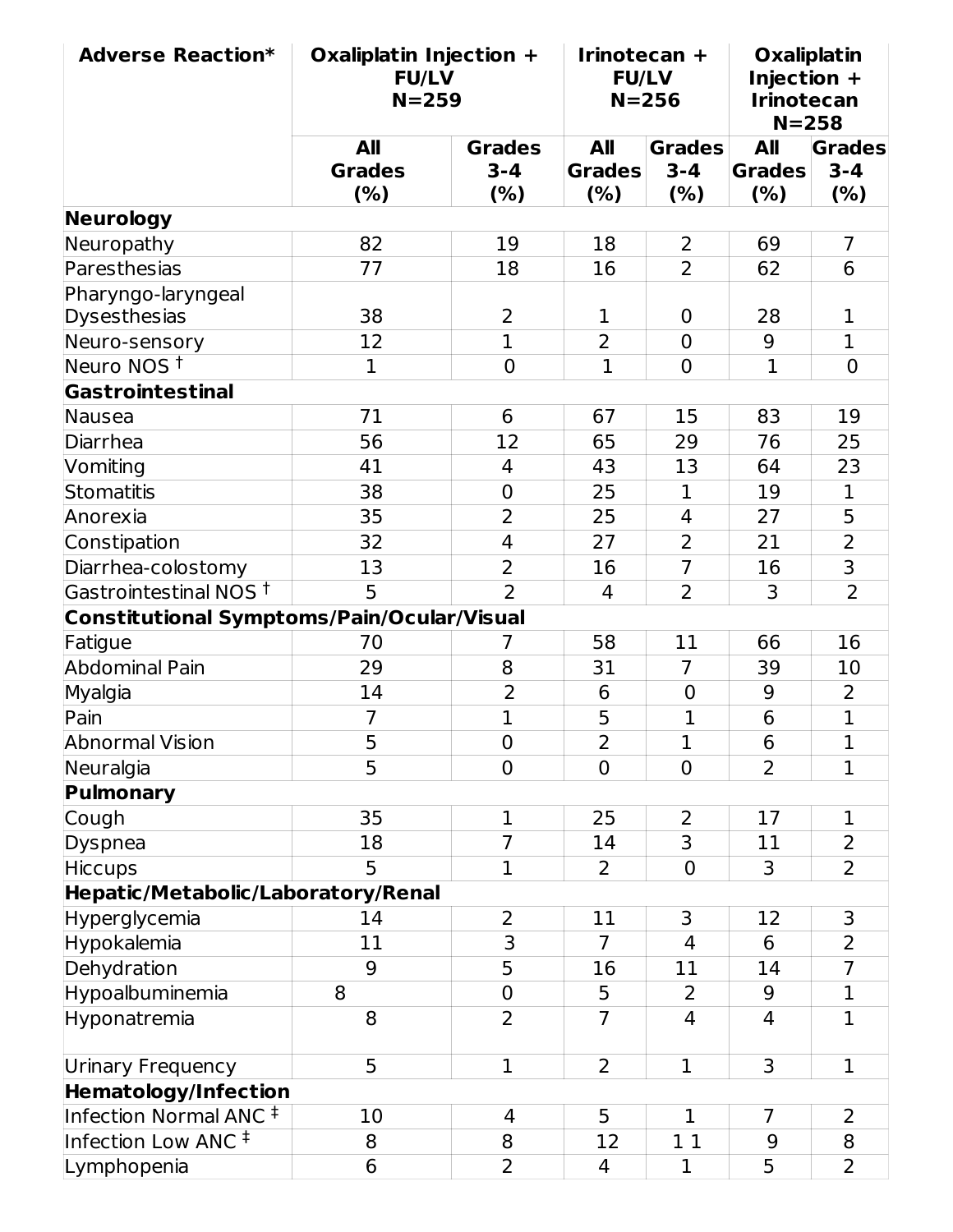| Febrile Neutropenia                 |  | 15 | 14 | 12 |  |
|-------------------------------------|--|----|----|----|--|
| <b>Dermatology/Skin</b>             |  |    |    |    |  |
| Hand/Foot Syndrome                  |  |    |    |    |  |
| Injection Site Reaction             |  |    |    |    |  |
| <b>Cardiovascular</b>               |  |    |    |    |  |
| Thrombosis                          |  |    |    |    |  |
| Hypotension                         |  |    |    |    |  |
| * Event coded in WHO-ART dictionary |  |    |    |    |  |

† Not otherwise specified

‡ Absolute neutrophil count

**Table 9: Adverse Reactions Reported in Patients in the Previously Untreated Advanced Colorectal Cancer Clinical Trial (greater than or equal to 5% of all patients but with less than 1% grade 3-4)**

| <b>Adverse Reaction*</b>                   | Oxaliplatin Injection +<br>5-FU/LV<br>$N = 259$ | Irinotecan +<br>5-FU/LV<br>$N = 256$ | <b>Oxaliplatin</b><br>Injection +<br><b>Irinotecan</b><br>$N = 258$ |
|--------------------------------------------|-------------------------------------------------|--------------------------------------|---------------------------------------------------------------------|
|                                            | All Grades (%)                                  | All Grades (%)                       | <b>All Grades</b><br>(% )                                           |
| <b>Dermatology/Skin</b>                    |                                                 |                                      |                                                                     |
| Alopecia <sup>t</sup>                      | 38                                              | 44                                   | 67                                                                  |
| Flushing                                   | 7                                               | 2                                    | 5                                                                   |
| Pruritus                                   | 6                                               | 4                                    | $\overline{2}$                                                      |
| Dry Skin                                   | 6                                               | $\overline{2}$                       | 5                                                                   |
| <b>Hematology/Infection</b>                |                                                 |                                      |                                                                     |
| Fever Normal ANC <sup>#</sup>              | 16                                              | 9                                    | $\overline{9}$                                                      |
| <b>Cardiovascular</b>                      |                                                 |                                      |                                                                     |
| Edema                                      | 15                                              | 13                                   | 10                                                                  |
| Gastrointestinal                           |                                                 |                                      |                                                                     |
| <b>Taste Perversion</b>                    | 14                                              | 6                                    | 8                                                                   |
| Dyspepsia                                  | 12                                              | 7                                    | 5                                                                   |
| Flatulence                                 | 9                                               | 6                                    | 5                                                                   |
| Mouth Dryness                              | 5                                               | $\overline{2}$                       | 3                                                                   |
| Constitutional Symptoms/Pain/Ocular/Visual |                                                 |                                      |                                                                     |
| Headache                                   | 13                                              | 6                                    | 9                                                                   |
| <b>Weight Loss</b>                         | 11                                              | 9                                    | 11                                                                  |
| Epistaxis                                  | 10                                              | 2                                    | $\overline{2}$                                                      |
| Tearing                                    | 9                                               | 1                                    | $\overline{2}$                                                      |
| Rigors                                     | 8                                               | $\overline{2}$                       | 7                                                                   |
| Dysphasia                                  | 5                                               | 3                                    | 3                                                                   |
| Sweating                                   | 5                                               | 6                                    | 12                                                                  |
| Arthralgia                                 | 5                                               | 5                                    | 8                                                                   |
| Neurology                                  |                                                 |                                      |                                                                     |
| Insomnia                                   | 13                                              | 9                                    | 11                                                                  |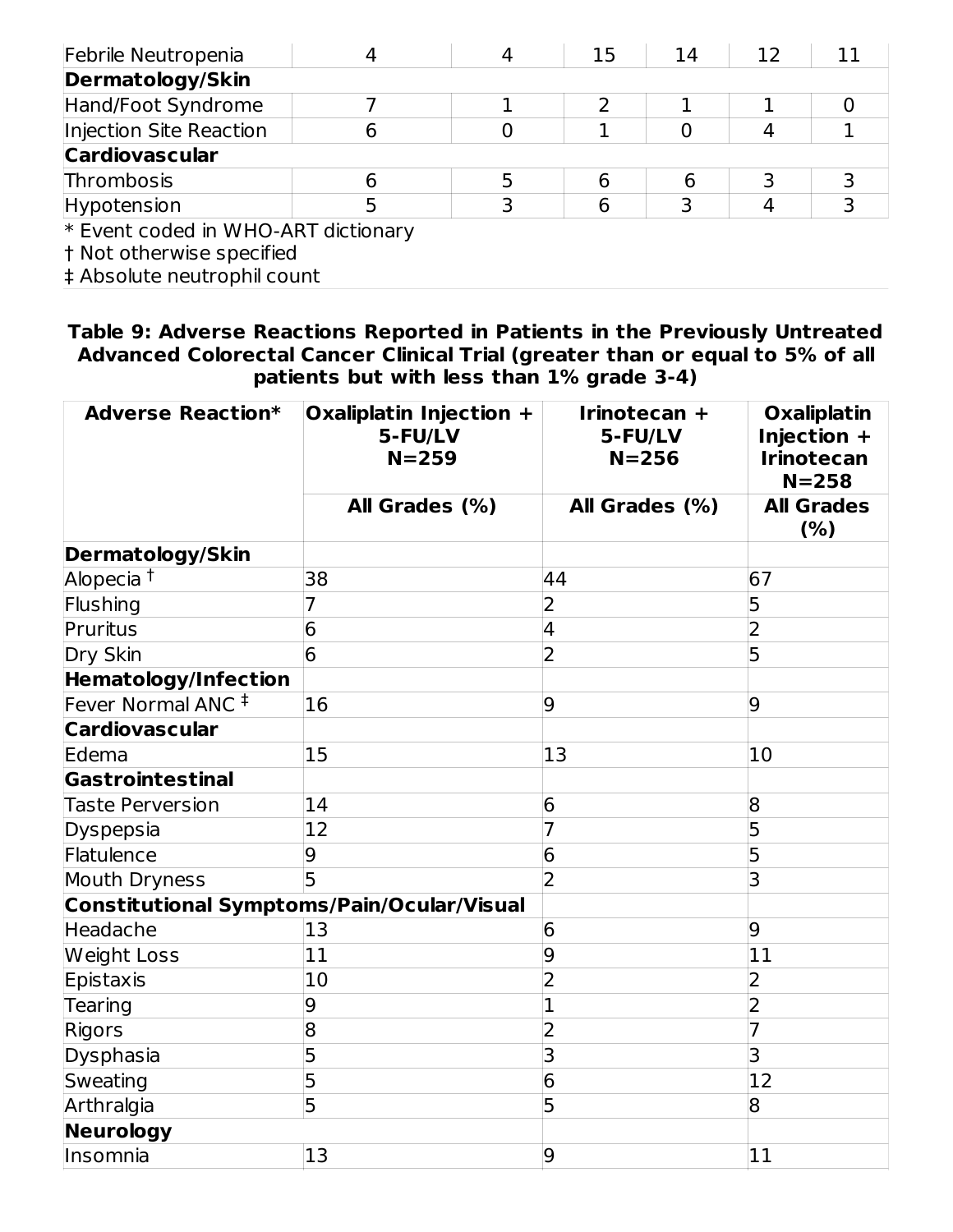| Depression                          |    |  |
|-------------------------------------|----|--|
| <b>Dizziness</b>                    |    |  |
| Anxiety                             |    |  |
| Allergy/Immunology                  |    |  |
| Rash                                |    |  |
| Rhinitis Allergic                   | 10 |  |
| Hepatic/Metabolic/Laboratory/Renal  |    |  |
| Hypocalcemia                        |    |  |
| <b>Elevated Creatinine</b>          |    |  |
| * Event coded in WHO-ART dictionary |    |  |

 $\dagger$  No complete alopecia was reported.

Absolute neutrophil count ‡

Clinically relevant adverse reactions that occurred in greater than or equal to 2% and less than 5% of the patients in the oxaliplatin injection and fluorouracil/leucovorin combination arm (listed in decreasing order of frequency) were: metabolic, pneumonitis, catheter infection, vertigo, prothrombin time, pulmonary, rectal bleeding, dysuria, nail changes, chest pain, rectal pain, syncope, hypertension, hypoxia, unknown infection, bone pain, pigmentation changes, and urticaria.

| Laboratory-<br><b>Related Adverse</b><br><b>Reaction</b>      | Oxaliplatin Injection and FU/LV Irinotecan and<br>$N = 259$ |                                 | <b>FU/LV</b><br>$N = 256$   |                                  | <b>Oxaliplatin</b><br><b>Injection and</b><br><b>Irinotecan</b><br>$N = 258$ |                                  |
|---------------------------------------------------------------|-------------------------------------------------------------|---------------------------------|-----------------------------|----------------------------------|------------------------------------------------------------------------------|----------------------------------|
|                                                               | All<br><b>Grades</b><br>(%)                                 | <b>Grades</b><br>$3 - 4$<br>(%) | All<br><b>Grades</b><br>(%) | <b>Grades</b><br>$3 - 4$<br>(% ) | All<br><b>Grades</b><br>(%)                                                  | <b>Grades</b><br>$3 - 4$<br>(% ) |
| Hematology                                                    |                                                             |                                 |                             |                                  |                                                                              |                                  |
| Leukopenia                                                    | 85                                                          | 20                              | 84                          | 23                               | 76                                                                           | 24                               |
| Neutropenia                                                   | 81                                                          | 53                              | 77                          | 44                               | 71                                                                           | 36                               |
| Thrombocytopenia 71                                           |                                                             | 5                               | 26                          | 2                                | 44                                                                           | 4                                |
| Anemia                                                        | 27                                                          | 3                               | 28                          | $\overline{4}$                   | 25                                                                           | 3                                |
| <b>Hepatic</b>                                                |                                                             |                                 |                             |                                  |                                                                              |                                  |
| Increased AST*                                                | 17                                                          | 1                               | $\overline{2}$              | 1                                | 11                                                                           | $\mathbf{1}$                     |
| <b>Increased Alkaline</b>                                     |                                                             |                                 |                             |                                  |                                                                              |                                  |
| Phosphatase                                                   | 16                                                          |                                 | 8                           | 0                                | 14                                                                           | 2                                |
| Hyperbilirubinemia                                            | 6                                                           | $\overline{1}$                  | 3                           |                                  | 3                                                                            | $\overline{2}$                   |
| Increased ALT <sup>+</sup>                                    | 6                                                           | 1                               | $\overline{2}$              | $\overline{0}$                   | 5                                                                            | 2                                |
| * Aspartate transaminase<br><sup>†</sup> Alanine transaminase |                                                             |                                 |                             |                                  |                                                                              |                                  |

#### **Table 10: Laboratory-Related Adverse Reactions Occurring in ≥5% of Patients in the Previously Untreated Advanced Colorectal Cancer Trial**

Previously Treated Advanced Colorectal Cancer

The safety of oxaliplatin injection in combination with fluorouracil (FU)/leucovorin (LV)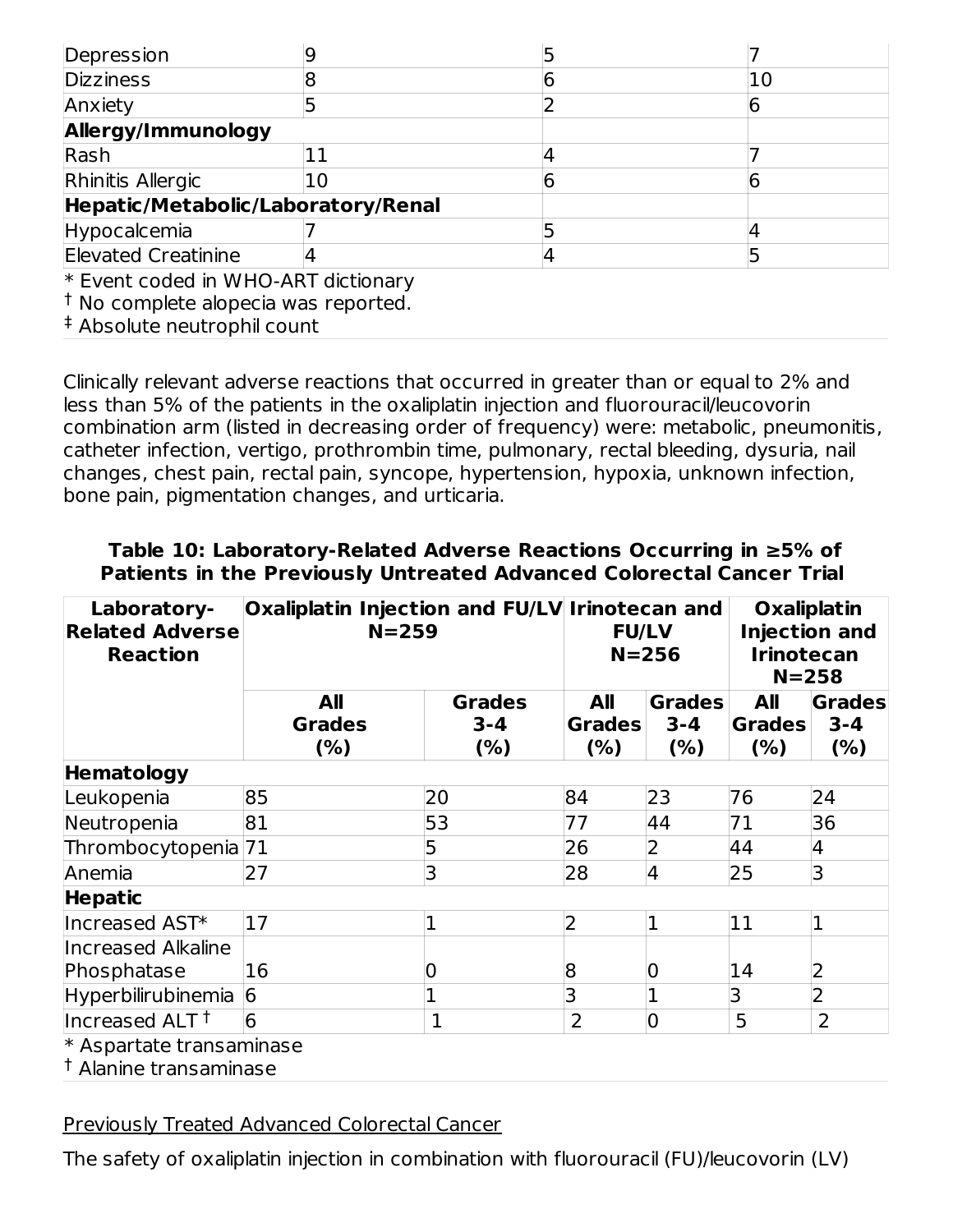was evaluated in a randomized trial in patients with refractory and relapsed colorectal cancer [see Clinical Studies ( 14.3)] . The adverse reaction profile in this trial was similar to that seen in other trials.

Three patients who received oxaliplatin injection in the combination arm experienced fatal adverse reactions: gastrointestinal bleeding and dehydration.

Grade 3 and 4 neutropenia were reported in 27% and 17% of patients, respectively, in the oxaliplatin injection with fluorouracil/leucovorin combination arm. Grade 3-4 increased serum creatinine occurred in 1% of patients in the oxaliplatin injection with combination fluorouracil/leucovorin arm.

Thirteen percent of patients in the oxaliplatin injection with fluorouracil/leucovorin combination arm discontinued treatment; the most frequent reasons were gastrointestinal adverse reactions, hematologic adverse reactions and neuropathies.

Tables 11, 12, and 13 summarize the adverse reactions reported in the previously treated advanced colorectal cancer trial.

### **Table 11: Adverse Reactions Reported in Patients in the Previously Treated Advanced Colorectal Cancer Trial (greater than or equal to 5% of all patients and with greater than or equal to 1% grade 3-4)**

| <b>Adverse</b><br>Reaction*         | Oxaliplatin Injection + FU/LV<br>$N = 150$ |                                 | <b>Oxaliplatin</b><br><b>Injection</b><br>$N = 153$ |                                  | <b>FU/LV</b><br>$N = 142$   |                                 |
|-------------------------------------|--------------------------------------------|---------------------------------|-----------------------------------------------------|----------------------------------|-----------------------------|---------------------------------|
|                                     | <b>All</b><br><b>Grades</b><br>(%)         | <b>Grades</b><br>$3 - 4$<br>(%) | All<br><b>Grades</b><br>(%)                         | <b>Grades</b><br>$3 - 4$<br>(% ) | All<br><b>Grades</b><br>(%) | <b>Grades</b><br>$3 - 4$<br>(%) |
| <b>Neurology</b>                    |                                            |                                 |                                                     |                                  |                             |                                 |
| Neuropathy                          | 74                                         | $\overline{7}$                  | 76                                                  | 7                                | 17                          | $\mathbf 0$                     |
| Acute                               | 56                                         | 2                               | 65                                                  | 5                                | 10                          | $\Omega$                        |
| Persistent                          | 48                                         | 6                               | 43                                                  | 3                                | 9                           | $\overline{0}$                  |
| <b>Constitutional Symptoms/Pain</b> |                                            |                                 |                                                     |                                  |                             |                                 |
| Fatigue                             | 68                                         | $\overline{7}$                  | 61                                                  | 9                                | 52                          | 6                               |
| <b>Back Pain</b>                    | 19                                         | 3                               | 11                                                  | $\mathbf 0$                      | 16                          | 4                               |
| Pain                                | 15                                         | $\overline{2}$                  | 14                                                  | 3                                | 9                           | 3                               |
| <b>Gastrointestinal</b>             |                                            |                                 |                                                     |                                  |                             |                                 |
| <b>Diarrhea</b>                     | 67                                         | 11                              | 46                                                  | 4                                | 44                          | 3                               |
| Nausea                              | 65                                         | 11                              | 64                                                  | 4                                | 59                          | $\overline{4}$                  |
| Vomiting                            | 40                                         | 9                               | 37                                                  | 4                                | 27                          | $\overline{4}$                  |
| <b>Stomatitis</b>                   | 37                                         | $\overline{\mathsf{B}}$         | 14                                                  | $\mathbf 0$                      | 32                          | 3                               |
| <b>Abdominal Pain</b>               | 33                                         | 4                               | 31                                                  | $\overline{7}$                   | 31                          | 5                               |
| Anorexia                            | 29                                         | 3                               | 20                                                  | 2                                | 20                          | $\mathbf{1}$                    |
| Gastroesophageal<br>Reflux          | 5                                          | $\overline{2}$                  | $\mathbf{1}$                                        | $\overline{0}$                   | 3                           | $\Omega$                        |
| <b>Hematology/Infection</b>         |                                            |                                 |                                                     |                                  |                             |                                 |
| Fever                               | 29                                         | $\mathbf{1}$                    | 25                                                  | $\mathbf 1$                      | 23                          | $\mathbf{1}$                    |
| Febrile<br>Neutropenia              | 6                                          | 6                               | $\Omega$                                            | $\overline{0}$                   | $\mathbf{1}$                | $\mathbf{1}$                    |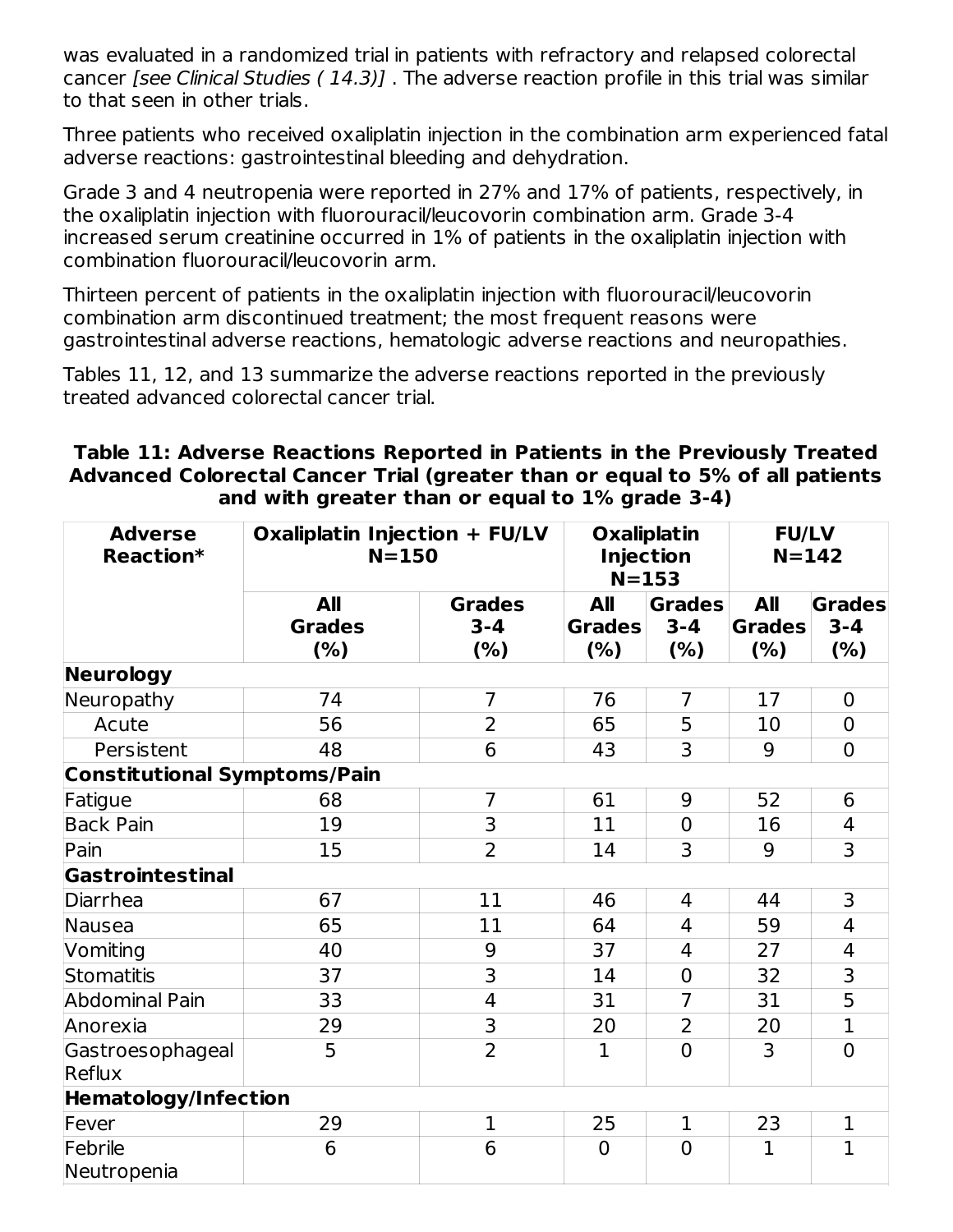## **Cardiovascular**

| <b>Cardiovascular</b>              |    |   |    |   |    |                          |
|------------------------------------|----|---|----|---|----|--------------------------|
| Dyspnea                            | 20 | 4 | 13 |   | 11 | $\overline{\phantom{0}}$ |
| Coughing                           | 19 |   | 11 |   | 9  |                          |
| Edema                              | 15 |   | 10 |   | 13 |                          |
| Thromboembolism                    | 9  | 8 |    |   | 4  |                          |
| <b>Chest Pain</b>                  | 8  |   | 5  |   | 4  |                          |
| Dermatology/Skin                   |    |   |    |   |    |                          |
| Injection Site                     | 10 | 3 | 9  | N | 5  |                          |
| Reaction                           |    |   |    |   |    |                          |
| Hepatic/Metabolic/Laboratory/Renal |    |   |    |   |    |                          |
| Hypokalemia                        | 9  | 4 | 3  | 2 | 3  |                          |
| Dehydration                        | 8  | 3 | 5  | 3 | 6  | 4                        |
| *Event coded in WHO-ART dictionary |    |   |    |   |    |                          |

**Table 12: Adverse Reactions Reported in Patients in the Previously Treated Advanced Colorectal Cancer Clinical Trial (greater than or equal to 5% of all patients but with less than 1% grade 3-4)**

| <b>Adverse Reaction*</b>                             | <b>Oxaliplatin Injection</b><br><b>Oxaliplatin</b><br>+ FU/LV<br><b>Injection</b><br>$N = 153$<br>$N = 150$ |                | 5-FU/LV<br>$N = 142$ |  |  |  |  |
|------------------------------------------------------|-------------------------------------------------------------------------------------------------------------|----------------|----------------------|--|--|--|--|
|                                                      | All Grades (%)                                                                                              | All Grades (%) | All Grades (%)       |  |  |  |  |
| Gastrointestinal                                     |                                                                                                             |                |                      |  |  |  |  |
| Constipation                                         | 32                                                                                                          | 31             | 23                   |  |  |  |  |
| Dyspepsia                                            | 14                                                                                                          | $\overline{7}$ | 10                   |  |  |  |  |
| <b>Taste Perversion</b>                              | 13                                                                                                          | 5              | $\mathbf 1$          |  |  |  |  |
| Mucositis                                            | $\overline{7}$                                                                                              | $\overline{2}$ | 10                   |  |  |  |  |
| Flatulence                                           | $\overline{5}$                                                                                              | $\overline{3}$ | 6                    |  |  |  |  |
| <b>Constitutional</b><br>Symptoms/Pain/Ocular/Visual |                                                                                                             |                |                      |  |  |  |  |
| Headache                                             | 17                                                                                                          | 13             | 8                    |  |  |  |  |
| Arthralgia                                           | 10                                                                                                          | $\overline{7}$ | 10                   |  |  |  |  |
| <b>Epistaxis</b>                                     | 9                                                                                                           | $\overline{2}$ | 1                    |  |  |  |  |
| <b>Abnormal Lacrimation</b>                          | $\overline{7}$                                                                                              | $\overline{1}$ | 6                    |  |  |  |  |
| Rigors                                               | $\overline{7}$                                                                                              | 9              | 6                    |  |  |  |  |
| Allergy/Immunology                                   |                                                                                                             |                |                      |  |  |  |  |
| Rhinitis                                             | 15                                                                                                          | 6              | 4                    |  |  |  |  |
| Allergic Reaction                                    | 10                                                                                                          | 3              | $\mathbf{1}$         |  |  |  |  |
| Rash                                                 | 9                                                                                                           | 5              | 5                    |  |  |  |  |
| Neurology                                            |                                                                                                             |                |                      |  |  |  |  |
| <b>Dizziness</b>                                     | 13                                                                                                          | $\overline{7}$ | 8                    |  |  |  |  |
| Insomnia                                             | 9                                                                                                           | 11             | 4                    |  |  |  |  |
| <b>Dermatology/Skin</b>                              |                                                                                                             |                |                      |  |  |  |  |
| Hand-Foot Syndrome                                   | 11                                                                                                          | $\mathbf 1$    | 13                   |  |  |  |  |
| Flushing                                             | 10                                                                                                          | $\overline{3}$ | $\overline{2}$       |  |  |  |  |
| Alopecia <sup>t</sup>                                | 7                                                                                                           | 3              | 3                    |  |  |  |  |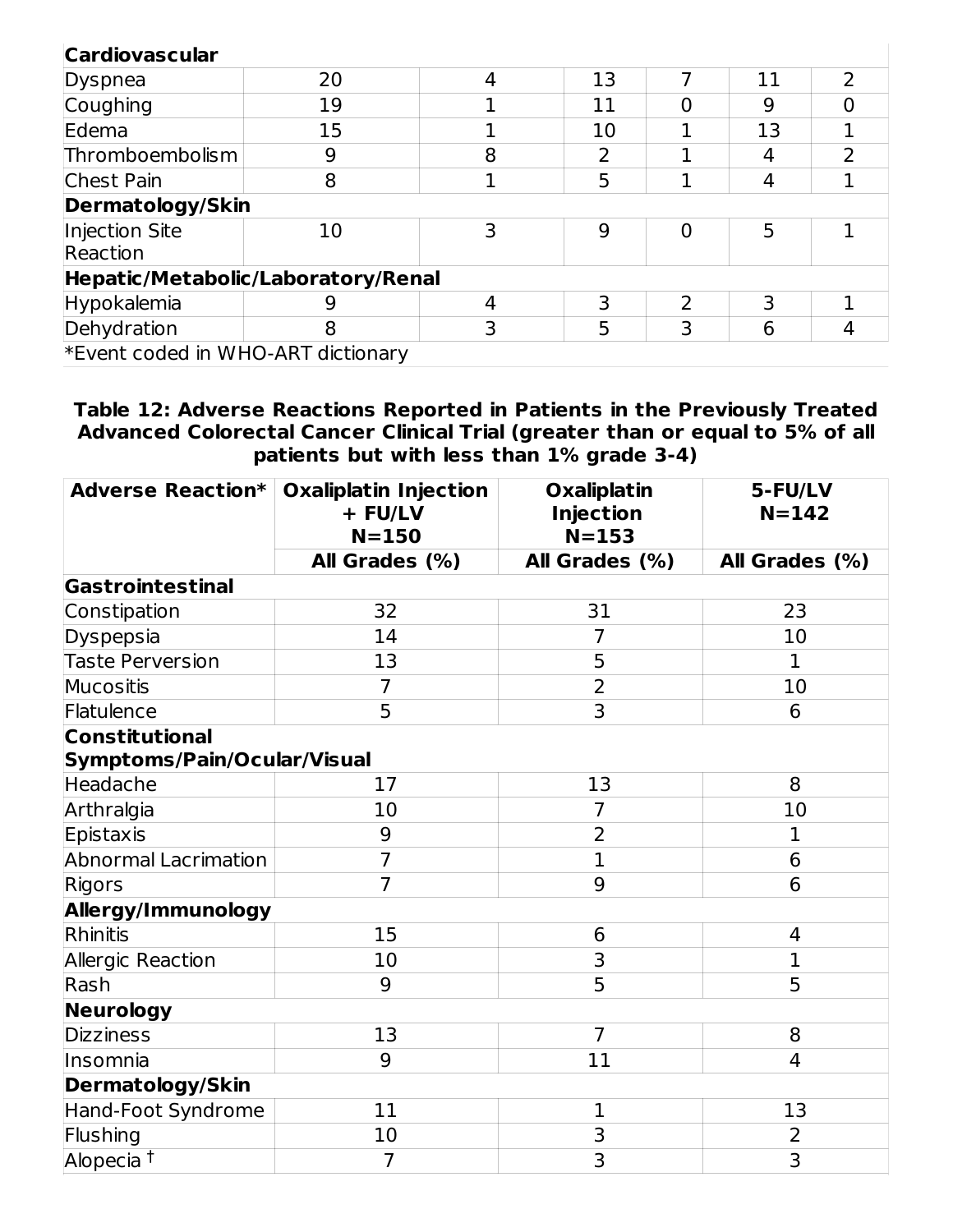| Pulmonary                            |    |    |
|--------------------------------------|----|----|
| Upper Respiratory                    |    |    |
| Tract Infection                      | 10 |    |
| Pharyngitis                          |    | 10 |
| <b>Cardiovascular</b>                |    |    |
| Peripheral Edema                     | 10 | 11 |
| Hepatic/Metabolic/Laboratory/Renal   |    |    |
| Hematuria                            |    |    |
| Dysuria                              |    |    |
| *Event coded in WHO-ART dictionary   |    |    |
| t No complete alopecia was reported. |    |    |

Clinically relevant adverse reactions in greater than or equal to 2% and less than 5% of the patients in the oxaliplatin injection and fluorouracil/leucovorin combination arm (listed in decreasing order of frequency) were: anxiety, myalgia, erythematous rash, increased sweating, conjunctivitis, weight decrease, dry mouth, rectal hemorrhage, depression, ataxia, ascites, hemorrhoids, muscle weakness, nervousness, tachycardia, abnormal micturition frequency, dry skin, pruritus, hemoptysis, purpura, vaginal hemorrhage, melena, somnolence, pneumonia, proctitis, involuntary muscle contractions, intestinal obstruction, gingivitis, tenesmus, hot flashes, enlarged abdomen, and urinary incontinence.

| Laboratory-<br><b>Related</b><br><b>Adverse</b><br><b>Reaction</b> | <b>Oxaliplatin Injection and</b><br>$FU/LV$ N=150 |                                 | <b>Oxaliplatin</b><br><b>Injection</b><br>$N = 153$ |                                  | <b>FU/LV</b><br>$N = 142$   |                                  |
|--------------------------------------------------------------------|---------------------------------------------------|---------------------------------|-----------------------------------------------------|----------------------------------|-----------------------------|----------------------------------|
|                                                                    | All<br><b>Grades</b><br>(%)                       | <b>Grades</b><br>$3 - 4$<br>(%) | All<br><b>Grades</b><br>(%)                         | <b>Grades</b><br>$3 - 4$<br>(% ) | All<br><b>Grades</b><br>(%) | <b>Grades</b><br>$3 - 4$<br>(% ) |
| <b>Hematology</b>                                                  |                                                   |                                 |                                                     |                                  |                             |                                  |
| Anemia                                                             | 81                                                | $\overline{2}$                  | 64                                                  |                                  | 68                          | 2                                |
| Leukopenia                                                         | 76                                                | 19                              | 13                                                  | $\overline{0}$                   | 34                          |                                  |
| Neutropenia                                                        | 73                                                | 44                              | 7                                                   | $\overline{0}$                   | 25                          | 5                                |
| Thrombocytopenia                                                   | 64                                                | 4                               | 30                                                  | 3                                | 20                          | $\Omega$                         |
| <b>Hepatic</b>                                                     |                                                   |                                 |                                                     |                                  |                             |                                  |
| Increased ALT*                                                     | 31                                                | $\overline{0}$                  | 36                                                  |                                  | 28                          | 3                                |
| Increased AST <sup>+</sup>                                         | 47                                                | 0                               | 54                                                  | 4                                | 39                          | $\overline{2}$                   |
| Increased Bilirubin<br>$*$ Alaning transpositions                  | 13                                                | $\mathbf{1}$                    | 13                                                  | 5                                | 22                          | 6                                |

#### **Table 13: Laboratory-Related Adverse Reactions Occurring in ≥5% of Patients with Previously Treated Advanced Colorectal Cancer**

\* Alanine transaminase

† Aspartate transaminase

#### Additional Adverse Reactions

The following adverse reactions were observed across clinical trials.

Intravenous site reactions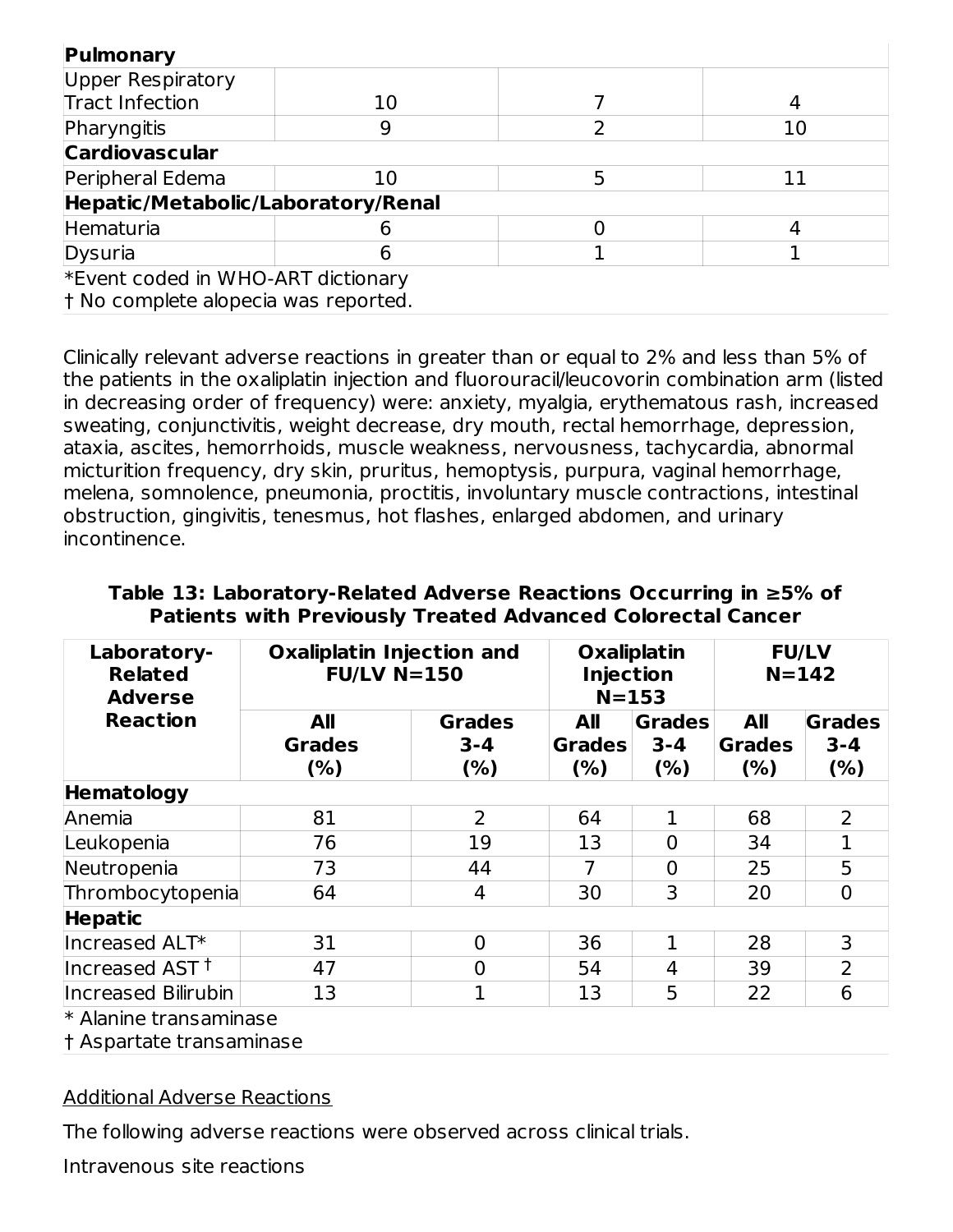Injection site reaction, including redness, swelling, and pain, can occur with oxaliplatin injection. In some cases, skin necrosis has occurred with extravasation.

PRES

PRES occurred in less than 0.1% of patients .

Pulmonary fibrosis and interstitial lung disease

Pulmonary fibrosis, which may be fatal, occurred in less than 1% of patients.

## **6.2 Postmarketing Experience**

The following adverse reactions have been identified during postapproval use of oxaliplatin injection. Because these reactions are reported voluntarily from a population of uncertain size, it is not always possible to reliably estimate their frequency or establish a causal relationship to drug exposure.

- General: angioedema, anaphylactic shock
- Cardiovascular: QT prolongation leading to ventricular arrhythmias, including fatal torsade de pointes; bradyarrhythmia
- Neurological: loss of deep tendon reflexes, dysarthria, Lhermitte's sign, cranial nerve palsies, fasciculations, convulsion
- Hearing and vestibular system: deafness
- Infections: septic shock, including fatal outcomes
- Infusion-related reactions and hypersensitivity reactions: laryngospasm
- Hepatic and gastrointestinal: severe diarrhea/vomiting resulting in hypokalemia, colitis (including Clostridium difficile diarrhea), metabolic acidosis, ileus, intestinal obstruction, pancreatitis, sinusoidal obstruction syndrome, perisinusoidal fibrosis which rarely may progress, esophagitis
- Musculoskeletal and connective tissue: rhabdomyolysis, including fatal outcomes
- Platelet, bleeding, and clotting disorders: immuno-allergic thrombocytopenia, prolonged prothrombin time and INR in patients receiving anticoagulants
- Blood disorders: secondary leukemia
- Red blood cell: hemolytic uremic syndrome, immuno-allergic hemolytic anemia
- Renal: acute tubular necrosis, acute interstitial nephritis, acute renal failure.
- Respiratory: interstitial lung diseases (sometimes fatal) and pneumonia (including fatal outcomes)
- Vision: decrease of visual acuity, visual field disturbance, optic neuritis and transient vision loss (reversible following treatment discontinuation)
- Injury, poisoning, and procedural complications: fall-related injuries

# **7 DRUG INTERACTIONS**

## **7.1 Drugs that Prolong the QT Interval**

QT interval prolongation and ventricular arrhythmias can occur with oxaliplatin injection [see Warnings and Precautions ( 5.7)] . Avoid coadministration of oxaliplatin injection with medicinal products with a known potential to prolong the QT interval.

# **7.2 Use with Nephrotoxic Products**

Because platinum-containing species are eliminated primarily through the kidney,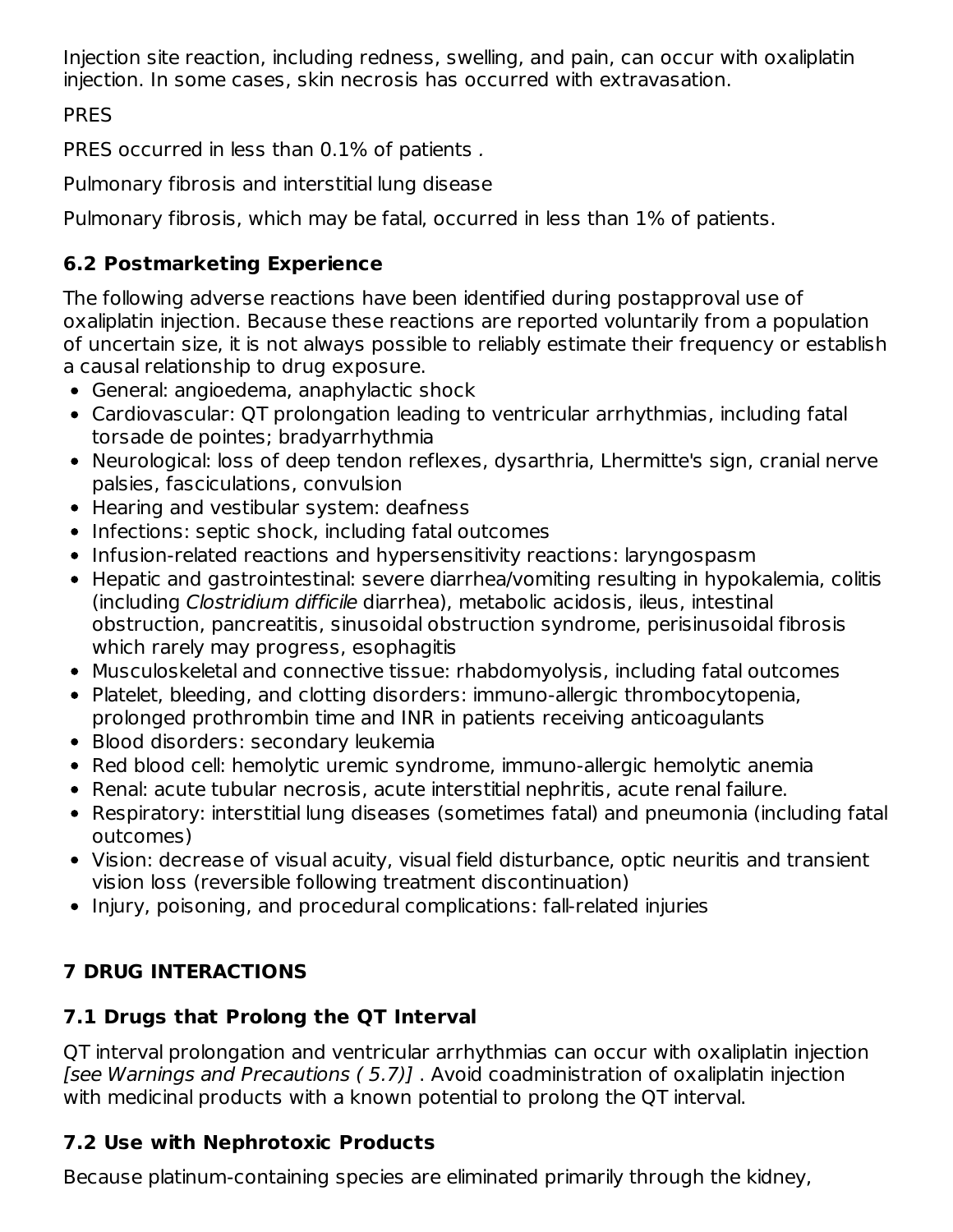clearance of these products may be decreased by coadministration of potentially nephrotoxic compounds [see Clinical Pharmacology ( 12.3)]. Avoid coadministration of oxaliplatin injection with medicinal products known to cause nephrotoxicity.

## **7.3 Use with Anticoagulants**

Prolonged prothrombin time and INR occasionally associated with hemorrhage have been reported in patients who received oxaliplatin injection with fluorouracil/leucovorin while on anticoagulants [see Warnings and Precautions (5.10), Adverse Reactions ( 6.2)]. Increase frequency of monitoring in patients who are receiving oxaliplatin injection with fluorouracil/leucovorin and oral anticoagulants.

## **8 USE IN SPECIFIC POPULATIONS**

## **8.1 Pregnancy**

## Risk Summary

Based on its direct interaction with DNA, oxaliplatin injection can cause fetal harm when administered to a pregnant woman. The available human data do not establish the presence or absence of major birth defects or miscarriage related to the use of oxaliplatin injection. Reproductive toxicity studies demonstrated adverse effects on embryo-fetal development in rats at maternal doses that were below the recommended human dose based on body surface area (see Data). Advise a pregnant woman of the potential risk to a fetus.

In the U.S. general population, the estimated background risk of major birth defects and miscarriage in clinically recognized pregnancies is 2% to 4% and 15% to 20%, respectively.

## Data

Animal data

Pregnant rats were administered oxaliplatin at less than one-tenth the recommended human dose based on body surface area during gestation days (GD)1-5 (preimplantation), GD 6-10, or GD 11-16 (during organogenesis). Oxaliplatin caused developmental mortality (increased early resorptions) when administered on days GD 6- 10 and GD 11-16 and adversely affected fetal growth (decreased fetal weight, delayed ossification) when administered on days GD 6-10.

## **8.2 Lactation**

### Risk Summary

There are no data on the presence of oxaliplatin or its metabolites in human or animal milk or its effects on the breastfed infant or on milk production. Because of the potential for serious adverse reactions in breastfed infants, advise women not to breastfeed during treatment with oxaliplatin injection and for 3 months after the final dose.

## **8.3 Females and Males of Reproductive Potential**

Pregnancy Testing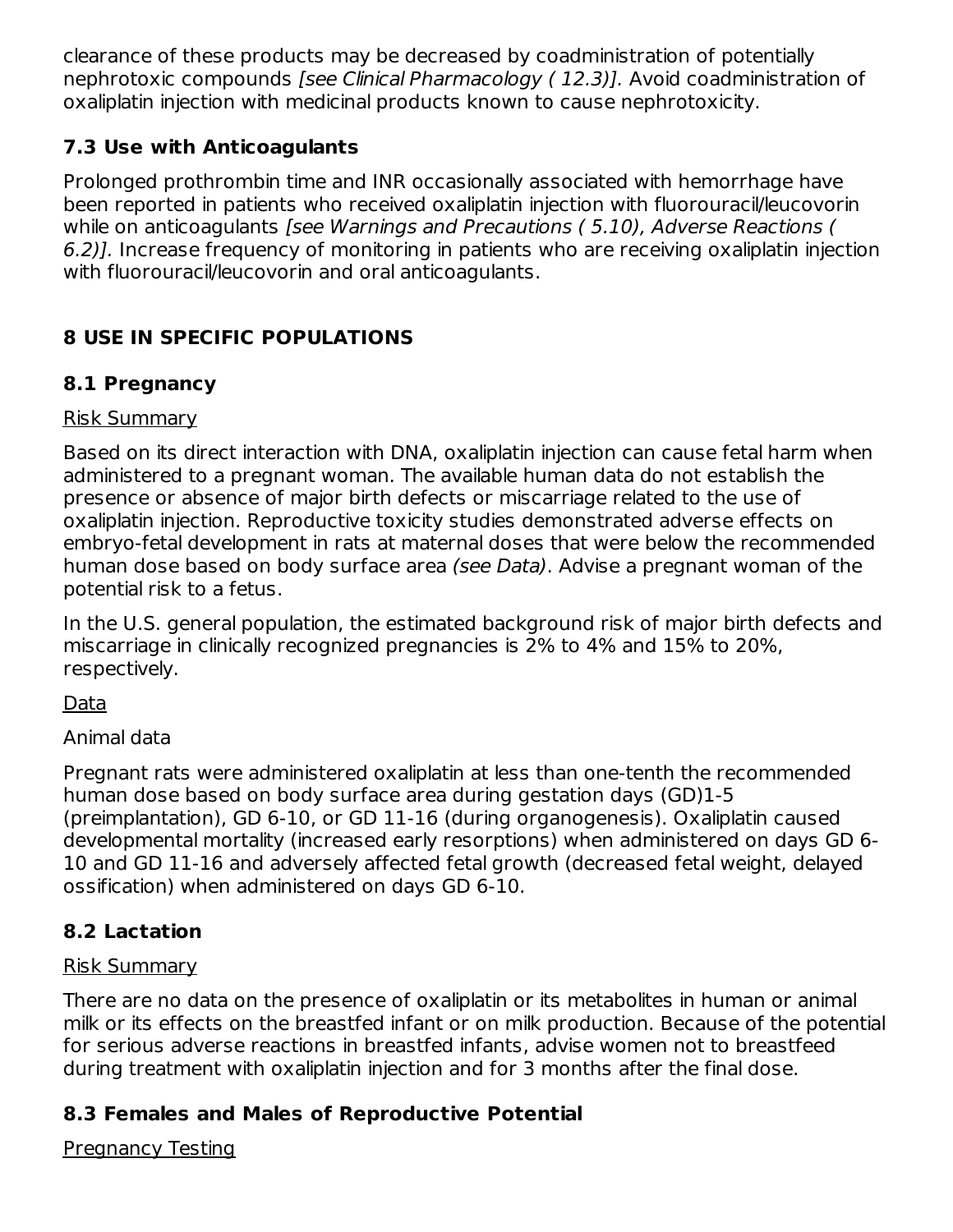Verify pregnancy status in females of reproductive potential prior to initiating oxaliplatin injection [see Use in Specific Populations ( 8.1)] .

### Contraception

Oxaliplatin Injection can cause embryo-fetal harm when administered to a pregnant woman [see Use in Specific Populations ( 8.1)].

### **Females**

Advise female patients of reproductive potential to use effective contraception while receiving oxaliplatin injection and for 9 months after the final dose.

### Males

Based on its mechanism action as a genotoxic drug, advise males with female partners of reproductive potential to use effective contraception while receiving oxaliplatin injection and for 6 months after the final dose [see Nonclinical Toxicology ( 13.1) .

### **Infertility**

Based on animal studies, oxaliplatin injection may impair fertility in males and females [see Nonclinical Toxicology ( 13.1)].

## **8.4 Pediatric Use**

The safety and effectiveness of oxaliplatin injection in pediatrics have not been established. Safety and effectiveness were assessed across 4 open-label studies in 235 patients aged 7 months to 22 years with solid tumors.

In a multicenter, open-label, non-comparative, non-randomized study (ARD5531), oxaliplatin was administered to 43 patients with refractory or relapsed malignant solid tumors, mainly neuroblastoma and osteosarcoma. The dose limiting toxicity (DLT) was sensory neuropathy at a dose of  $110$  mg/m <sup>2</sup>. The main adverse reactions were: paresthesia (60%, grade 3-4: 7%), fever (40%, grade 3-4: 7%), and thrombocytopenia (40%, grade 3-4: 27%). No responses were observed.

In an open-label non-randomized study (DFI7434), oxaliplatin was administered to 26 pediatric patients with metastatic or unresectable solid tumors, mainly neuroblastoma and ganglioneuroblastoma. The DLT was sensory neuropathy at a dose of 160 mg/m  $^2$ . No responses were observed.

In an open-label, single-agent study (ARD5021), oxaliplatin was administered to 43 pediatric patients with recurrent or refractory embryonal CNS tumors. The most common adverse reactions reported were: leukopenia (67%, grade 3-4: 12%), anemia (65%, grade 3-4: 5%), thrombocytopenia (65%, grade 3-4: 26%), vomiting (65%, grade 3-4: 7%), neutropenia (58%, grade 3-4: 16%), and sensory neuropathy (40%, grade 3- 4: 5%).

In an open-label single-agent study (ARD5530), oxaliplatin was administered to 123 pediatric patients with recurrent solid tumors, including neuroblastoma, osteosarcoma, Ewing sarcoma or peripheral PNET, ependymoma, rhabdomyosarcoma, hepatoblastoma, high grade astrocytoma, Brain stem glioma, low grade astrocytoma, malignant germ cell tumor and other tumors. The most common adverse reactions reported were: sensory neuropathy (52%, grade 3-4: 12%), thrombocytopenia (37%, grade 3-4: 17%), anemia (37%, grade 3-4: 9%), vomiting (26%, grade 3-4: 4%),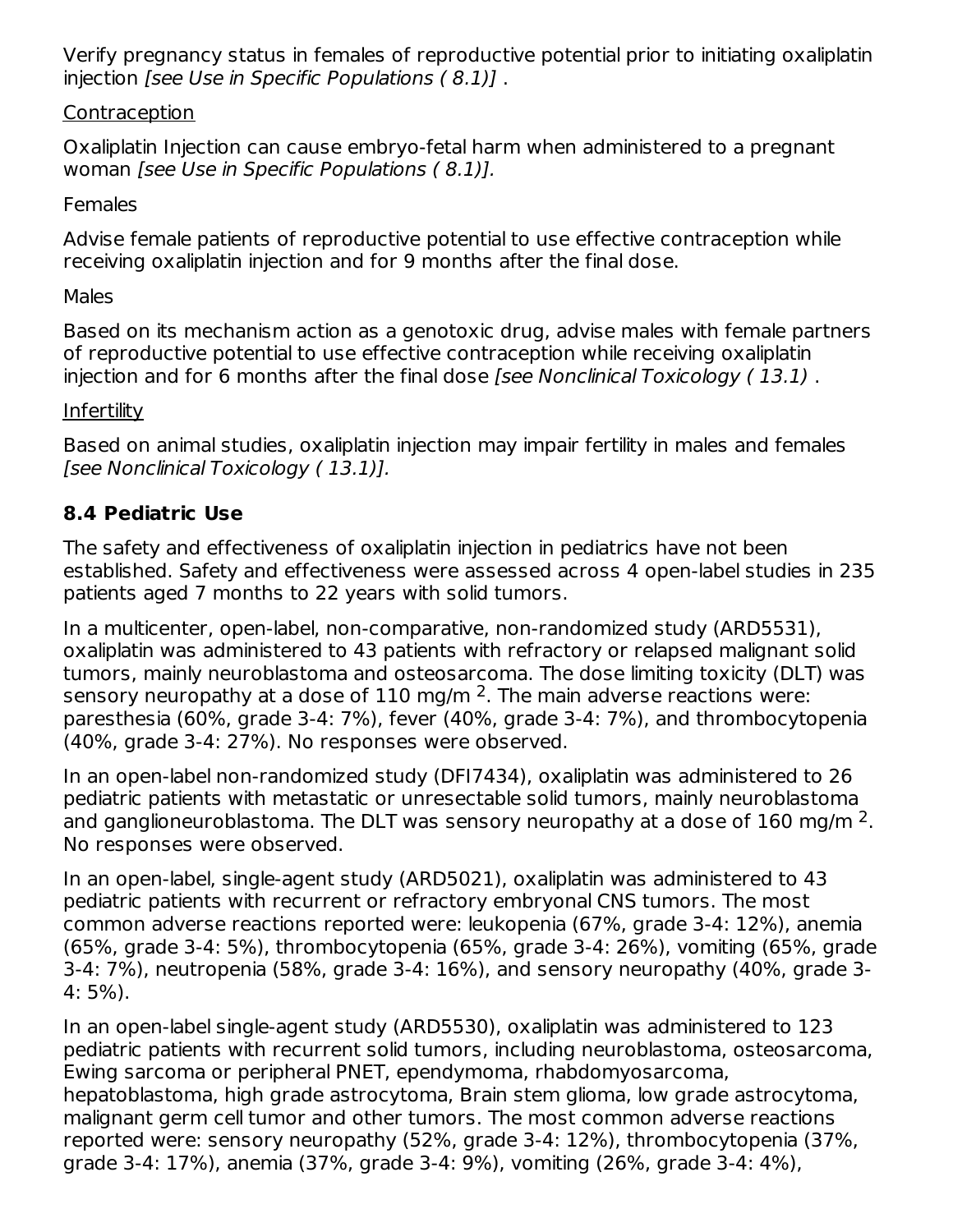increased ALT (24%, grade 3-4: 6%), increased AST (24%, grade 3-4: 2%), and nausea (23%, grade 3-4: 3%).

The pharmacokinetic parameters of ultrafiltrable platinum were evaluated in 105 pediatric patients during the first cycle. The mean clearance in pediatric patients estimated by the population pharmacokinetic analysis was 4.7 L/h (%CV, 41%). Mean platinum pharmacokinetic parameters in ultrafiltrate were C  $_{\sf max}$  of 0.75  $\pm$  0.24 mcg/mL, AUC  $_{\sf 0}$ .  $_{48\text{h}}$  of 7.52  $\pm$  5.07 mcg∙h/mL and AUC <sub>inf</sub> of 8.83  $\pm$  1.57 mcg∙h/mL at 85 mg/m <sup>2</sup> of oxaliplatin and C  $_{\sf max}$  of  $1.10$   $\pm$  0.43 mcg/mL, AUC  $_{\sf 0\text{-}48h}$  of 9.74  $\pm$  2.52 mcg•h/mL and AUC <sub>inf</sub> of 17.3 ± 5.34 mcg•h/mL at 130 mg/m <sup>2</sup> of oxaliplatin.

## **8.5 Geriatric Use**

In the adjuvant treatment trial [see Clinical Studies  $(14.1)$ ], 400 patients who received oxaliplatin injection with fluorouracil/leucovorin were greater than or equal to 65 years. The effect of oxaliplatin injection in patients greater than or equal to 65 years was not conclusive. Patients greater than or equal to 65 years receiving oxaliplatin injection experienced more diarrhea and grade 3-4 neutropenia (45% vs 39%) compared to patients less than 65 years.

In the previously untreated advanced colorectal cancer trial [see Clinical Studies (14.2)], 99 patients who received oxaliplatin injection with fluorouracil and leucovorin were greater than or equal to 65 years. The same efficacy improvements in response rate, time to tumor progression, and overall survival were observed in the greater than or equal to 65 years patients as in the overall study population. Adverse reactions were similar in patients less than 65 and greater than or equal to 65 years, but older patients may have been more susceptible to diarrhea, dehydration, hypokalemia, leukopenia, fatigue, and syncope.

In the previously treated advanced colorectal cancer trial [see Clinical Studies (14.3)], 55 patients who received oxaliplatin injection with fluorouracil and leucovorin were greater than or equal to 65 years. No overall differences in effectiveness were observed between these patients and younger adults. Adverse reactions were similar in patients less than 65 and greater than or equal to 65 years, but older patients may have been more susceptible to diarrhea, dehydration, hypokalemia, and fatigue.

No significant effect of age on the clearance of ultrafiltrable platinum has been observed [see Clinical Pharmacology ( 12.3)] .

## **8.6 Patients with Renal Impairment**

The AUC of unbound platinum in plasma ultrafiltrate was increased in patients with renal impairment [see Clinical Pharmacology ( 12.3)] . No dose reduction is recommended for patients with mild (creatinine clearance 50 to 79 mL/min) or moderate (creatinine clearance 30 to 49 mL/min) renal impairment, calculated by Cockcroft-Gault equation. Reduce the dose of oxaliplatin injection in patients with severe renal impairment (creatinine clearance less than 30 mL/min) [see Dosage and Administration ( 2.3)].

## **10 OVERDOSAGE**

The maximum dose of oxaliplatin that has been administered in a single infusion is 825 mg. Several cases of overdoses have been reported with oxaliplatin injection. Adverse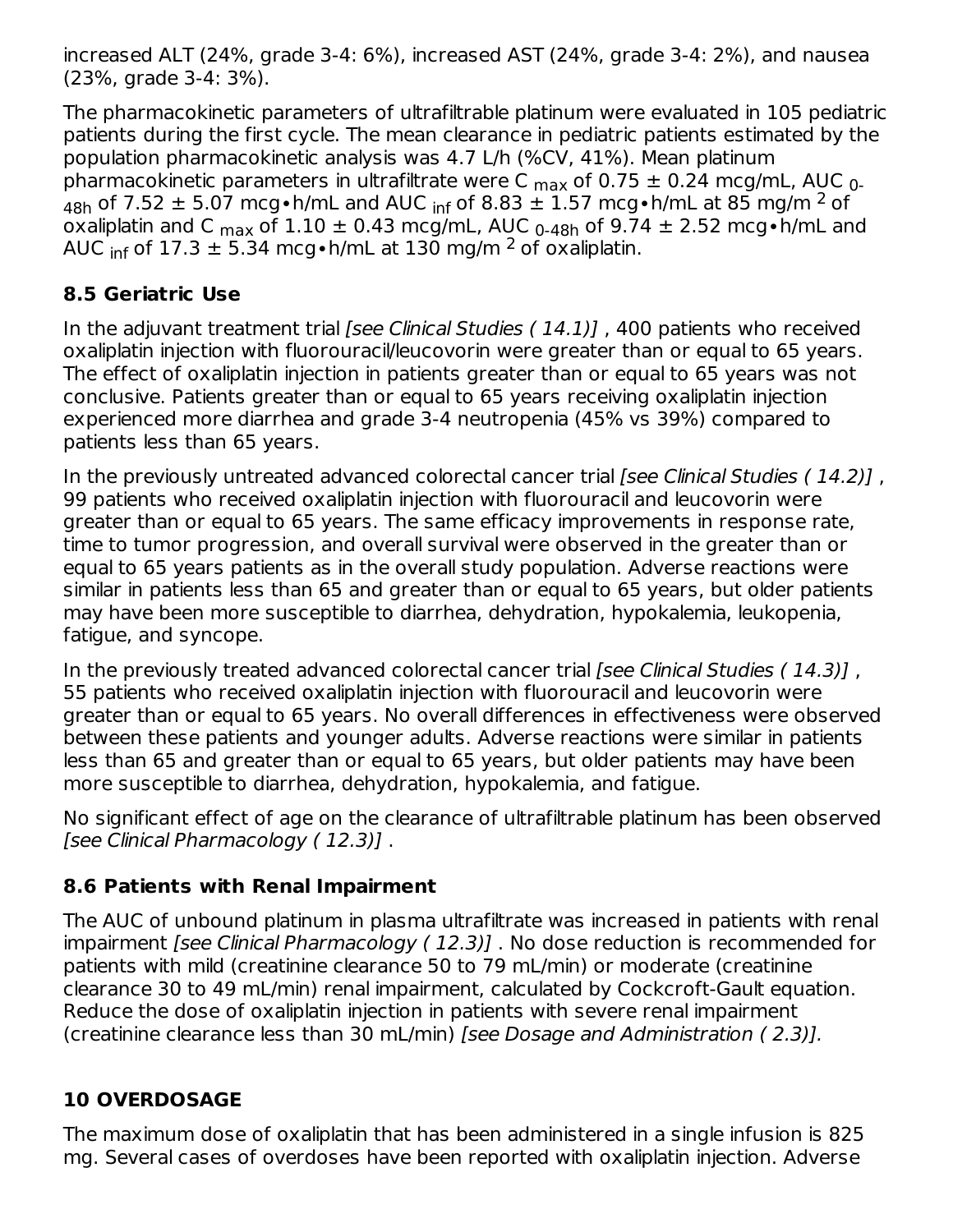reactions observed following an overdosage were grade 4 thrombocytopenia (less than 25,000/mm <sup>3</sup>) without bleeding, anemia, sensory neuropathy (including paresthesia, dysesthesia, laryngospasm and facial muscle spasms), gastrointestinal disorders (including nausea, vomiting, stomatitis, flatulence, abdomen enlarged and grade 4 intestinal obstruction), grade 4 dehydration, dyspnea, wheezing, chest pain, respiratory failure, severe bradycardia and death.

Closely monitor patients suspected of receiving an overdose, including for the adverse reactions described above and administer appropriate supportive treatment.

## **11 DESCRIPTION**

Oxaliplatin is a platinum-based drug with the molecular formula C  $_8$ H  $_{\rm 14}$ N  $_2$ O  $_4$ Pt and the chemical name of cis- $[(1 R, 2 R)-1, 2-cyclohexanediamine- N, N']$  [oxalato  $(2-)$ - O, O'] platinum. Oxaliplatin is an organoplatinum complex in which the platinum atom is complexed with 1,2-diaminocyclohexane (DACH) and with an oxalate ligand as a leaving group.



The molecular weight is 397.3. Oxaliplatin is slightly soluble in water at 6 mg/mL, very slightly soluble in methanol, and practically insoluble in ethanol and acetone.

Oxaliplatin Injection USP, for intravenous use is supplied in vials containing 50 mg or 100 mg of oxaliplatin as a sterile, preservative-free, aqueous solution at a concentration of 5 mg/mL. Water for Injection, USP is present as an inactive ingredient.

## **12 CLINICAL PHARMACOLOGY**

### **12.1 Mechanism of Action**

Oxaliplatin undergoes nonenzymatic conversion in physiologic solutions to active derivatives via displacement of the labile oxalate ligand. Several transient reactive species are formed, including monoaquo and diaquo DACH platinum, which covalently bind with macromolecules. Both inter- and intrastrand Pt-DNA crosslinks are formed. Crosslinks are formed between the N7 positions of two adjacent guanines (GG), adjacent adenineguanines (AG), and guanines separated by an intervening nucleotide (GNG). These crosslinks inhibit DNA replication and transcription. Cytotoxicity is cell-cycle nonspecific.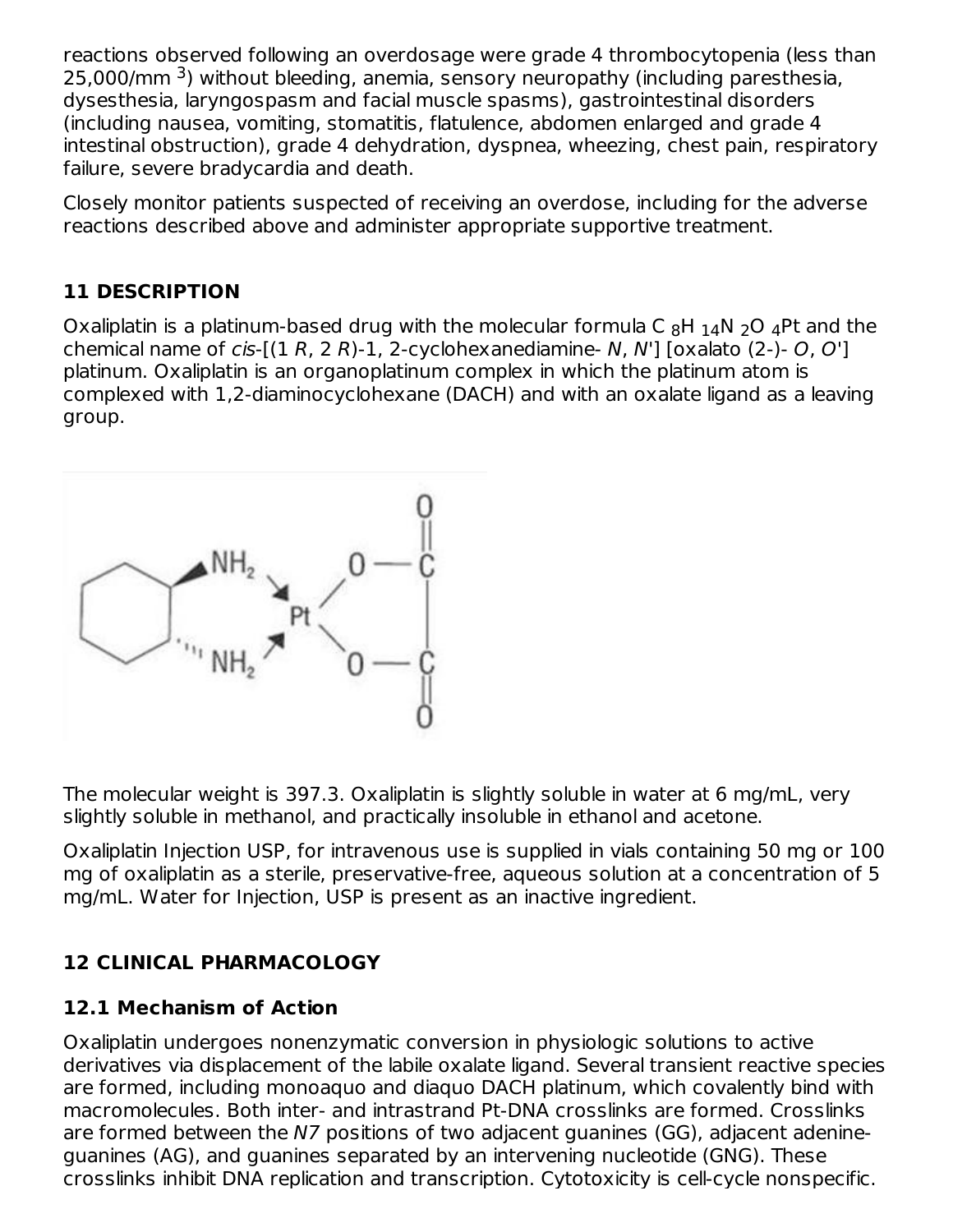In vivo studies have shown antitumor activity of oxaliplatin against colon carcinoma. In combination with fluorouracil, oxaliplatin exhibits in vitro and in vivo antiproliferative activity greater than either compound alone in several tumor models (HT29 [colon], GR [mammary], and L1210 [leukemia]).

crosslinks inhibit DNA replication and transcription. Cytotoxicity is cell-cycle nonspecific.

## **12.2 Pharmacodynamics**

A pharmacodynamic relationship between platinum ultrafiltrate levels and clinical safety and effectiveness has not been established.

## **12.3 Pharmacokinetics**

The reactive oxaliplatin derivatives are present as a fraction of the unbound platinum in plasma ultrafiltrate. After a single 2-hour intravenous infusion of oxaliplatin injection at a dose of 85 mg/m  $^2$ , pharmacokinetic parameters expressed as ultrafilterable platinum were C <sub>max</sub> of 0.814 mcg/mL and volume of distribution of 440 L.

Interpatient and intrapatient variability in ultrafilterable platinum exposure (AUC  $_{\rm 0\text{-}48hr}$ ) assessed over 3 cycles was 23% and 6%, respectively.

### **Distribution**

At the end of a 2-hour infusion of oxaliplatin injection, approximately 15% of the administered platinum is present in the systemic circulation. The remaining 85% is rapidly distributed into tissues or eliminated in the urine. The decline of ultrafiltrable platinum levels following oxaliplatin injection administration is triphasic, including two distribution phases (t  $_{\rm 1/2\alpha}$ ; 0.43 hours and t  $_{\rm 1/2\beta}$ ; 16.8 hours).

In patients, plasma protein binding of platinum is irreversible and is greater than 90%. The main binding proteins are albumin and gamma-globulins.

Platinum also binds irreversibly and accumulates (approximately 2-fold) in erythrocytes, where it appears to have no relevant activity. No platinum accumulation was observed in plasma ultrafiltrate following 85 mg/m <sup>2</sup> every two weeks.

### **Elimination**

The decline of ultrafiltrable platinum concentrations from plasma is characterized by a long terminal elimination phase (t  $_{\rm 1/2}$ γ; 392 hours).

### **Metabolism**

Oxaliplatin undergoes rapid and extensive nonenzymatic biotransformation. There is no evidence of cytochrome P450-mediated metabolism in vitro.

Up to 17 platinum-containing derivatives have been observed in plasma ultrafiltrate samples from patients, including several cytotoxic species (monochloro DACH platinum, dichloro DACH platinum, and monoaquo and diaquo DACH platinum) and a number of noncytotoxic, conjugated species.

### Excretion

The major route of platinum elimination is renal excretion. At five days after a single 2 hour infusion of oxaliplatin injection, urinary elimination accounted for about 54% of the platinum eliminated, with fecal excretion accounting for only about 2%. Platinum was cleared from plasma at a rate (10-17 L/h) that was similar to or exceeded the average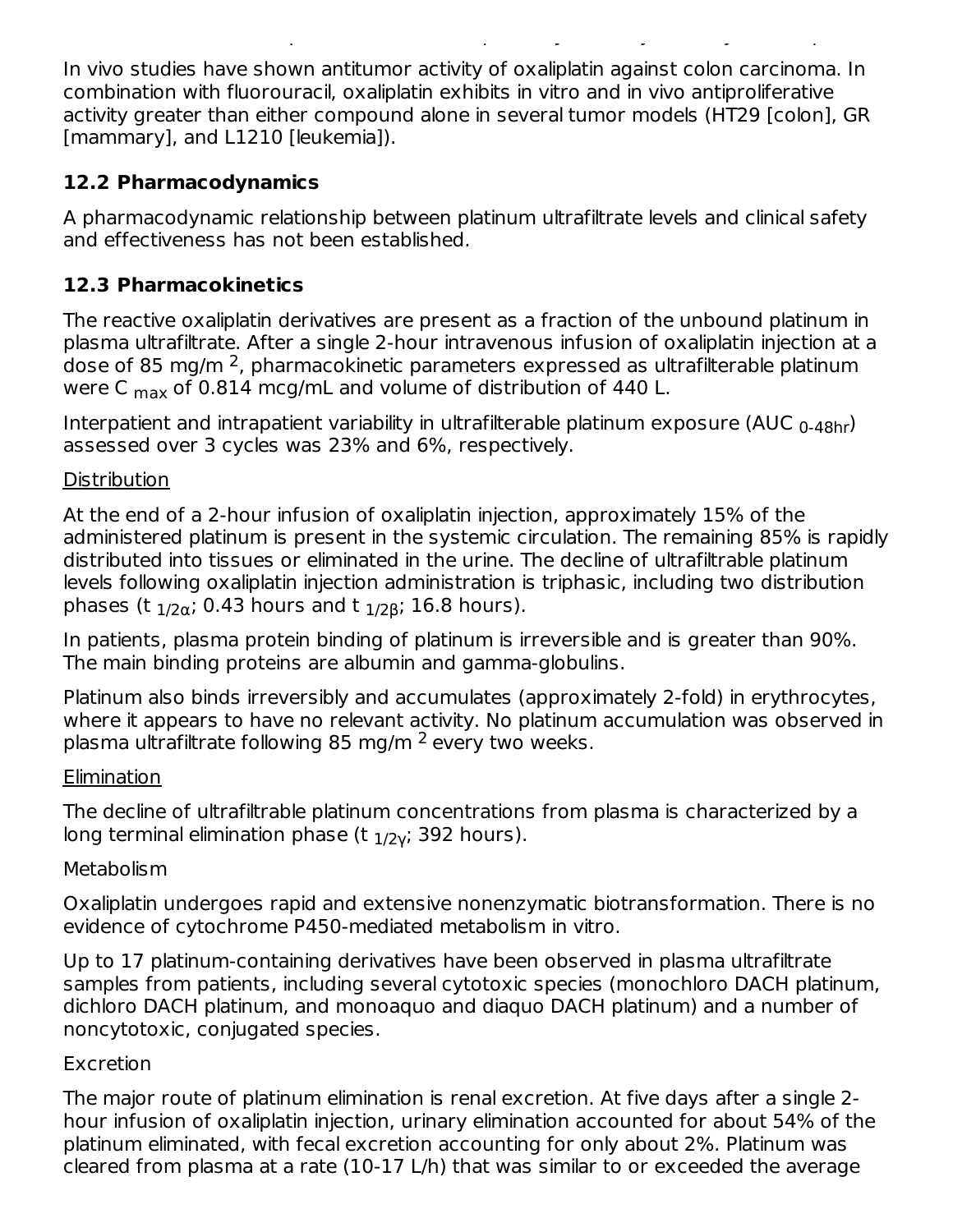human glomerular filtration rate (GFR; 7.5 L/h). The renal clearance of ultrafiltrable platinum is significantly correlated with GFR.

Special Populations

Sex

There was no significant effect of sex on the clearance of ultrafiltrable platinum.

Patients with renal impairment

Patients with normal function (CLcr greater than 80 mL/min) and patients with mild (CLcr=50-80 mL/min) and moderate (CLcr equal to 30-49 mL/min) renal impairment received oxaliplatin injection 85 mg/m  $^2$  and those with severe (CLcr less than 30  $\,$ mL/min) renal impairment received oxaliplatin injection 65 mg/m  $^2$ . Mean dose adjusted AUC of unbound platinum was 40%, 95%, and 342% higher for patients with mild, moderate, and severe renal impairment, respectively, compared to patients with normal renal function. Mean dose adjusted C <sub>max</sub> of unbound platinum appeared to be similar among the normal, mild and moderate renal function groups, but was 38% higher in the severe group than in the normal group [see Dosage and Administration (2.3)].

## Drug Interaction Studies

No pharmacokinetic interaction between oxaliplatin injection 85 mg/m  $^2$  and infusional fluorouracil has been observed in patients treated every 2 weeks, but increases of fluorouracil plasma concentrations by approximately 20% have been observed with doses of 130 mg/m  $2$  of oxaliplatin injection administered every 3 weeks.

In vitro platinum was not displaced from plasma proteins by the following medications: erythromycin, salicylate, sodium valproate, granisetron, and paclitaxel.

In vitro oxaliplatin does not inhibit human cytochrome P450 isoenzymes.

# **13 NONCLINICAL TOXICOLOGY**

## **13.1 Carcinogenesis, Mutagenesis, Impairment of Fertility**

Long-term animal studies have not been performed to evaluate the carcinogenic potential of oxaliplatin. Oxaliplatin was not mutagenic to bacteria (Ames test) but was mutagenic to mammalian cells in vitro (L5178Y mouse lymphoma assay). Oxaliplatin was clastogenic both in vitro (chromosome aberration in human lymphocytes) and in vivo (mouse bone marrow micronucleus assay).

In a fertility study, male rats were given oxaliplatin at 0, 0.5, 1, or 2 mg/kg/day for five days every 21 days for a total of three cycles prior to mating with females that received two cycles of oxaliplatin on the same schedule. A dose of 2 mg/kg/day (less than oneseventh the recommended human dose on a body surface area basis) did not affect pregnancy rate, but resulted in 97% postimplantation loss (increased early resorptions, decreased live fetuses, decreased live births) and delayed growth (decreased fetal weight).

Testicular damage, characterized by degeneration, hypoplasia, and atrophy, was observed in dogs administered oxaliplatin at 0.75 mg/kg/day (approximately one-sixth of the recommended human dose on a body surface area basis)x 5 days every 28 days for three cycles. A no effect level was not identified.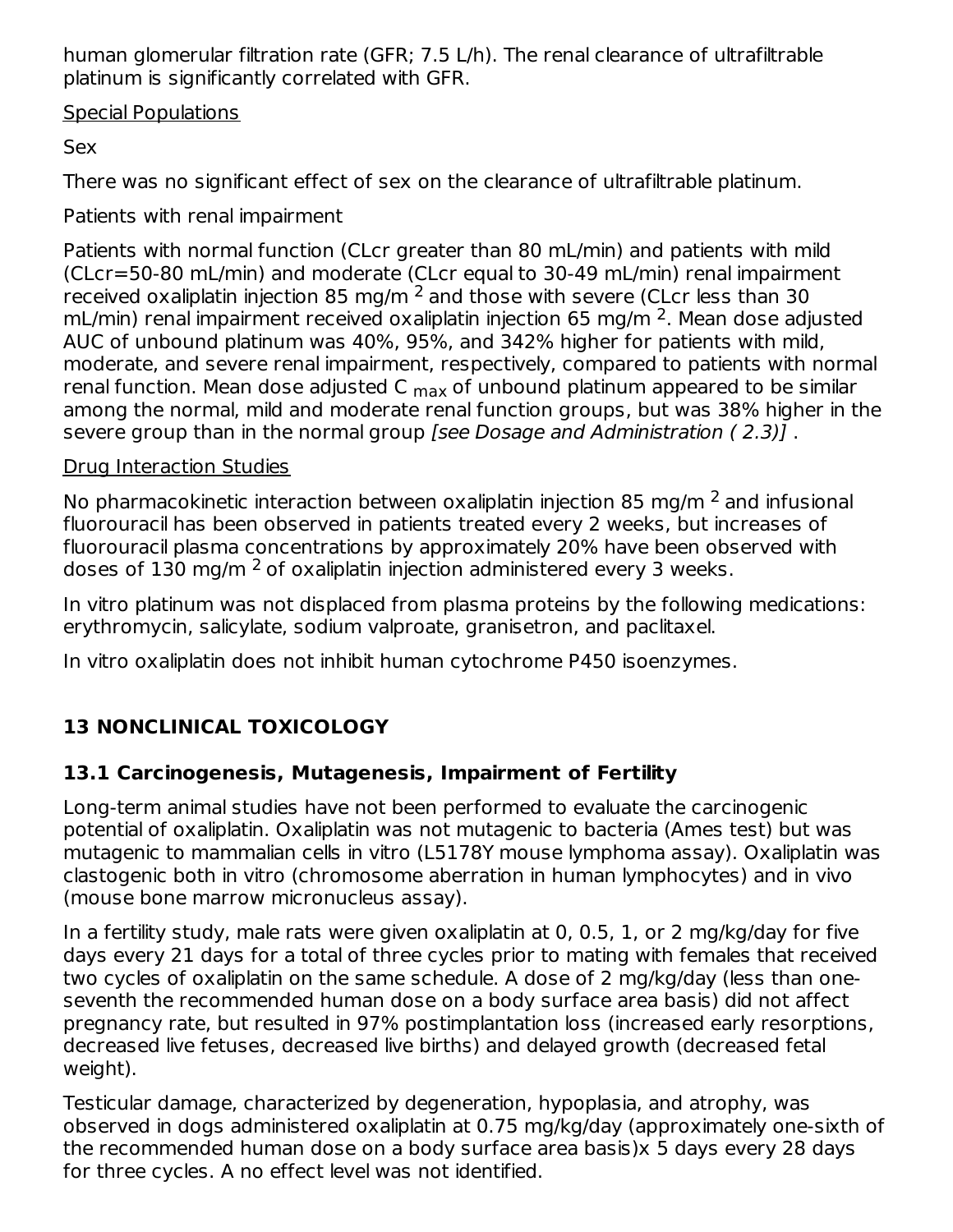## **14 CLINICAL STUDIES**

### **14.1 Adjuvant Treatment with Oxaliplatin Injection in Combination with Fluorouracil and Leucovorin**

The efficacy of oxaliplatin injection in combination with fluorouracil (FU)/leucovorin (LV) was evaluated in an international, multicenter, randomized (1:1) trial (The Multicenter International Study of Oxaliplatin/5-Fluorouracil/Leucovorin in the Adjuvant Treatment of Colon Cancer [MOSAIC], NCT00275210) in patients with stage II (Dukes' B2) or III (Dukes' C) colon cancer who had undergone complete resection of the primary tumor. Patients were randomized to receive oxaliplatin injection with fluorouracil/leucovorin or fluorouracil/leucovorin alone for a total of 6 months (i.e., 12 cycles). Table 14 shows the dosing regimens for the two arms.

Eligible patients were between 18 and 75 years of age, had histologically proven stage II (T <sub>3</sub>-T <sub>4</sub> N0 M0; Dukes' B2) or III (any T N  $_{\rm 1-2}$  M0; Dukes' C) colon carcinoma (with the inferior pole of the tumor above the peritoneal reflection, i.e., greater than or equal to 15 cm from the anal margin) and had undergone (within 7 weeks prior to randomization) complete resection of the primary tumor without gross or microscopic evidence of residual disease and carcino-embyrogenic antigen (CEA) less than 10 ng/mL. Additional eligibility criteria were no prior chemotherapy, immunotherapy or radiotherapy; Eastern Cooperative Oncology Group performance status of 0, 1, or 2 (Karnofsky Performance Status greater than or equal to 60%); no pre-existing neuropathy; and absolute neutrophil count (ANC) greater than or equal to  $1.5 \times 10^{-9}$ /L, platelets greater than or equal to  $100 \times 10^{-9}$ /L, serum creatinine less than or equal to  $1.25 \times$  upper limit normal (ULN), total bilirubin less than 2 x ULN, and aspartate transaminase (AST)/alanine transaminase (ALT) less than 2 x ULN. The major efficacy outcome was 3-year diseasefree survival (DFS).

| <b>Treatment Arm</b>      | <b>Dose</b>                                          | <b>Regimen</b> |
|---------------------------|------------------------------------------------------|----------------|
| Oxaliplatin Injection $+$ | Day 1: Oxaliplatin Injection: 85 mg/m $2$ (2-        | every 2 weeks  |
| FU/LV (FOLFOX4) (N        | hour infusion) + LV: 200 mg/m $2$ (2-hour            | 12 cycles      |
| $=1123$                   | $ $ infusion), followed by FU: 400 mg/m $2$ (bolus), |                |
|                           | $600$ mg/m $^2$ (22-hour infusion)                   |                |
|                           | Day 2: LV: 200 mg/m $2$ (2-hour infusion),           |                |
|                           | followed by FU: 400 mg/m $^2$ (bolus), 600           |                |
|                           | $mg/m2$ (22-hour infusion)                           |                |
| $FU/LV (N=1123)$          | Day 1: LV: 200 mg/m $^2$ (2-hour infusion),          | every 2 weeks  |
|                           | followed by FU: $400 \text{ mg/m}^2$ (bolus), 600    | 12 cycles      |
|                           | $mg/m2$ (22-hour infusion)                           |                |
|                           | Day 2: LV: 200 mg/m $2$ (2-hour infusion),           |                |
|                           | followed by FU: 400 mg/m $2$ (bolus), 600            |                |
|                           | $mg/m2$ (22-hour infusion)                           |                |

**Table 14: Dosing Regimens in Adjuvant Treatment Study**

There were 2246 patients enrolled, of whom 1347 (60%) had Stage III disease. Tables 15 and 16 show the baseline characteristics and exposure to oxaliplatin injection.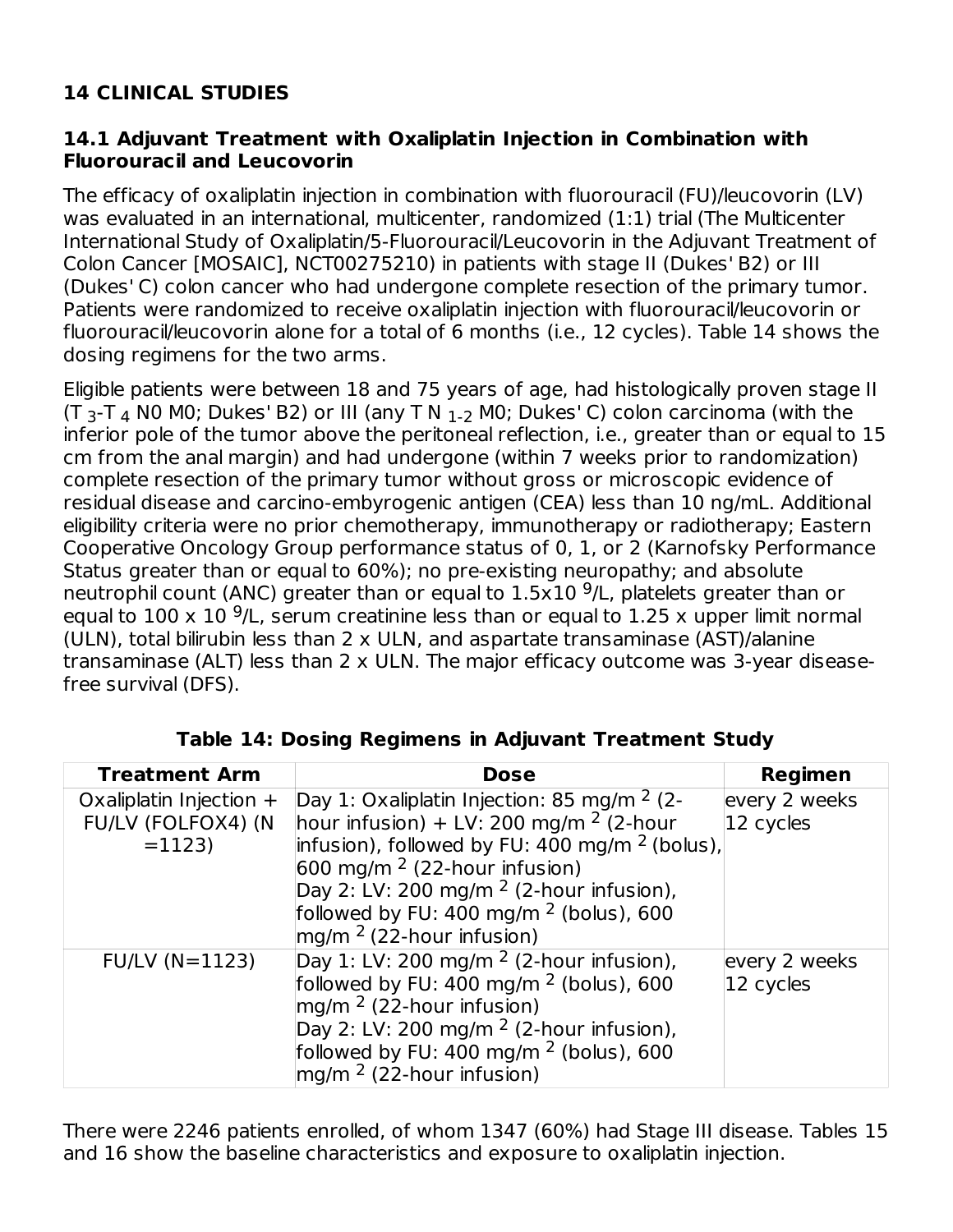|                               | Oxaliplatin Injection +<br><b>Infusional FU/LV</b><br>$N = 1123$ | <b>Infusional</b><br><b>FU/LV</b><br>$N = 1123$ |
|-------------------------------|------------------------------------------------------------------|-------------------------------------------------|
| Sex: Male (%)                 | 56.1                                                             | 52.4                                            |
| Female (%)                    | 43.9                                                             | 47.6                                            |
| Median age (years)            | 61.0                                                             | 60.0                                            |
| $<$ 65 years of age $(\%)$    | 64.4                                                             | 66.2                                            |
| $\geq 65$ years of age (%)    | 35.6                                                             | 33.8                                            |
| KPS (%)                       |                                                                  |                                                 |
| 100                           | 29.7                                                             | 30.5                                            |
| 90                            | 52.2                                                             | 53.9                                            |
| 80                            | 4.4                                                              | 3.3                                             |
| 70                            | 13.2                                                             | 11.9                                            |
| $\leq 60$                     | 0.6                                                              | 0.4                                             |
| Primary site (%)              |                                                                  |                                                 |
| Colon including cecum         | 54.6                                                             | 54.4                                            |
| Sigmoid                       | 31.9                                                             | 33.8                                            |
| Recto sigmoid                 | 12.9                                                             | 10.9                                            |
| Other including rectum        | 0.6                                                              | 0.9                                             |
| Bowel obstruction (%)         |                                                                  |                                                 |
| Yes                           | 17.9                                                             | 19.3                                            |
| Perforation (%)               |                                                                  |                                                 |
| Yes                           | 6.9                                                              | 6.9                                             |
| Stage at Randomization (%)    |                                                                  |                                                 |
| $II(T=3,4 N=0, M=0)$          | 40.1                                                             | 39.9                                            |
| III (T=any, $N=1,2$ , $M=0$ ) | 59.6                                                             | 59.3                                            |
| IV (T=any, $N=$ any, $M=1$ )  | 0.4                                                              | 0.8                                             |
| Staging - T (%)               |                                                                  |                                                 |
| T1                            | 0.5                                                              | 0.7                                             |
| T <sub>2</sub>                | 4.5                                                              | 4.8                                             |
| T <sub>3</sub>                | 76.0                                                             | 75.9                                            |
| T <sub>4</sub>                | 19.0                                                             | 18.5                                            |
| Staging $-\overline{N(%)}$    |                                                                  |                                                 |
| N <sub>0</sub>                | 40.2                                                             | 39.9                                            |
| N1                            | 39.4                                                             | 39.4                                            |
| N <sub>2</sub>                | 20.4                                                             | 20.7                                            |
| Staging - M (%)               |                                                                  |                                                 |
| M1                            | 0.4                                                              | 0.8                                             |

**Table 15: Baseline Characteristics in Adjuvant Treatment Study**

# **Table 16: Exposure to Oxaliplatin Injection in Adjuvant Treatment Study**

| Oxaliplatin       | <b>Infusional FU/LV</b> |
|-------------------|-------------------------|
| Injection $+$     | $N=1111$                |
| <b>Infusional</b> |                         |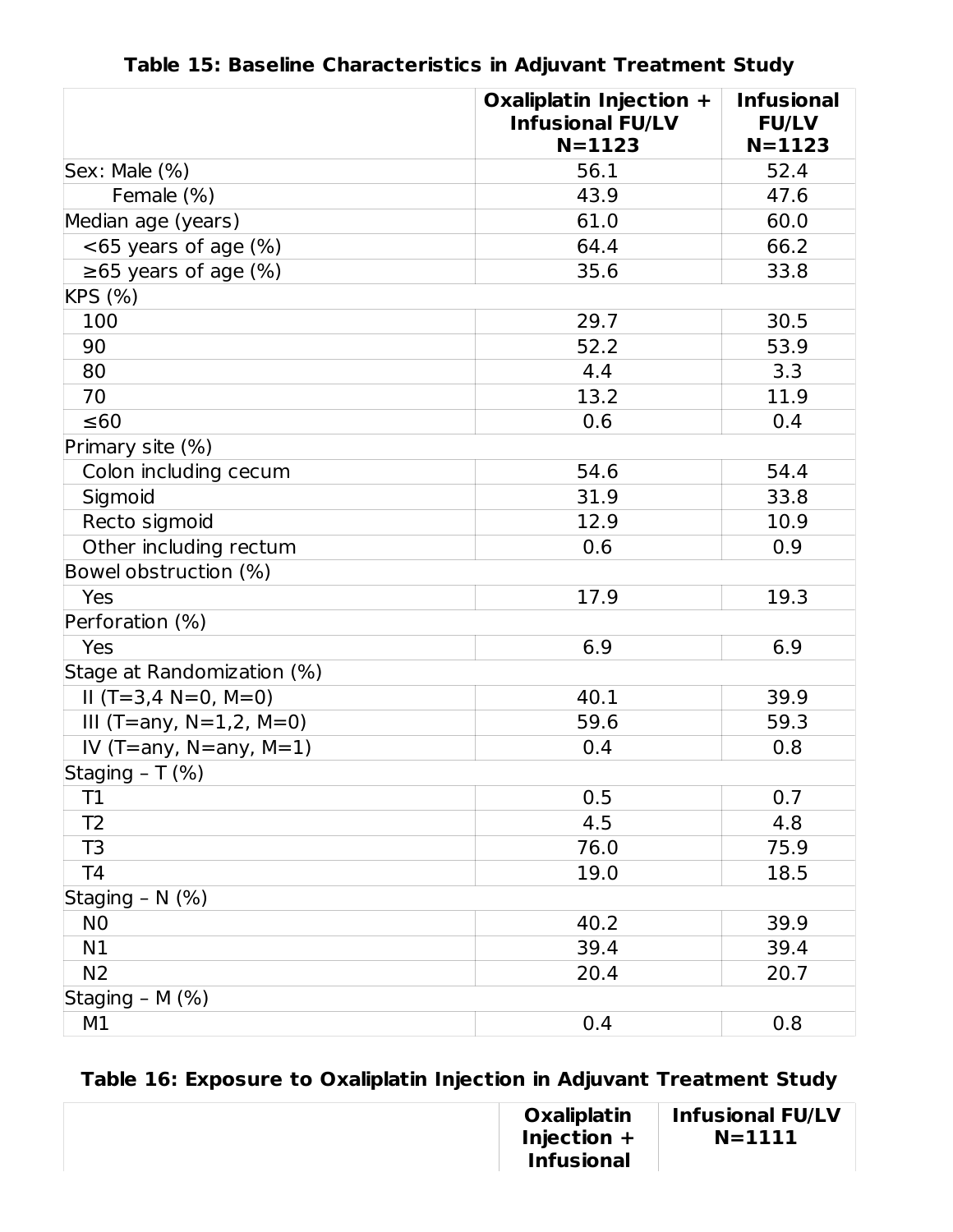|                                                       | <b>FU/LV N=1108</b> |      |
|-------------------------------------------------------|---------------------|------|
| Median Relative Dose Intensity (%)                    |                     |      |
| <b>FU</b>                                             | 84.4                | 97.7 |
| Oxaliplatin Injection                                 | 80.5                | N/A  |
| Median Number of Cycles                               | 12                  | 12   |
| Median Number of Cycles with oxaliplatin<br>injection | 11                  | N/A  |

The median duration of follow-up was approximately 77 months. In the overall and the stage III colon cancer populations, DFS was statistically significantly improved in the oxaliplatin injection-containing arm compared to fluorouracil/leucovorin alone; however, a statistically significant improvement in DFS was not observed in Stage II patients. No significant differences in overall survival (OS) were detected in the overall population or those with Stage III disease. Table 17 and Figures 1 and 2 summarize the 5-year DFS rates in the overall randomized population and in patients with stage II and III disease based on an intention-to-treat (ITT) analysis.

### **Table 17: Summary of DFS Analysis in Adjuvant Treatment Study – ITT Population**

| <b>Parameter</b>                                                                                                                     | <b>Oxaliplatin</b><br>Injection + Infusional<br><b>FU/LV</b> | <b>Infusional</b><br><b>FU/LV</b> |
|--------------------------------------------------------------------------------------------------------------------------------------|--------------------------------------------------------------|-----------------------------------|
| <b>Overall</b>                                                                                                                       |                                                              |                                   |
| Number of patients                                                                                                                   | 1123                                                         | 1123                              |
| Number of events - relapse or death (%)                                                                                              | 304 (27.1)                                                   | 360(32.1)                         |
| 5-yr Disease-free survival % (95% CI)                                                                                                | 73.3 (70.7, 76.0)                                            | 67.4 (64.6, 70.2)                 |
| Hazard ratio (95% CI)                                                                                                                | 0.80(0.68, 0.93)                                             |                                   |
| Stratified Log rank test                                                                                                             | $p=0.003$                                                    |                                   |
| Stage III (Dukes' C)                                                                                                                 |                                                              |                                   |
| Number of patients                                                                                                                   | 672                                                          | 675                               |
| Number of events -relapse or death (%)                                                                                               | 226 (33.6)                                                   | 271(40.1)                         |
| 5-yr Disease-free survival % (95% CI)                                                                                                | 66.4 (62.7, 70.0)                                            | 58.9 (55.2, 62.7)                 |
| Hazard ratio (95% CI)                                                                                                                | 0.78(0.65, 0.93)                                             |                                   |
| Log rank test                                                                                                                        | $p=0.005$                                                    |                                   |
| <b>Stage II (Dukes' B2)</b>                                                                                                          |                                                              |                                   |
| Number of patients                                                                                                                   | 451                                                          | 448                               |
| Number of events - relapse or death (%)                                                                                              | 78 (17.3)                                                    | 89 (19.9)                         |
| 5-yr Disease-free survival % (95% CI)                                                                                                | 83.7 (80.2, 87.1)                                            | 79.9 (76.2, 83.7)                 |
| Hazard ratio (95% CI)                                                                                                                | 0.84(0.62, 1.14)                                             |                                   |
| Log rank test<br>$p=0.258$                                                                                                           |                                                              |                                   |
| A hazard ratio of less than 1 favors Oxaliplatin Injection + Infusional FU/LV<br>Data cut off for disoaso frog survival lung 1, 2006 |                                                              |                                   |

Data cut off for disease-free survival June 1, 2006

### **Figure 1: Kaplan-Meier Curves of Disease-Free Survival (cutoff: 1 June 2006) in Adjuvant Treatment Trial – ITT Population**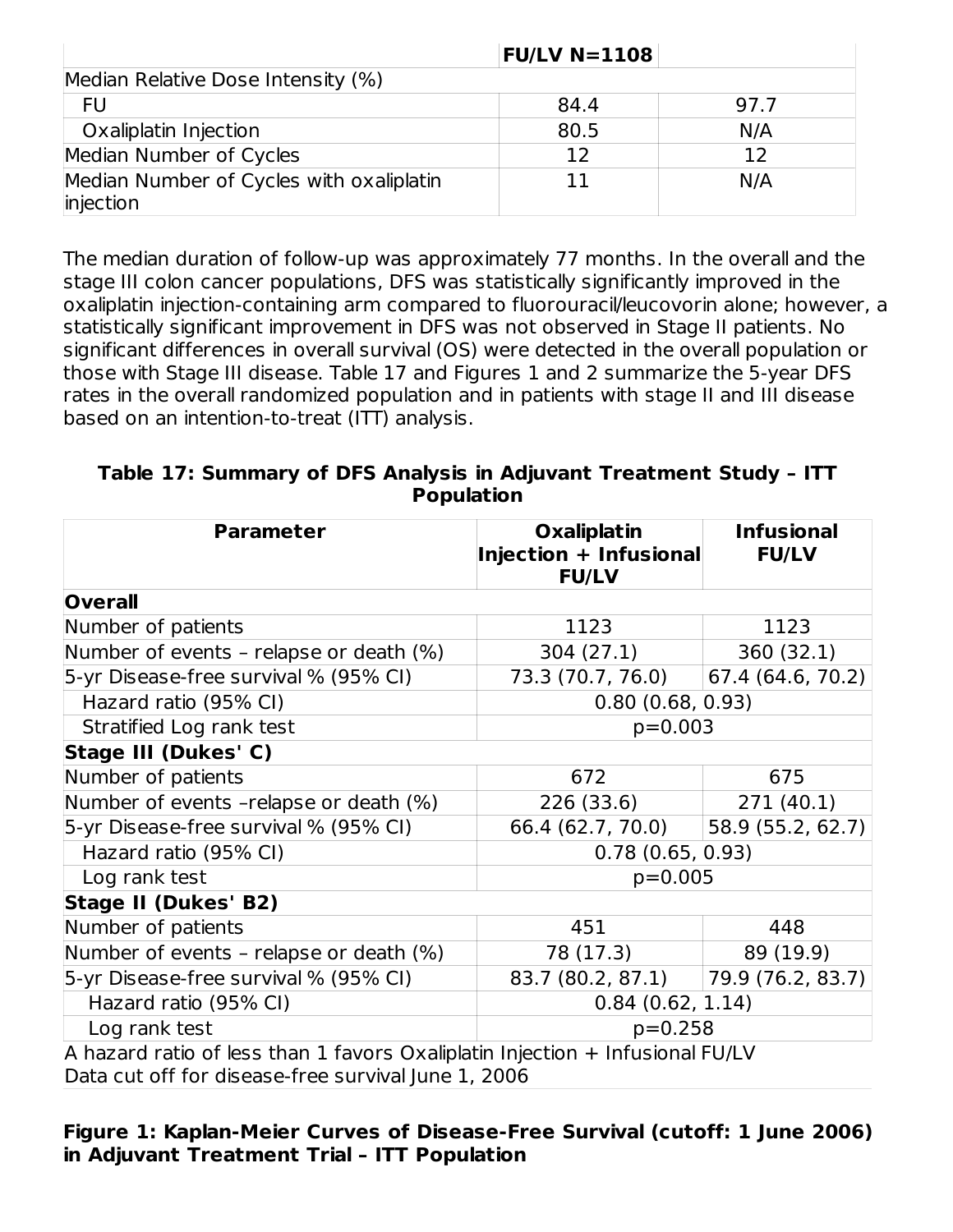

**Figure 2: Kaplan-Meier Curves of Disease-Free Survival in Stage III Patients (cutoff: 1 June 2006) in Adjuvant Treatment Trial – ITT Population**

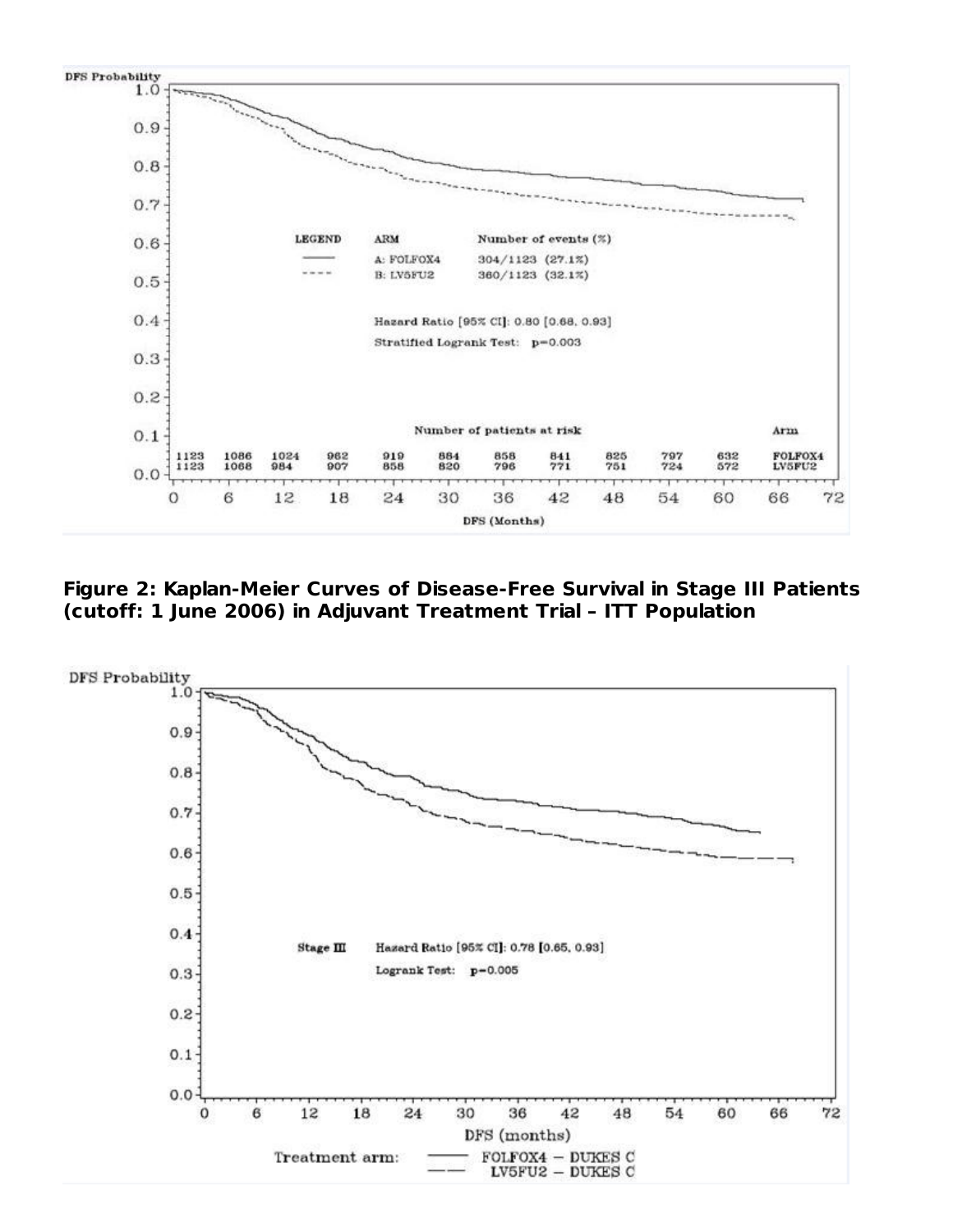Table 18 summarizes the OS results in the overall randomized population and in patients with stage II and III disease, based on the ITT analysis.

| <b>Parameter</b>                  | <b>Oxaliplatin</b><br>Injection +<br><b>Infusional FU/LV</b> | <b>Infusional FU/LV</b> |
|-----------------------------------|--------------------------------------------------------------|-------------------------|
| <b>Overall</b>                    |                                                              |                         |
| Number of patients                | 1123                                                         | 1123                    |
| Number of death events<br>(% )    | 245 (21.8)                                                   | 283 (25.2)              |
| Hazard ratio (95% CI)             | 0.84(0.71, 1.00)                                             |                         |
| Stage III (Dukes' C)              |                                                              |                         |
| Number of patients                | 672                                                          | 675                     |
| Number of death events<br>(% )    | 182 (27.1)                                                   | 220 (32.6)              |
| Hazard ratio (95% CI)             |                                                              | 0.80(0.65, 0.97)        |
| Stage II (Dukes' B2)              |                                                              |                         |
| Number of patients                | 451                                                          | 448                     |
| Number of death events<br>$(\% )$ | 63 (14.0)                                                    | 63 (14.1)               |
| Hazard ratio (95% CI)             | 1.00(0.70, 1.41)                                             |                         |

#### **Table 18: Summary of OS Analysis in Adjuvant Treatment - ITT Population**

A hazard ratio of less than 1 favors Oxaliplatin Injection + Infusional FU/LV Data cut off for overall survival January 16, 2007

### **14.2 Previously Untreated Advanced Colorectal Cancer**

The efficacy of oxaliplatin injection in combination with fluorouracil (FU)/leucovorin (LV) was evaluated in a North American, multicenter, open-label, randomized, activecontrolled trial (A Randomized Phase III Trial of Three Different Regimens of CPT-11 Plus 5-Fluorouracil and Leucovorin Compared to 5-Fluorouracil and Leucovorin in Patients with Advanced Adenocarcinoma of the Colon and Rectum; NCT00003594). The trial included 7 arms at different times during its conduct, four of which were closed due to either changes in the standard of care, toxicity, or simplification. During the trial, the control arm was changed to irinotecan with fluorouracil/leucovorin.

The results reported below compared the efficacy of oxaliplatin injection with fluorouracil/leucovorin and oxaliplatin injection with irinotecan to an approved control regimen of irinotecan with fluorouracil/leucovorin in 795 concurrently randomized patients previously untreated for locally advanced or metastatic colorectal cancer. Table 19 presents the dosing regimens for the three arms. After completion of enrollment, the dose of irinotecan with fluorouracil/leucovorin was decreased due to toxicity.

Eligible patients were at least 18 years of age; had known locally advanced, locally recurrent, or metastatic colorectal adenocarcinoma not curable by surgery or amenable to radiation therapy; with an Eastern Cooperative Oncology Group (ECOG) performance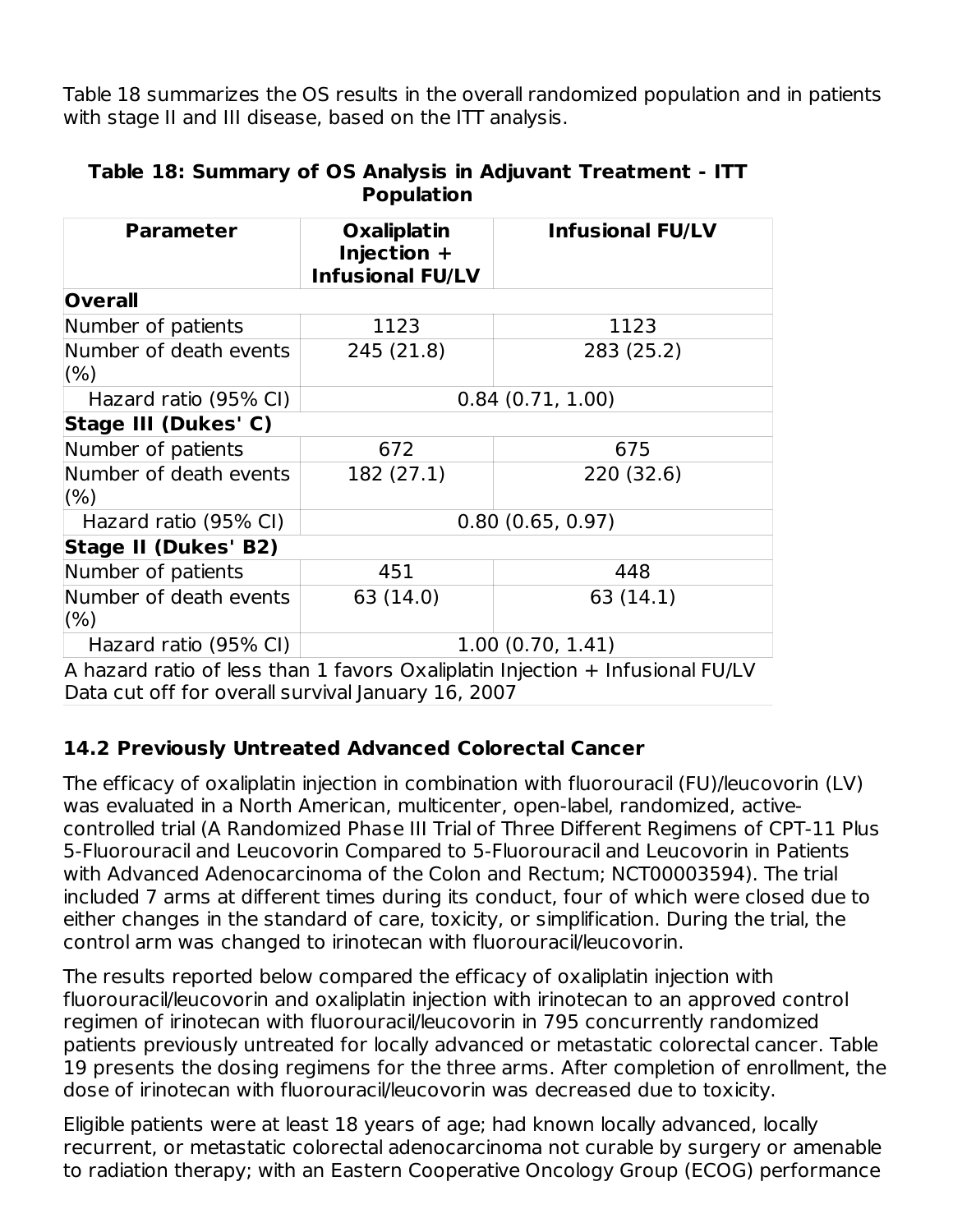status ≤0, 1, or 2. Patients had to have absolute neutrophil count (ANC) greater than or equal to 1.5  $\times$  10 <sup>9</sup>/L, platelets greater than or equal to 100 x 10 <sup>9</sup>/L, hemoglobin greater than or equal to 9.0 g/dL, creatinine less than or equal to 1.5 x upper limit of normal (ULN), total bilirubin less than or equal to 1.5 mg/dL, aspartate transaminase (AST) less than or equal to 5 x ULN, and alkaline phosphatase less than or equal to 5 x ULN. Patients may have received adjuvant treatment for resected Stage II or III disease without recurrence within 12 months. Randomization was stratified by ECOG performance status (0, 1 vs 2), prior adjuvant chemotherapy (yes vs no), prior immunotherapy (yes vs no), and age (less than 65 vs greater than or equal to 65 years). Although no post study treatment was specified in the protocol, 65% to 72% of patients received additional post study chemotherapy after study treatment discontinuation on all arms. Fifty-eight percent of patients on the oxaliplatin injection with fluorouracil/leucovorin arm received an irinotecan-containing regimen and 23% of patients on the irinotecan with fluorouracil/leucovorin arm received an oxaliplatincontaining regimen. The main efficacy outcome measure was 3-year disease-free survival (DFS) and additional efficacy outcome measures were overall survival (OS).

| Table 19: Dosing Regimens for Previously Untreated Advanced Colorectal |  |
|------------------------------------------------------------------------|--|
| <b>Cancer Clinical Trial</b>                                           |  |

| <b>Treatment Arm</b>   | <b>Dose</b>                                                          | <b>Regimen</b> |
|------------------------|----------------------------------------------------------------------|----------------|
| Oxaliplatin Injection+ | Day 1: Oxaliplatin Injection: 85 mg/m $2$ (2-hour                    | every 2        |
| <b>FU/LV (FOLFOX4)</b> | $\vert$ infusion) + LV 200 mg/m <sup>2</sup> (2-hour infusion),      | weeks          |
| $(N=267)$              | followed by FU: 400 mg/m $^2$ (bolus), 600 mg/m $^2$                 |                |
|                        | (22-hour infusion)                                                   |                |
|                        | Day 2: LV 200 mg/m <sup>2</sup> (2-hour infusion), followed          |                |
|                        | by FU: 400 mg/m <sup>2</sup> (bolus), 600 mg/m <sup>2</sup> (22-hour |                |
|                        | infusion)                                                            |                |
| Irinotecan $+$         | Day 1: irinotecan 125 mg/m $^2$ as a 90-min infusion                 | levery $6$     |
| <b>FU/LV</b>           | $\pm$                                                                | weeks          |
| (IFL)                  | LV 20 mg/m $^2$ as a 15-min infusion or intravenous                  |                |
| $(N=264)$              | push, followed by FU 500 mg/m <sup>2</sup> intravenous               |                |
|                        | bolus weekly x 4                                                     |                |
| Oxaliplatin            | Day 1: Oxaliplatin Injection: 85 mg/m $^2$ intravenous every 3       |                |
| Injection+Irinotecan   | $(2$ -hour infusion) +                                               | weeks          |
| (IROX)                 | irinotecan 200 mg/m <sup>2</sup> intravenous over 30                 |                |
| $(N=264)$              | minutes                                                              |                |

Table 20 presents the baseline characteristics.

| Table 20: Baseline Characteristics for Previously Untreated Advanced |                                         |  |
|----------------------------------------------------------------------|-----------------------------------------|--|
|                                                                      | <b>Colorectal Cancer Clinical Trial</b> |  |

| Table 20: Baseline Characteristics for Previously Untreated Advanced |
|----------------------------------------------------------------------|
| <b>Colorectal Cancer Clinical Trial</b>                              |
|                                                                      |

|                    | <b>Oxaliplatin</b><br>Injection $+$<br>$FU/LV$ N=267 | Irinotecan +<br>$FUVN=264$ | <b>Oxaliplatin</b><br>Injection +<br><b>Irinotecan N=264</b> |
|--------------------|------------------------------------------------------|----------------------------|--------------------------------------------------------------|
| Sex: Male (%)      | 58.8                                                 | 65.2                       | 61.0                                                         |
| Female (%)         | 41.2                                                 | 34.8                       | 39.0                                                         |
| Median age (years) | 61.0                                                 | 61.0                       | 61.0                                                         |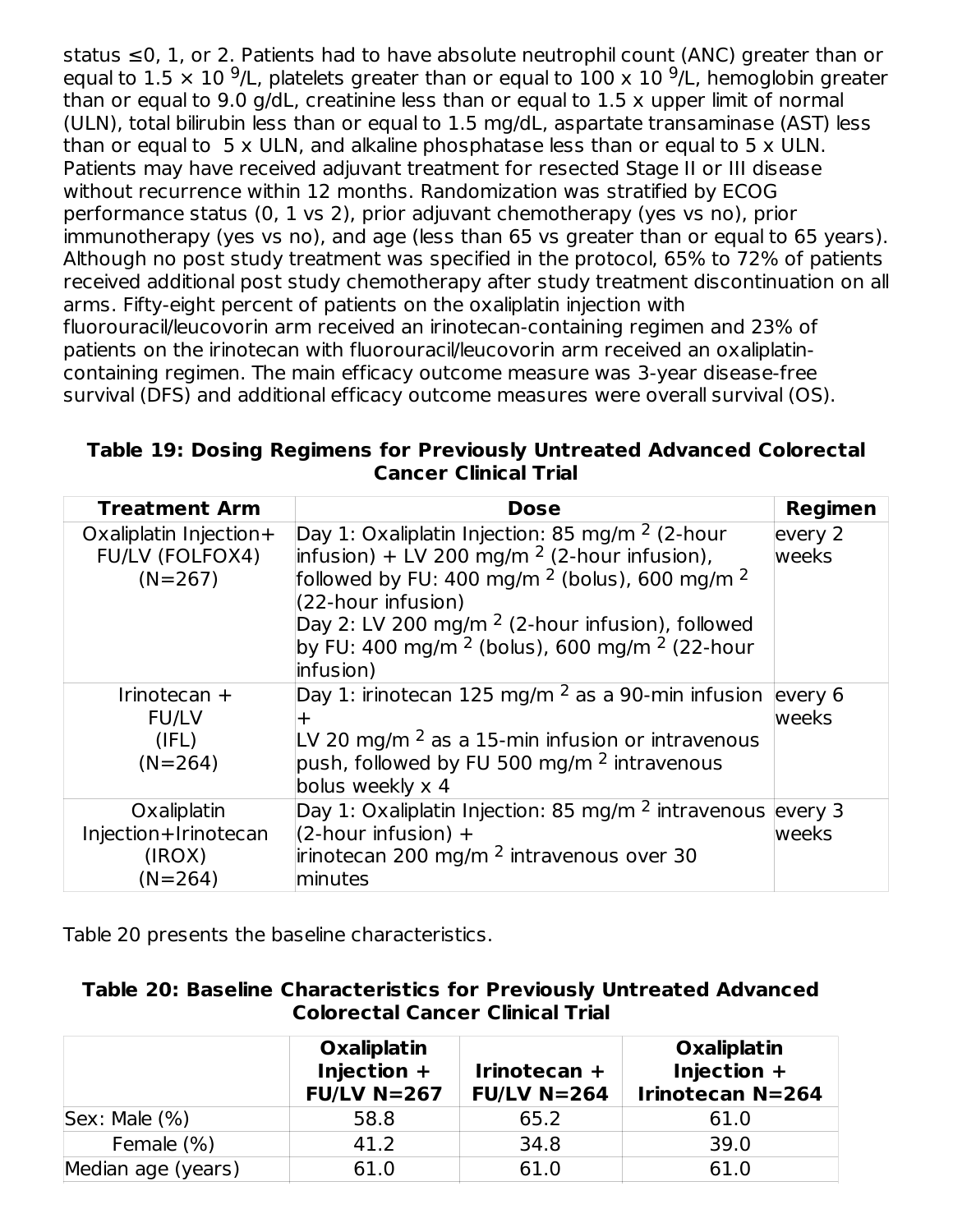| $<65$ years of age $(\%)$  | 61   | 62   | 63   |
|----------------------------|------|------|------|
| $\geq 65$ years of age (%) | 39   | 38   | 37   |
| ECOG (%)                   |      |      |      |
| $0 - 1$                    | 94.4 | 95.5 | 94.7 |
| $\overline{2}$             | 5.6  | 4.5  | 5.3  |
| Involved organs (%)        |      |      |      |
| Colon only                 | 0.7  | 0.8  | 0.4  |
| Liver only                 | 39.3 | 44.3 | 39.0 |
| Liver $+$ other            | 41.2 | 38.6 | 40.9 |
| Lung only                  | 6.4  | 3.8  | 5.3  |
| Other (including lymph)    | 11.6 | 11.0 | 12.9 |
| nodes)                     |      |      |      |
| Not reported               | 0.7  | 1.5  | 1.5  |
| Prior radiation (%)        | 3.0  | 1.5  | 3.0  |
| Prior surgery (%)          | 74.5 | 79.2 | 81.8 |
| Prior adjuvant (%)         | 15.7 | 14.8 | 15.2 |

The median number of cycles administered per patient was 10 (23.9 weeks) for the oxaliplatin injection plus fluorouracil/leucovorin regimen, 4 (23.6 weeks) for the irinotecan plus fluorouracil/leucovorin regimen, and 7 (21.0 weeks) for the oxaliplatin injection plus irinotecan regimen.

Patients who received oxaliplatin injection with fluorouracil/leucovorin had a significantly longer time to tumor progression based on investigator assessment, longer OS, and a significantly higher confirmed response rate based on investigator assessment compared to patients who received irinotecan with fluorouracil/leucovorin. Efficacy results are summarized in Table 21 and Figure 3.

|                                           | <b>Oxaliplatin</b><br>Injection $+$<br>$FU/LV$ N=267 | <b>Irinotecan</b><br>+ FU/LV<br>$N = 264$ | <b>Oxaliplatin</b><br>Injection $+$<br><b>Irinotecan N=264</b> |  |
|-------------------------------------------|------------------------------------------------------|-------------------------------------------|----------------------------------------------------------------|--|
| <b>Survival (ITT)</b>                     |                                                      |                                           |                                                                |  |
| Number of deaths (%)                      | 155 (58.1)                                           | 192 (72.7)                                | 175 (66.3)                                                     |  |
| Median survival (months)                  | 19.4                                                 | 14.6                                      | 17.6                                                           |  |
| Hazard ratio (95% CI)                     | $0.65$ (0.53, 0.80) <sup>*</sup>                     |                                           |                                                                |  |
| P-value                                   | $< 0.0001$ *                                         |                                           |                                                                |  |
| TTP (ITT, investigator assessment)        |                                                      |                                           |                                                                |  |
| Percentage of progressors                 | 82.8                                                 | 81.8                                      | 89.4                                                           |  |
| Median TTP (months)                       | 8.7                                                  | 6.9                                       | 6.5                                                            |  |
| Hazard ratio (95%CI)                      | $0.74$ (0.61, 0.89) <sup>*</sup>                     |                                           |                                                                |  |
| P-value                                   | $0.0014$ *                                           |                                           |                                                                |  |
| Response Rate (investigator assessment) # |                                                      |                                           |                                                                |  |
| Patients with measurable                  | 210                                                  | 212                                       | 215                                                            |  |
| disease                                   |                                                      |                                           |                                                                |  |

#### **Table 21: Efficacy Results for Previously Untreated Advanced Colorectal Cancer Trial**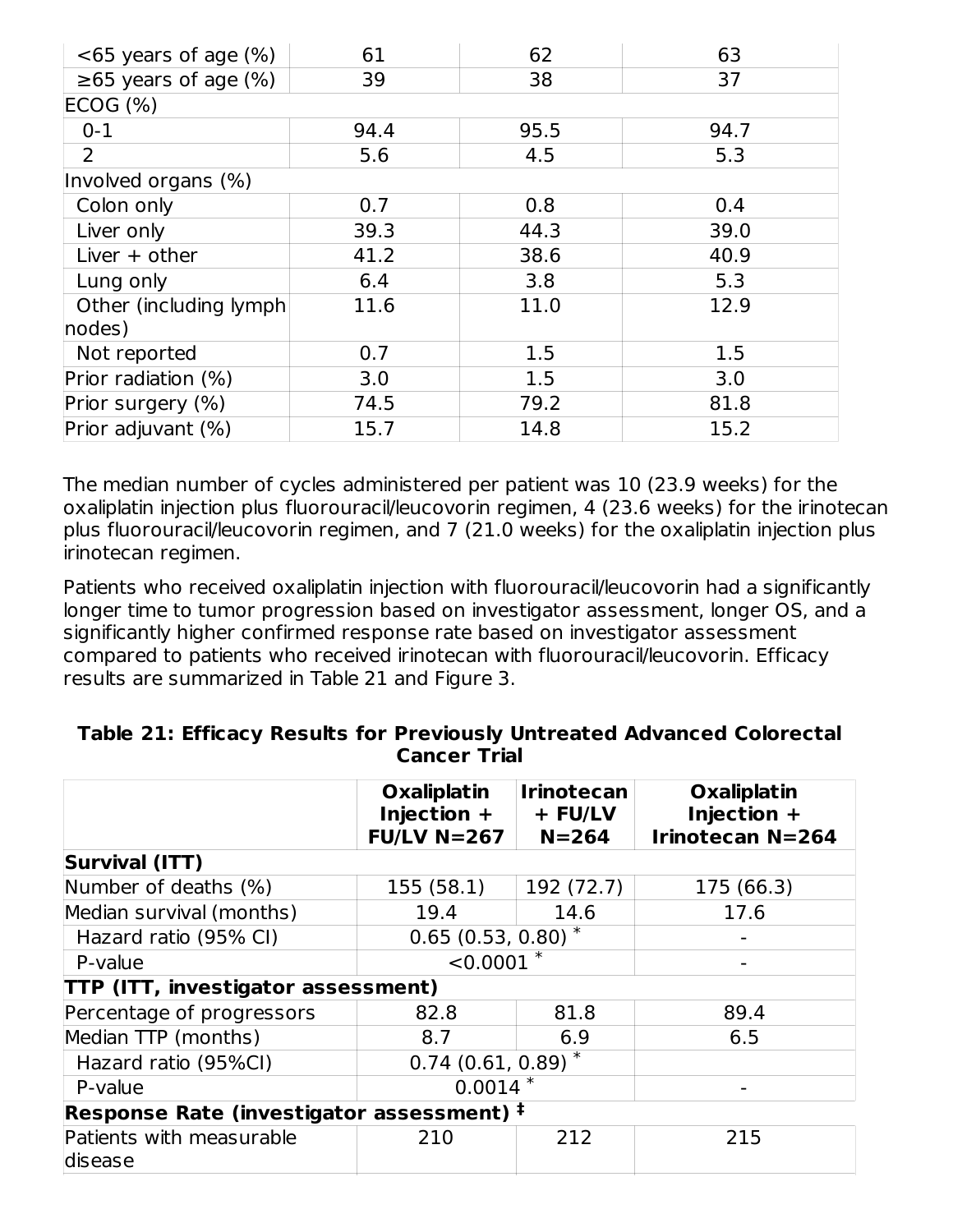| Complete response, N (%) | 13(6.2)      | 5(2.4)       | 7(3.3)                   |
|--------------------------|--------------|--------------|--------------------------|
| Partial response, N (%)  | 82 (39.0)    | 64 (30.2)    | 67(31.2)                 |
| Complete and partial     | 95 (45.2)    | 69 (32.5)    | 74 (34.4)                |
| response, $N$ (%)        |              |              |                          |
| 95% CI                   | (38.5, 52.0) | (26.2, 38.9) | (28.1, 40.8)             |
| P-value                  | $0.0080*$    |              | $\overline{\phantom{0}}$ |

\*Compared to irinotecan plus fluorouracil/leucovorin (IFL) arm

† A hazard ratio of less than 1 favors Oxaliplatin Injection + Infusional FU/LV.

‡ Based on all patients with measurable disease at baseline.

The numbers in the response rate and TTP analysis are based on unblinded investigator assessment.

#### **Figure 3: Kaplan-Meier Curves for Overall Survival in Previously Untreated Advanced Colorectal Cancer Trial**



In descriptive subgroup analyses, the improvement in overall survival (OS) for oxaliplatin injection with fluorouracil/leucovorin compared to irinotecan with fluorouracil/leucovorin appeared to be maintained across age groups, prior adjuvant treatment, number of organs involved and both sexes; however, the effect appeared larger among women than men.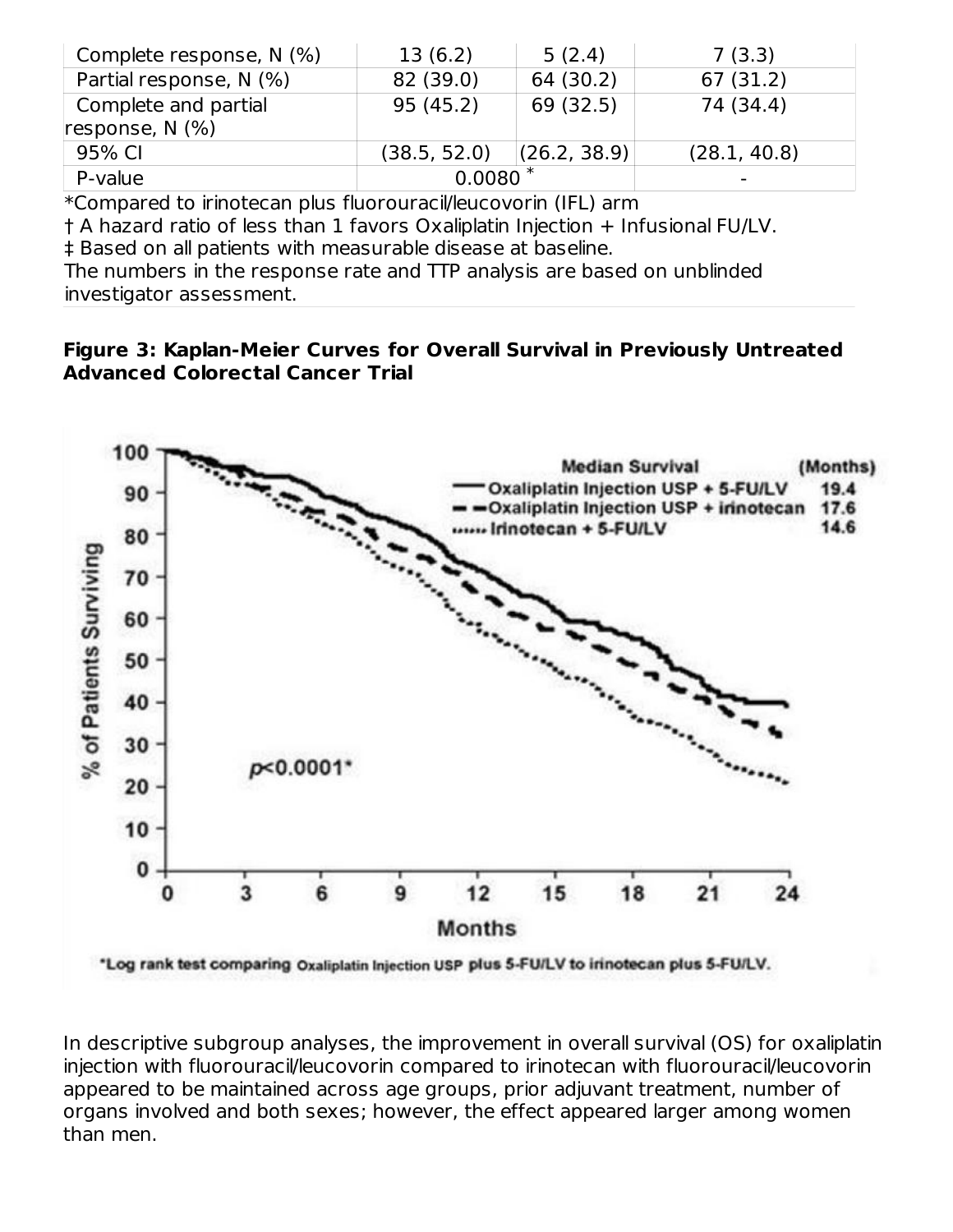## **14.3 Previously Treated Advanced Colorectal Cancer**

The efficacy of oxaliplatin injection in combination with fluorouracil (FU)/leucovorin (LV) was evaluated in a multicenter, open-label, randomized, three-arm controlled trial was conducted in the US and Canada in patients with advanced colorectal cancer who had relapsed/progressed during or within 6 months of first-line treatment with bolus fluorouracil/leucovorin and irinotecan (A multicenter, open-label, randomized, three-arm study of 5-fluorouracil (5-FU) + leucovorin (LV) or oxaliplatin or a combination of 5- FU/LV + oxaliplatin as second-line treatment of metastatic colorectal carcinoma: NCT00008281). Patients were randomized to one of three regimens; the dosing regimens are presented in Table 22. Eligible patients were at least 18 years of age, had unresectable, measurable, histologically proven colorectal adenocarcinoma, with a Karnofsky performance status (KPS) greater than 50%. Patients had to have aspartate transaminase (AST), alanine transaminase (ALT) and alkaline phosphatase less than or equal to 2x upper limit of normal (ULN), unless liver metastases were present and documented at baseline by CT or MRI scan, in which case less than or equal to 5x ULN was permitted. Prior radiotherapy was permitted if it had been completed at least 3 weeks before randomization. The main efficacy outcome measure was 3-year diseasefree survival (DFS) and an additional outcome measure was overall survival (OS).

| <b>Treatment Arm</b>                        | <b>Dose</b>                                                                                                                                                                                                                                                                                                                  | Regimen       |
|---------------------------------------------|------------------------------------------------------------------------------------------------------------------------------------------------------------------------------------------------------------------------------------------------------------------------------------------------------------------------------|---------------|
| Oxaliplatin Injection $+$<br>$FUV(N = 152)$ | Day 1: Oxaliplatin Injection: 85 mg/m $2$ (2-<br>hour infusion) + LV 200 mg/m $2$ (2-hour<br>infusion), followed by FU: 400 mg/m <sup>2</sup><br>(bolus), 600 mg/m $2$ (22-hour infusion)<br>Day 2: LV 200 mg/m <sup>2</sup> (2-hour infusion),<br>followed by FU: 400 mg/m $^2$ (bolus), 600<br>mg/m $2$ (22-hour infusion) | every 2 weeks |
| <b>FU/LV</b><br>$(N=151)$                   | Day 1: LV 200 mg/m $2$ (2-hour infusion),<br>followed by FU: $400 \text{ mg/m}^2$ (bolus), 600<br>$mg/m2$ (22-hour infusion)<br>Day 2: LV 200 mg/m $2$ (2-hour infusion),<br>followed by FU: 400 mg/m $^2$ (bolus), 600<br>$mg/m2$ (22-hour infusion)                                                                        | every 2 weeks |
| Oxaliplatin Injection<br>$(N=156)$          | Day 1: Oxaliplatin Injection 85 mg/m $2$ (2-hour every 2 weeks<br>infusion)                                                                                                                                                                                                                                                  |               |

| Table 22: Dosing Regimens in Refractory and Relapsed Colorectal Cancer Trial |  |  |  |  |  |
|------------------------------------------------------------------------------|--|--|--|--|--|
|------------------------------------------------------------------------------|--|--|--|--|--|

Patients must have had at least one unidimensional lesion measuring greater than or equal to 20 mm using conventional CT or MRI scans or greater than or equal to 10 mm using a spiral CT scan. Tumor response and progression were assessed every 3 cycles (6 weeks) using the Response Evaluation Criteria in Solid Tumors (RECIST) until radiological documentation of progression or for 13 months following the first dose of study drug(s), whichever came first. Confirmed responses were based on two tumor assessments separated by at least 4 weeks. Baseline characteristics are shown in Table 23.

### **Table 23: Baseline Characteristics in Refractory and Relapsed**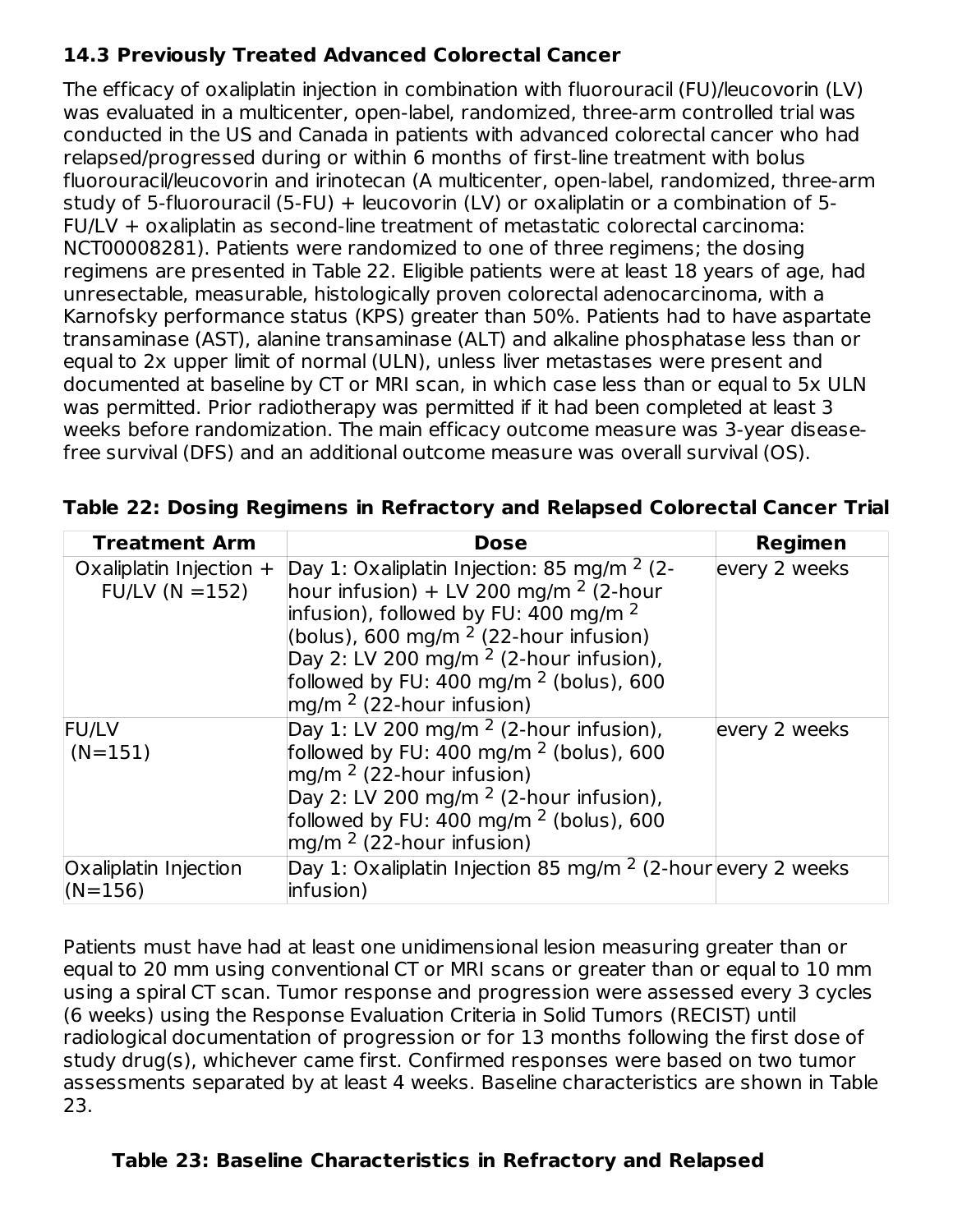#### **Colorectal Cancer Trial**

|                                | <b>Oxaliplatin</b><br>Injection +<br>$FU/LV N = 152$ | <b>Oxaliplatin</b><br><b>Injection</b><br>$N = 156$ | $FUVN =$<br>151 |
|--------------------------------|------------------------------------------------------|-----------------------------------------------------|-----------------|
| Sex: Male (%)                  | 57.2                                                 | 60.9                                                | 54.3            |
| Female (%)                     | 42.8                                                 | 39.1                                                | 45.7            |
| Median age (years)             | 59.0                                                 | 61.0                                                | 60.0            |
| Range                          | $22 - 88$                                            | $27 - 79$                                           | $21 - 80$       |
| Race (%)                       |                                                      |                                                     |                 |
| Caucasian                      | 88.8                                                 | 84.6                                                | 87.4            |
| <b>Black</b>                   | 5.9                                                  | 7.1                                                 | 7.9             |
| Asian                          | 2.6                                                  | 2.6                                                 | 1.3             |
| Other                          | 2.6                                                  | 5.8                                                 | 3.3             |
| KPS (%)                        |                                                      |                                                     |                 |
| 70-100                         | 95.4                                                 | 92.3                                                | 94.7            |
| 50-60                          | 2.0                                                  | 4.5                                                 | 2.6             |
| Not reported                   | 2.6                                                  | 3.2                                                 | 2.6             |
| Prior radiotherapy (%)         | 25.0                                                 | 19.2                                                | 25.2            |
| Prior pelvic radiation (%)     | 21.1                                                 | 13.5                                                | 18.5            |
| Number of metastatic sites (%) |                                                      |                                                     |                 |
| $\mathbf{1}$                   | 25.7                                                 | 31.4                                                | 27.2            |
| $\geq$ 2                       | 74.3                                                 | 67.9                                                | 72.2            |
| Liver involvement (%)          |                                                      |                                                     |                 |
| Liver only                     | 18.4                                                 | 25.6                                                | 22.5            |
| Liver $+$ other                | 53.3                                                 | 59.0                                                | 60.3            |

The median number of cycles administered per patient was 6 for the oxaliplatin injection and fluorouracil/leucovorin combination and 3 each for fluorouracil/leucovorin alone and oxaliplatin injection alone. Patients treated with the combination of oxaliplatin injection and fluorouracil/leucovorin had an increased response rate compared to patients given fluorouracil/leucovorin or oxaliplatin alone. Efficacy results are summarized in Tables 24 and 25.

| Table 24: Response Rates in Refractory and Relapsed Colorectal Cancer |                                      |  |  |
|-----------------------------------------------------------------------|--------------------------------------|--|--|
|                                                                       | <b>Clinical Trial - ITT Analysis</b> |  |  |

| <b>Best Response</b> | <b>Oxaliplatin</b><br>Injection +<br>$FU/LV$ N=152 | <b>Oxaliplatin</b><br>Injection N=156         | $FU/LV$ N=151 |  |  |
|----------------------|----------------------------------------------------|-----------------------------------------------|---------------|--|--|
| Complete Response    |                                                    |                                               |               |  |  |
| Partial Response     | 13 (9%)                                            | 2(1%)                                         |               |  |  |
| P-value              |                                                    | 0.0002 FU/LV vs Oxaliplatin Injection + FU/LV |               |  |  |
| 95% CI               | 4.6%, 14.2%                                        | $0.2\%$ , 4.6%                                | 0, 2.4%       |  |  |

### **Table 25: Radiographic Time to Progression (TTP)\* in Refractory and Relapsed Colorectal Cancer Clinical Trial**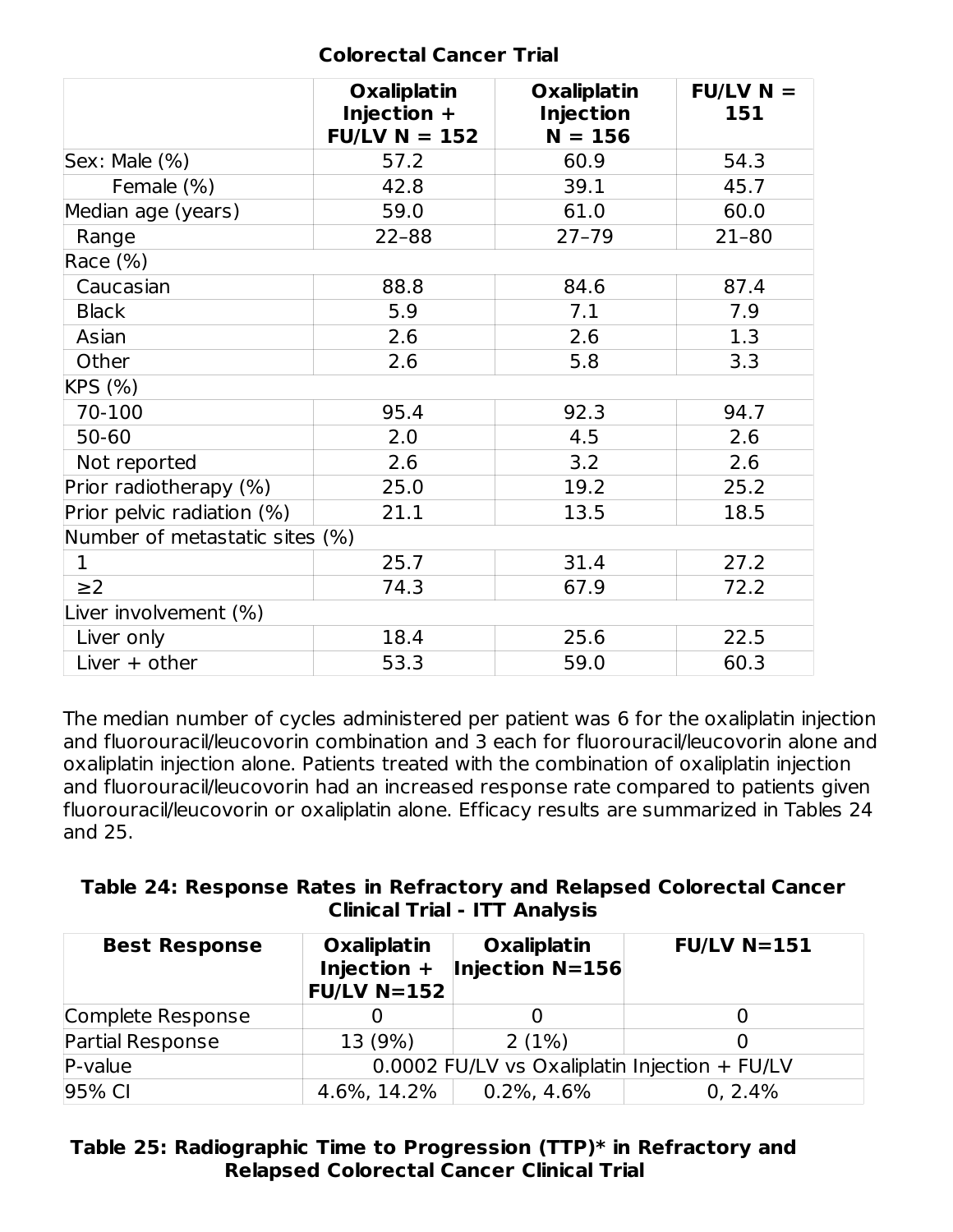| <b>Arm</b>                                                               | <b>Oxaliplatin</b><br><b>FU/LV</b><br>$N = 152$ | Oxaliplatin<br>Injection $+$ Injection N=156 | $FU/LV$ N=151 |
|--------------------------------------------------------------------------|-------------------------------------------------|----------------------------------------------|---------------|
| Number of progressors                                                    | 50                                              | 101                                          | 74            |
| Number of patients with no<br>radiological evaluation beyond<br>baseline | 17 (11%)                                        | 16 (10%)                                     | 22 (15%)      |
| Median TTP (months)                                                      | 4.6                                             | 1.6                                          | 2.7           |
| 95% CI                                                                   | 4.2, 6.1                                        | 1.4, 2.7                                     | 1.8, 3.0      |

This is not an ITT analysis. Events were limited to radiographic disease \* progression documented by independent review of radiographs. Clinical progression was not included in this analysis, and 18% of patients were excluded from the analysis based on unavailability of the radiographs for independent review.

At the time of the interim analysis 49% of the radiographic progression events had occurred. In this interim analysis an estimated 2-month increase in median time to radiographic progression was observed compared to fluorouracil/leucovorin alone.

### **15 REFERENCES**

1. "OSHA Hazardous Drugs." OSHA. http://www.osha.gov/SLTC/hazardousdrugs/index.html

## **16 HOW SUPPLIED/STORAGE AND HANDLING**

Oxaliplatin Injection USP is supplied in clear, glass, single-dose vials with gray elastomeric stoppers and aluminum flip-off seals containing 50 mg or 100 mg of oxaliplatin as a clear, colorless, sterile, preservative-free, aqueous solution at a concentration of 5 mg/mL.

NDC 68001-468-36: 50 mg/10 mL single-dose vial with flip-off seal individually packaged in a carton.

NDC 68001-468-37: 100 mg/20 mL single-dose vial with flip-off seal individually packaged in a carton.

Store at 25°C (77°F); excursions permitted between 15 to 30°C (59 to 86°F). [See USP Controlled Room Temperature]. Do not freeze and protect from light (keep in original outer carton). Discard unused portion.

Oxaliplatin Injection USP is a cytotoxic drug. Follow applicable special handling and disposal procedures.  $^1$  The use of gloves is recommended. If a solution of Oxaliplatin Injection USP contacts the skin, wash the skin immediately and thoroughly with soap and water. If Oxaliplatin Injection USP contacts the mucous membranes, flush thoroughly with water.

### **17 PATIENT COUNSELING INFORMATION**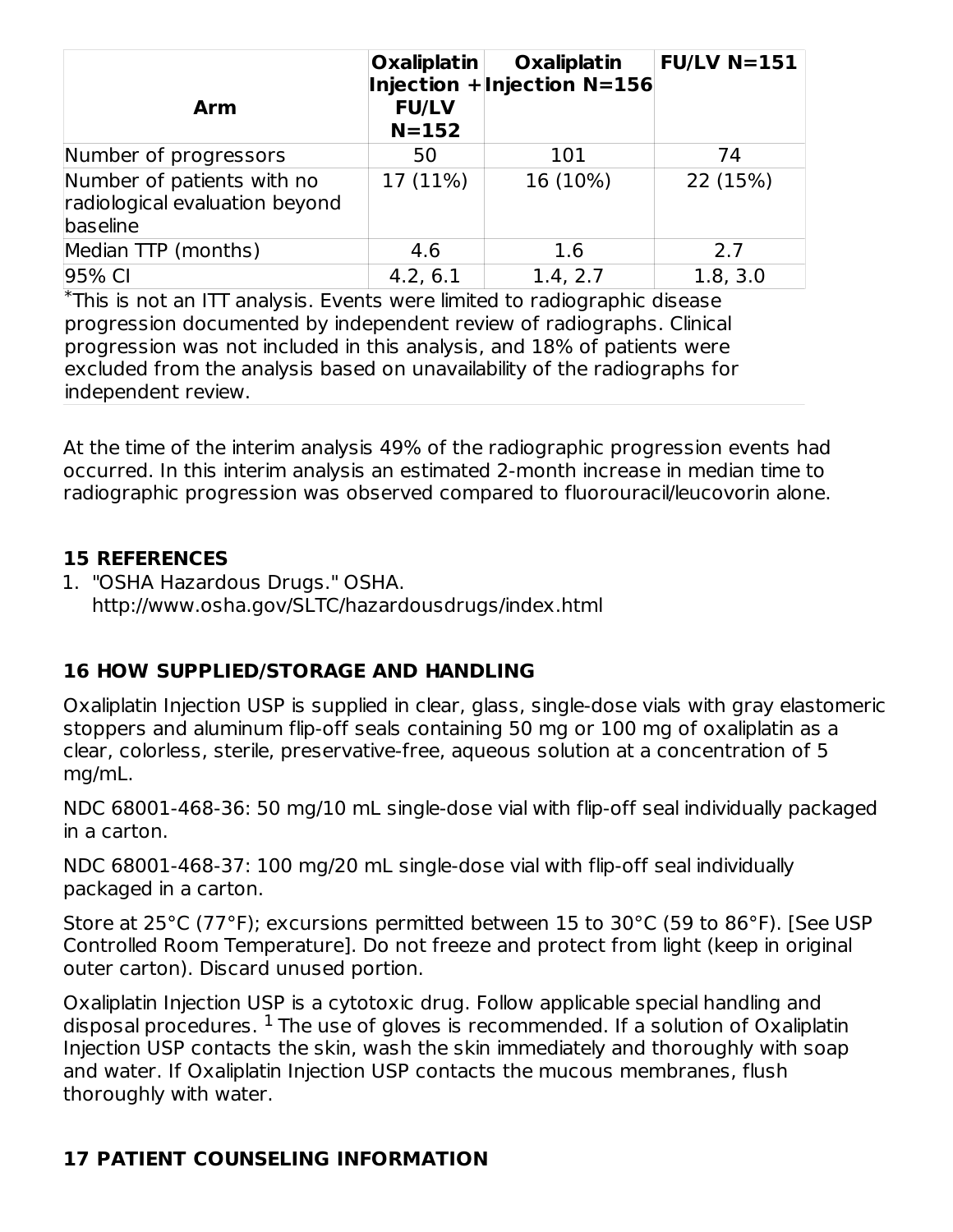#### Hypersensitivity Reactions

Advise patients of the potential risk of hypersensitivity and that oxaliplatin injection is contraindicated in patients with a history of hypersensitivity reactions to oxaliplatin and other platinum-based drugs. Instruct patients to seek immediate medical attention for signs of severe hypersensitivity reaction such as chest tightness; shortness of breath; wheezing; dizziness or faintness; or swelling of the face, eyelids, or lips [see Warnings] and Precautions ( 5.1)].

### Peripheral Sensory Neuropathy

Advise patients of the risk of acute reversible or persistent-type neurosensory toxicity. Advise patients to avoid cold drinks, use of ice, and exposure of skin to cold temperature or cold objects [see Warnings and Precautions ( 5.2)] .

#### Myelosuppression

Inform patients that oxaliplatin injection can cause low blood cell counts and the need for frequent monitoring of blood cell counts. Advise patients to contact their healthcare provider immediately for bleeding, fever, particularly if associated with persistent diarrhea, or symptoms of infection develop [see Warnings and Precautions (5.3).

#### Posterior Reversible Encephalopathy Syndrome

Advise patients of the potential effects of vision abnormalities, in particular transient vision loss (reversible following therapy discontinuation), which may affect the patients' ability to drive and use machines [see Warnings and Precautions (5.4)].

#### Pulmonary Toxicity

Advise patients to report immediately to their healthcare provider any persistent or recurrent respiratory symptoms, such as non-productive cough and dyspnea [see Warnings and Precautions ( 5.5)] .

#### Hepatotoxicity

Advise patients to report signs or symptoms of hepatic toxicity to their healthcare provider [see Warnings and Precautions ( 5.6)].

### QT Interval Prolongation

Advise patients that oxaliplatin injection can cause QTc interval prolongation and to inform their physician if they have any symptoms, such as syncope (see Warnings and Precautions ( 5.7)] .

#### Rhabdomyolysis

Advise patients to contact their healthcare provider immediately for new or worsening signs or symptoms of muscle toxicity, dark urine, decreased urine output, or the inability to urinate [see Warnings and Precautions ( 5.8)].

#### **Hemorrhage**

Advise patients that oxaliplatin injection may increase the risk of bleeding and to promptly inform their healthcare provider of any bleeding episodes [see Warnings and Precautions ( 5.9)].

### Embryo-Fetal Toxicity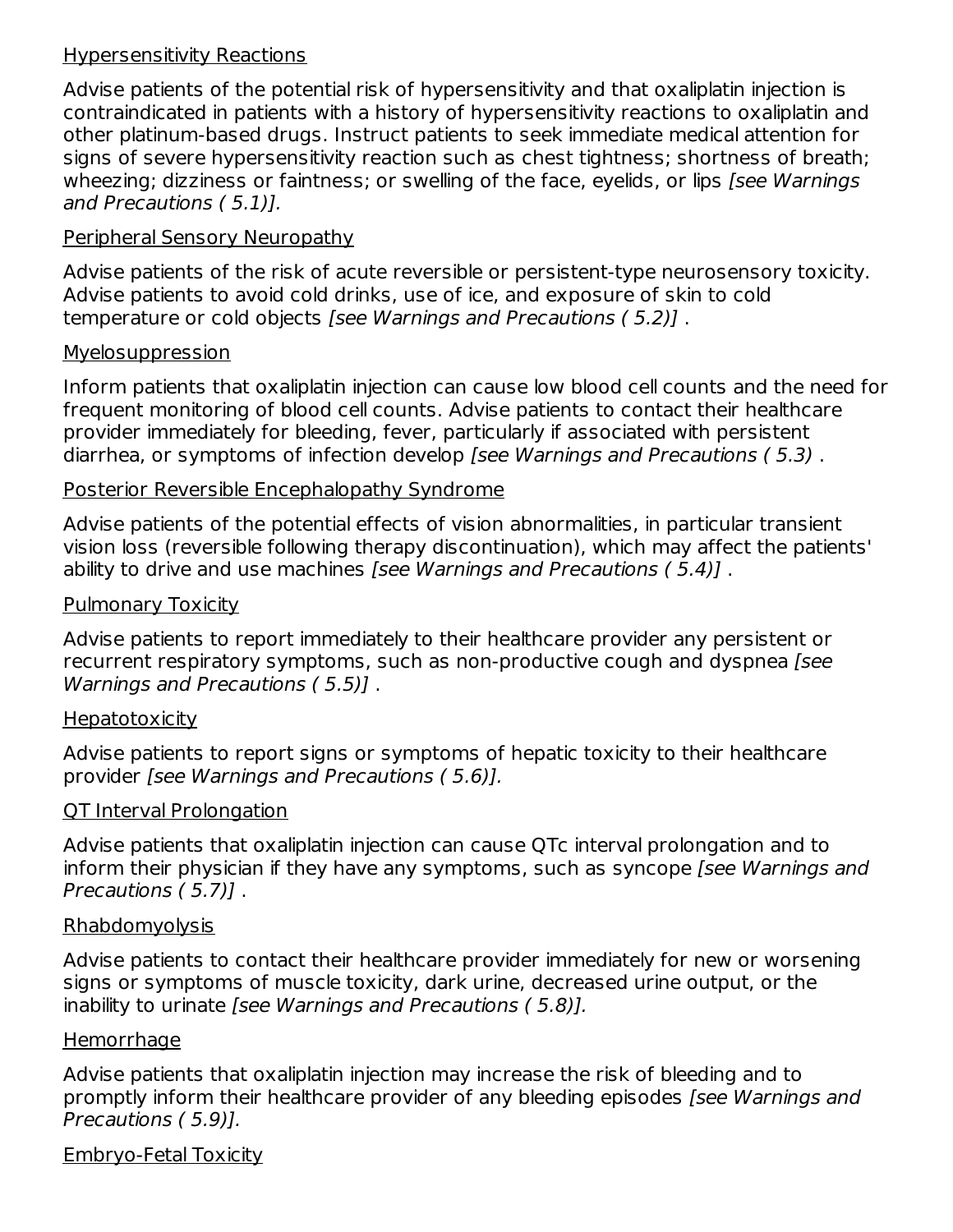Advise females of reproductive potential of the potential risk to a fetus. Advise females to inform their healthcare provider of a known or suspected pregnancy [see Warnings and Precautions ( 5.10), Use in Specific Populations ( 8.1) .

Advise females of reproductive potential to use effective contraception during treatment with oxaliplatin injection and for 9 months after the final dose [see Use in Specific Populations ( 8.3)] .

Advise male patients with female partners of reproductive potential to use effective contraception during treatment with oxaliplatin injection and for 6 months after the final dose [see Use in Specific Populations ( 8.3), Nonclinical Toxicology ( 13.1)] .

#### Lactation

Advise women not to breastfeed during treatment with oxaliplatin injection and for 3 months after the final dose [see Use in Specific Populations ( 8.2)] .

### **Infertility**

Advise females and males of reproductive potential that oxaliplatin injection may impair fertility [see Use in Specific Populations ( 8.3), Nonclinical Toxicology ( 13.1)] .

#### **Gastrointestinal**

Advise patients to contact their healthcare provider for persistent vomiting, diarrhea, or signs of dehydration [see Adverse Reactions ( 6.1)] .

#### Drug Interactions

Inform patients about the risk of drug interactions and the importance of providing a list of prescription and nonprescription drugs to their healthcare provider [see Drug] Interactions ( 7)] .

### **Manufactured by:**

Qilu Pharmaceutical (Hainan) Co., Ltd.

Haikou, 570314, China

### **For BluePoint Laboratories Revised: 01/2022**

### **Patient Information**

### **OXALIPLATIN (ox-Al-ah-platin) INJECTION USP**

#### **for intravenous use**

#### **What is the most important information I should know about Oxaliplatin Injection?**

**Oxaliplatin Injection can cause serious allergic reactions, including allergic reactions that can lead to death**. Oxaliplatin Injection is a platinum-based medicine. Serious allergic reactions including death can happen in people who take oxaliplatin injection and who have had previous allergic reactions to platinum-based medicines. Serious allergic reactions can happen within a few minutes of your oxaliplatin injection infusion or any time during your treatment with oxaliplatin injection.

### **Get emergency help right away if you:**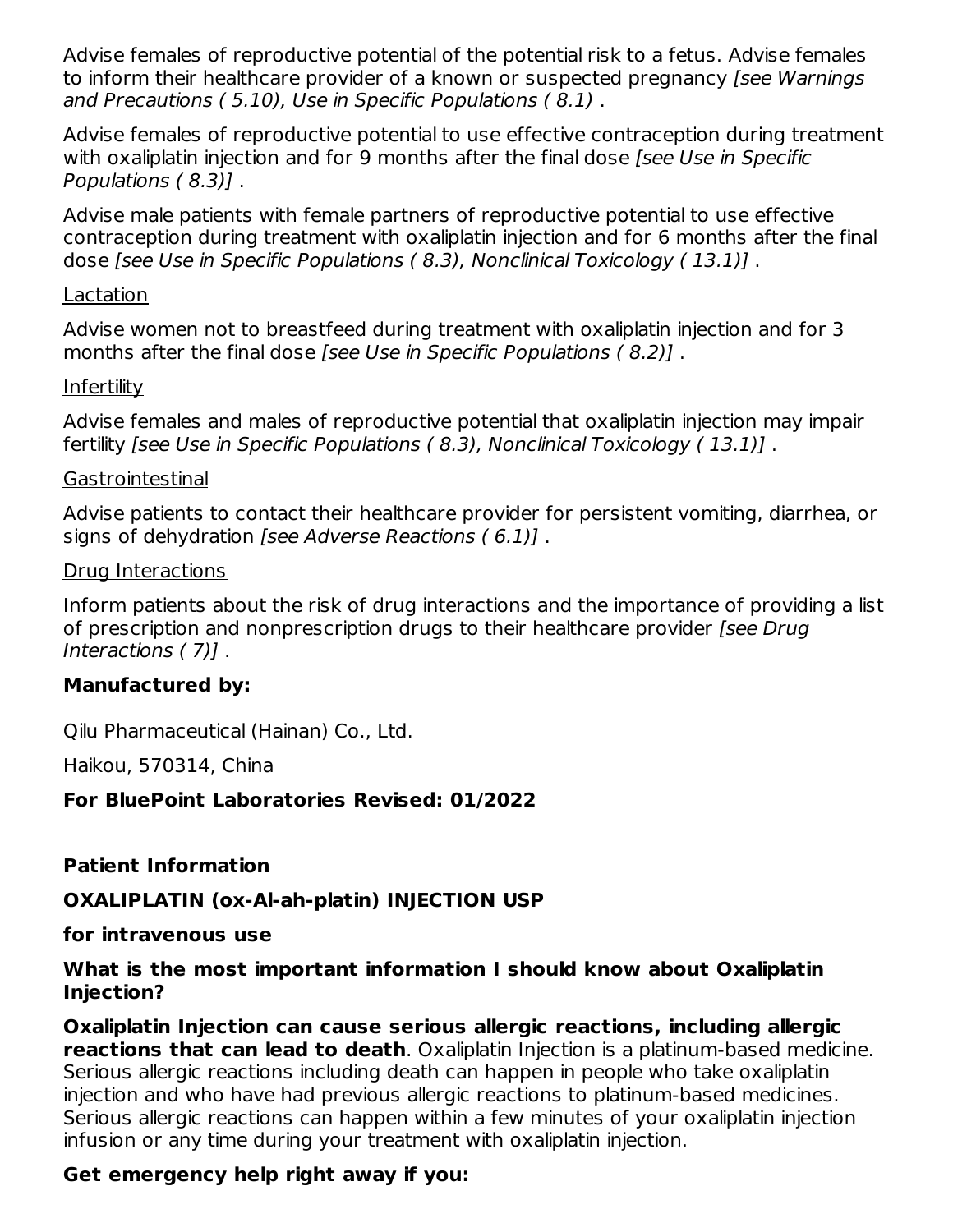- **have trouble breathing**
- **feel like your throat is closing up**

Call your doctor right away if you have any of the following signs or symptoms of an allergic reaction:

- $\bullet$  rash
- flushed face
- hives
- $\bullet$  itching
- swelling of your lips or tongue
- sudden cough
- dizziness or feel faint
- sweating
- chest pain

See **"What are the possible side effects of Oxaliplatin Injection?"** for information about other serious side effects.

## **What is Oxaliplatin Injection?**

Oxaliplatin Injection is an anti-cancer (chemotherapy) medicine that is used with other anti-cancer medicines called fluorouracil and leucovorin to treat people with:

- stage III colon cancer after surgery to remove the tumor
- advanced colon or rectal cancer (colorectal cancer)

It is not known if oxaliplatin injection is effective in children.

## **Who should not receive Oxaliplatin Injection?**

Do not receive oxaliplatin injection if you are allergic to any of the ingredients in oxaliplatin injection or other medicines that contain platinum. See the end of this leaflet for a complete list of the ingredients oxaliplatin injection.

Ask your doctor if you are not sure if you take a medicine that contains platinum.

## **What should I tell my doctor before receiving Oxaliplatin Injection?**

### **Before receiving oxaliplatin injection, tell your doctor about all of your medical conditions, including if you:**

- have an infection
- have lung, liver, or kidney problems
- have bleeding problems
- have or had heart problems such as an abnormal heart test called an electrocardiogram (ECG or EKG), a condition called long QT syndrome, an irregular or slow heartbeat, or a family history of heart problems.
- have had changes in the level of certain blood salt (electrolytes) levels, including potassium, magnesium, and calcium
- are pregnant or plan to become pregnant. Oxaliplatin Injection may harm your unborn baby. Tell your doctor right away if you become pregnant or think you may be pregnant during treatment with oxaliplatin injection.
- if you are able to become pregnant, your doctor may do a pregnancy test before you start treatment with oxaliplatin injection and for 9 months after the final dose. Talk to your doctor about forms of birth control that may be right for you.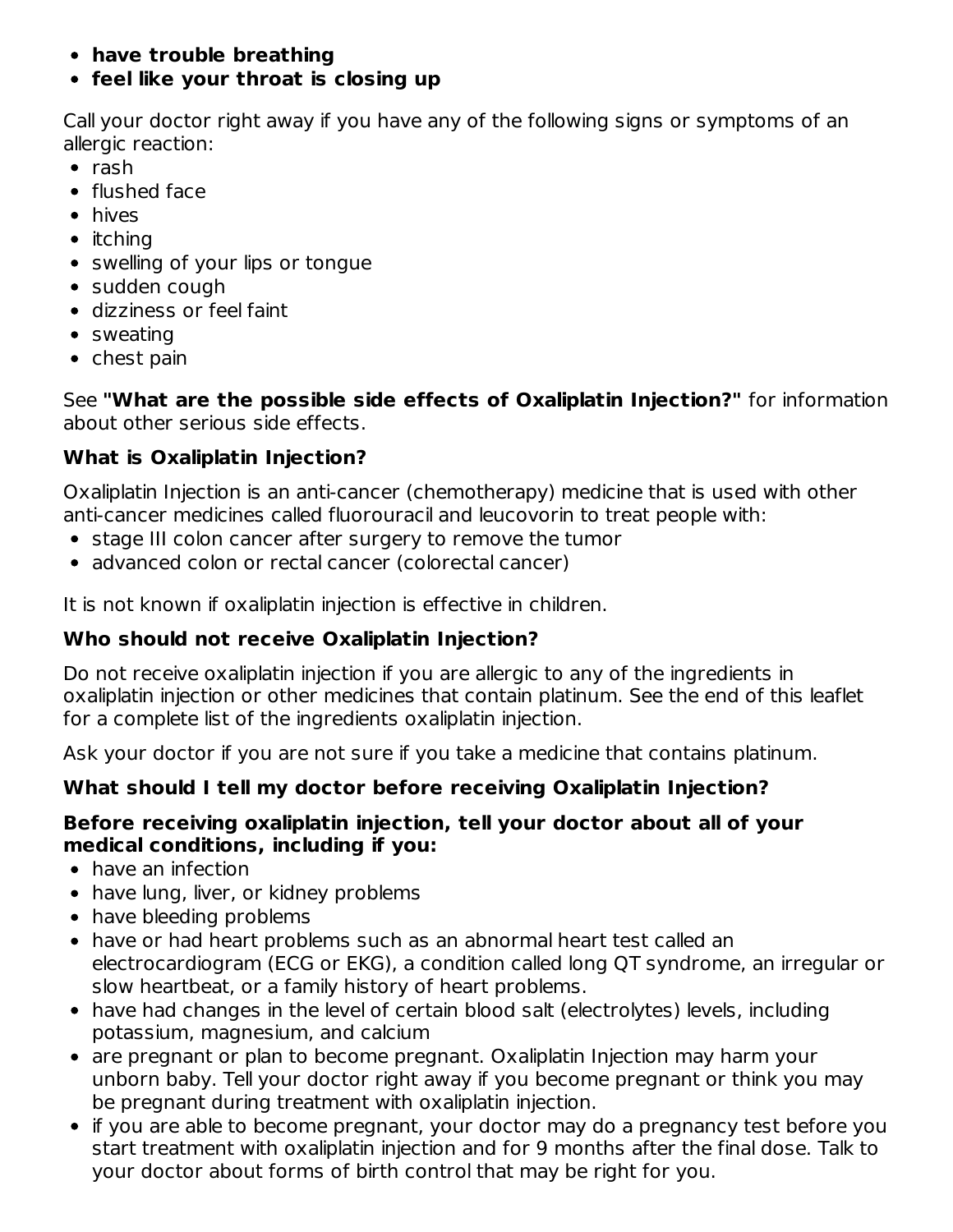- Females who are able to become pregnant should avoid becoming pregnant and should use effective birth control during treatment with oxaliplatin injection and for 9 months after the final dose. Talk to your doctor about forms of birth control that may be right for you.
- Males with female partners who are pregnant or able to become pregnant should use effective birth control during treatment with oxaliplatin injection and for 6 months after the final dose.
- Oxaliplatin Injection may cause fertility problems in males and females. Talk to your doctor if this is a concern for you.
- are breastfeeding or plan to breastfeed. It is not known if oxaliplatin injection passes into your breast milk. Do not breastfeed during treatment with oxaliplatin injection and for 3 months after the final dose.

Tell your doctor about all the medicines you take, including prescription and over-thecounter medicines, vitamins, and herbal supplements.

Know the medicines you take. Keep a list of them and show it to your doctor and pharmacist when you get a new medicine.

## **How will I receive Oxaliplatin Injection?**

- Oxaliplatin Injection is given to you into your vein through an intravenous (IV) tube.
- Your doctor will prescribe oxaliplatin injection in a dose that is right for you.
- Your doctor may change how often you receive oxaliplatin injection, your dose, or how long your infusion will take.
- You and your doctor will decide how many oxaliplatin injection treatments you will receive.
- It is very important that you do exactly what your doctor and nurse tell you to do.
- Some medicines may be given to you before oxaliplatin injection to help prevent nausea and vomiting.
- Each treatment course is given to you over 2 days. You will receive oxaliplatin injection on the first day only.
- There are usually 14 days between each chemotherapy treatment course.
- It is important for you to keep all of your medical appointments. Call your doctor if you miss an appointment. There may be special instructions for you.

### **Treatment Day 1:**

- Oxaliplatin Injection and leucovorin will be given through a thin plastic tube into a vein (intravenous infusion or IV) and given for 2 hours. You will be watched by a healthcare provider during this time.
- Right after the oxaliplatin injection and leucovorin are given, 2 doses of fluorouracil will be given. The first dose is given right away into your IV tube. The second dose will be given into your IV tube over the next 22 hours, using a pump device.

## **Treatment Day 2:**

You **will not** get oxaliplatin injection on Day 2. Leucovorin and fluorouracil will be given the same way as on Day 1.

The fluorouracil will be given through your IV with a pump. If you have any problems with the pump or the tube, call your doctor, your nurse, or the person who is responsible for your pump. Do not let anyone other than a healthcare provider touch your infusion pump or tubing.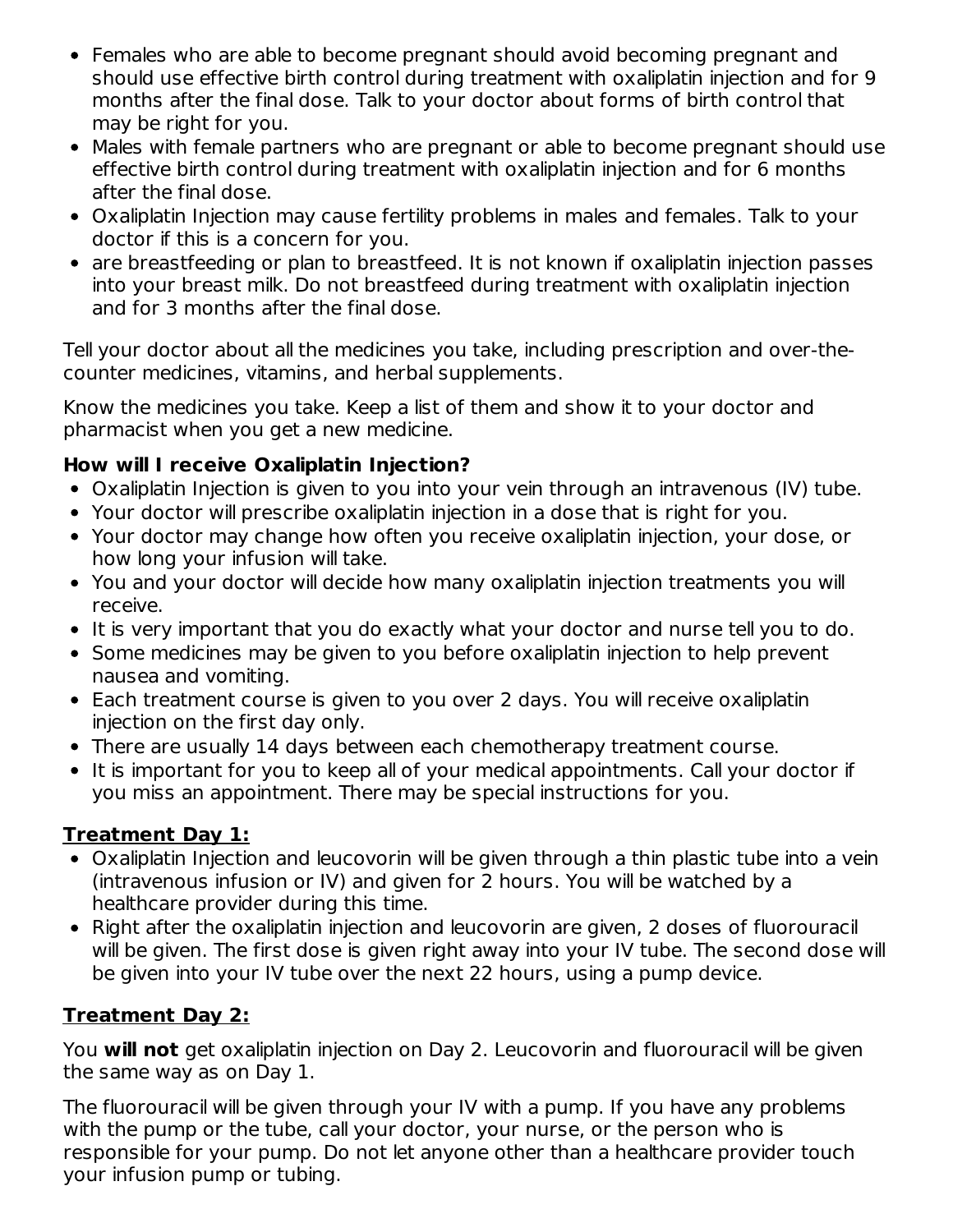## **What should I avoid while receiving Oxaliplatin Injection?**

- Avoid cold temperatures and cold objects. Cover your skin if you go outdoors in cold temperatures.
- Do not drink cold drinks or use ice cubes in drinks.
- Do not put ice or ice packs on your body.
- Oxaliplatin Injection can cause dizziness, vision problems, or vision loss that can affect your ability to drive or use machines. You should not drive or operate machinery if you develop these symptoms while receiving oxaliplatin injection.

#### See " **How can I reduce the side effects caused by cold temperatures?**" for more information.

Talk with your doctor and nurse about your level of activity during treatment with oxaliplatin injection. Follow their instructions.

### **What are the possible side effects of Oxaliplatin Injection?**

### **Oxaliplatin Injection can cause serious side effects, including**:

- **See "What is the most important information I should know about Oxaliplatin Injection?"**
- **Nerve problems.** Oxaliplatin Injection can affect how your nerves work and make you feel. Nerve problems may happen with the first treatment or within two days after your treatment of oxaliplatin injection. Nerve problems may last a short time (acute) or may become persistent. Symptoms may improve after stopping treatment with oxaliplatin injection. Exposure to cold or cold objects may cause or worsen nerve problems. Tell your doctor right away if you get any signs of nerve problems, including:
	- very sensitive to cold temperatures and cold objects
	- trouble breathing, swallowing, or saying words, jaw tightness, odd feelings in your tongue, or chest pressure
	- pain, tingling, burning (pins and needles, numb feeling) in your hands, feet, or around your mouth or throat, which may cause problems walking, fall, or performing activities of daily living

For information on ways to lessen or help with the nerve problems, see the end of this leaflet, " **How can I reduce the side effects caused by cold temperatures?**"

- **Posterior Reversible Encephalopathy Syndrome (PRES).** PRES is a rare condition that affects the brain. Tell your doctor right away if you have any of the following signs and symptoms of PRES:
	- headache
	- $\circ$  confusion or a change in the way you think
	- seizures
	- vision problems, such as blurriness or vision loss.
- **Low blood cell counts (myelosuppression).** Oxaliplatin Injection when used with fluorouracil and leucovorin can cause low blood cells counts. Low blood cell counts are common with oxaliplatin injection when used with fluorouracil and leucovorin and can lead to serious infection and death. Tell your doctor right away if you have a fever greater than 100.9°F (38.3°C) or a prolonged fever greater than 100.4°F (38°C) for more than one hour (febrile neutropenia). Call your doctor right away if you get any of the following signs of infection: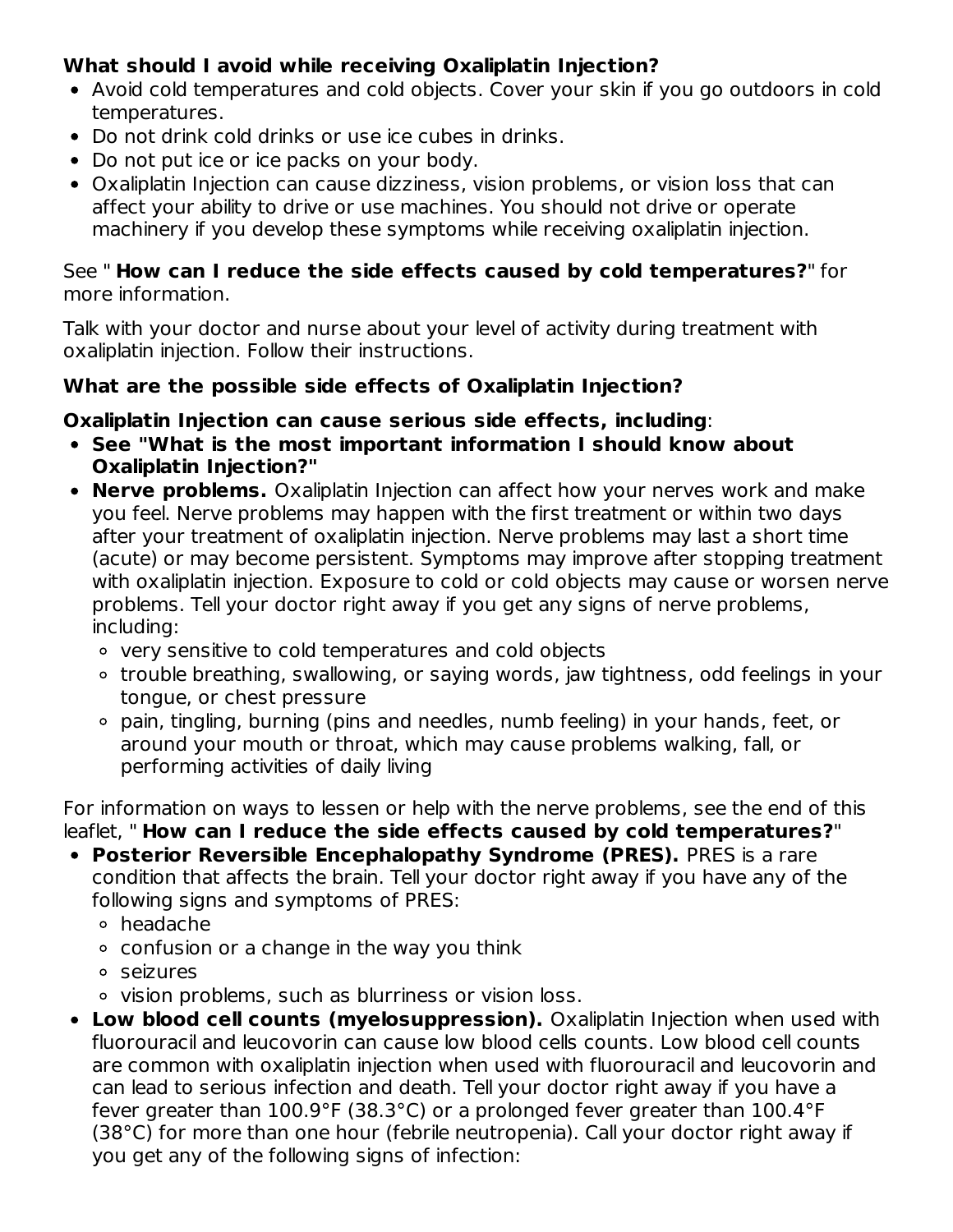- chills or shivering
- pain on swallowing
- sore throat
- $\circ$  cough that brings up mucus
- burning or pain on urination
- redness or swelling at intravenous site
- persistent diarrhea
- **Risk of new cancers.** Leukemia, a form of blood cancer, has been reported in patients after taking oxaliplatin injection in combination with certain other medicines. Talk to your doctor about the potential for increased risk of this type of cancer when taking oxaliplatin injection and certain other medicines.
- **Lung Problems.** Oxaliplatin Injection can cause lung problems that may lead to death. Tell your doctor right away if you get any of the following symptoms as these may be indicators of a serious lung disease:

| o shortness of breath | ıuar |
|-----------------------|------|
| o wheezing            |      |

- **Liver problems (hepatotoxicity).** Your doctor will do blood tests to check your liver when you start receiving oxaliplatin injection, and before each treatment course as needed.
- **Heart problems.** Oxaliplatin Injection can cause heart problems that have led to death. Your doctor may do blood and heart tests during treatment with oxaliplatin injection if you have certain heart problems. If you faint (lose consciousness) or have an irregular heartbeat or chest pain during treatment with oxaliplatin injection, get medical help right away as this may be a sign of a serious heart condition.
- **Muscle problems.** Oxaliplatin Injection can cause muscle damage (rhabdomyolysis) which can lead to death. Tell your doctor right away if you have muscle pain and swelling, along with weakness, fever, or red-brown urine.
- **Harm to an unborn baby.** See " **What should I tell my doctor before receiving Oxaliplatin Injection?** "
- **Bleeding problems (hemorrhage).** Oxaliplatin Injection when used with fluorouracil and leucovorin can cause bleeding problems (hemorrhage) that can lead to death. Your risk of bleeding may increase if you are also taking a blood thinner medicine. Tell your healthcare provider if you have any signs or symptoms of bleeding, including:

| o blood in your stools or black stools (looks o increased bruising<br>like tar) |                     |
|---------------------------------------------------------------------------------|---------------------|
| o pink or brown urine                                                           | o dizziness         |
|                                                                                 | o weakness          |
| o unexpected bleeding, or bleeding that is                                      | o confusion         |
| severe or you cannot control                                                    | o changes in speech |
| o vomit blood or vomit that looks like coffee o headache that lasts a long time |                     |
| grounds                                                                         |                     |
| o cough up blood or blood clots                                                 |                     |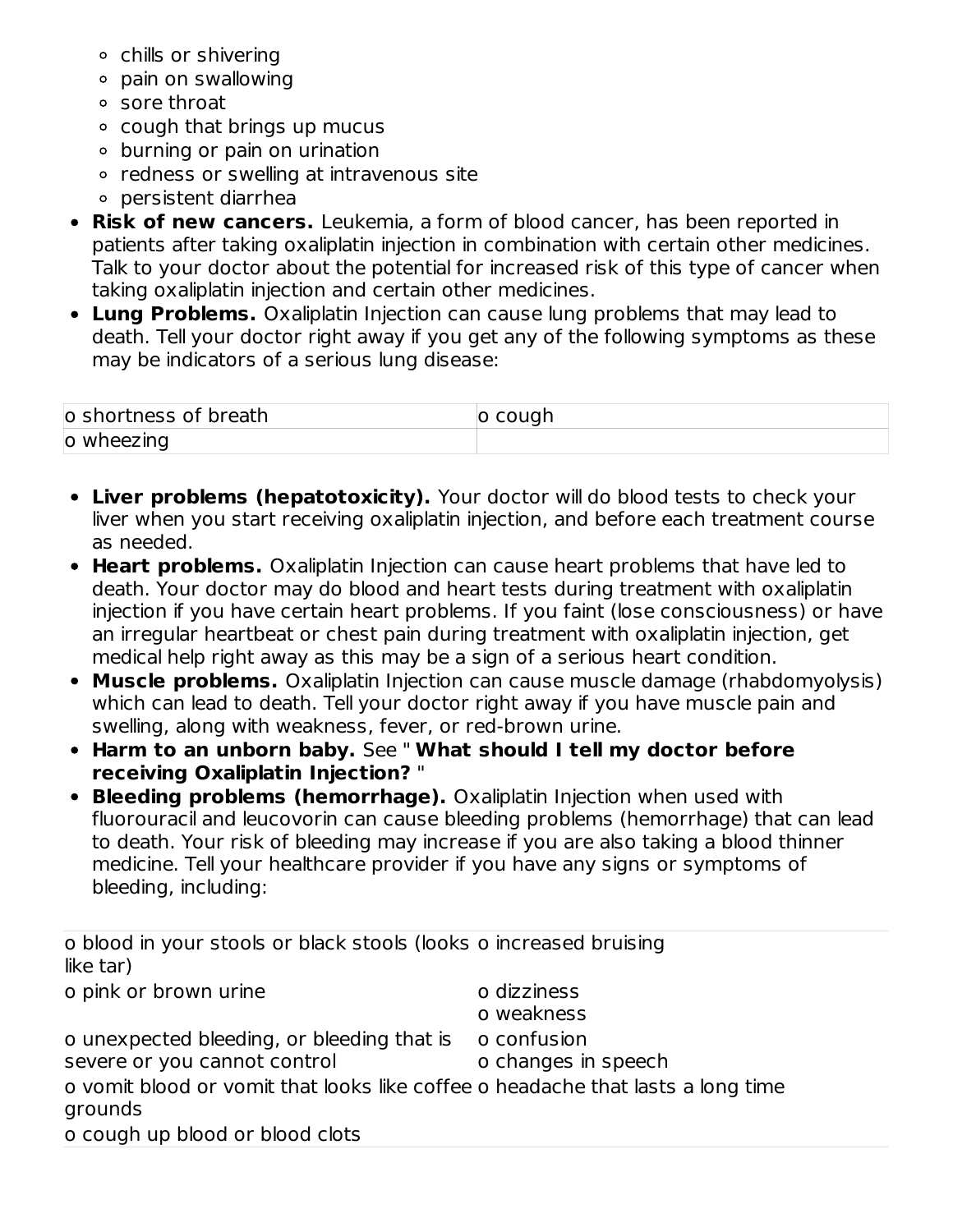### **The most common side effects of Oxaliplatin Injection include**:

- numbness, pain, tingling, and/or burning along the nerves
- low white blood cells (blood cells important for fighting infection)
- low platelet count (important for clotting and to control bleeding)
- low red blood cells (blood cells that carry oxygen to the tissues)
- nausea
- changes in liver function tests
- diarrhea
- vomiting
- tiredness
- mouth sores

Tell your doctor if you have any side effect that bothers your or that does not go away. These are not all the possible side effects of oxaliplatin injection. For more information, ask your doctor or pharmacist.

Call your doctor for medical advice about side effects. You may report side effects to FDA at 1-800-FDA-1088.

### **How can I reduce the side effects caused by cold temperatures?**

- Cover yourself with a blanket while you are getting your oxaliplatin injection infusion.
- Do not breathe deeply when exposed to cold air.
- Wear warm clothing in cold weather at all times. Cover your mouth and nose with a scarf or a pull-down cap (ski cap) to warm the air that goes to your lungs.
- Wear gloves when taking things from the freezer or refrigerator.
- Drink fluids warm or at room temperature.
- Always drink through a straw.
- **Do not** use ice chips if you have nausea or mouth sores. Ask your doctor about what you can use.
- Be aware that most metals are cold to touch, especially in the winter. These include your car door and mailbox. Wear gloves to touch cold objects.
- Do not run the air-conditioning at high levels in the house or in the car in hot weather.
- If your body gets cold, warm-up the affected part. If your hands get cold, wash them with warm water.
- Always let your doctor know **before** your next treatment how well you did since your last visit.

Your doctor may have other useful tips for helping you with side effects.

### **General information about the safe and effective use of Oxaliplatin Injection**

Medicines are sometimes prescribed for purposes other than those listed in the Patient Information leaflet.

This Patient Information leaflet summarizes the most important information about oxaliplatin injection. If you would like more information, talk with your doctor. You can ask your doctor or pharmacist for information about oxaliplatin injection that is written for health professionals.

### **What are the ingredients in Oxaliplatin Injection?**

Active ingredient: oxaliplatin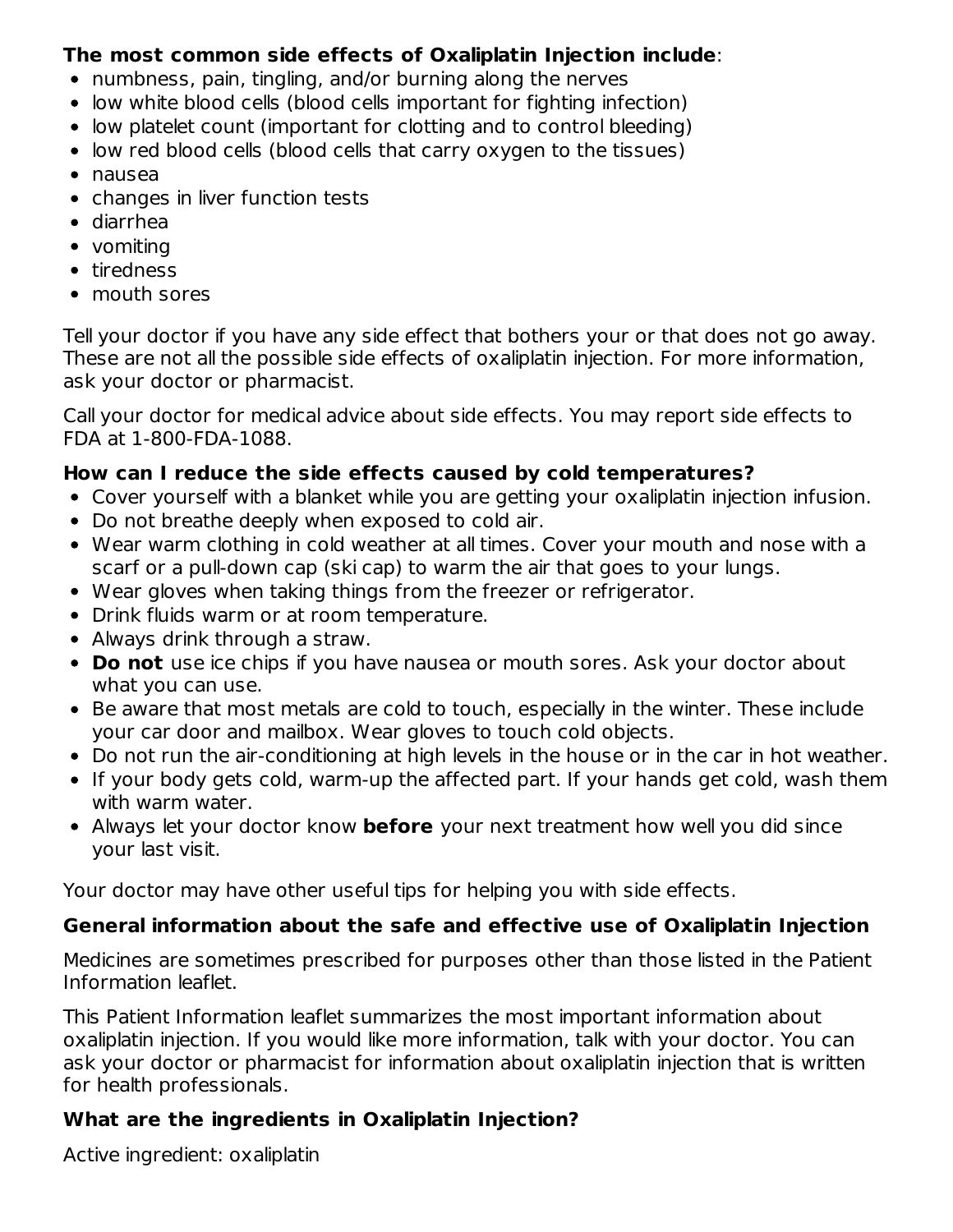Inactive ingredient: water for injection

### **Manufactured by:**

Qilu Pharmaceutical (Hainan) Co., Ltd. Haikou, 570314, China

### **For BluePoint Laboratories Revised: 01/2022**

## **PACKAGE LABEL.PRINCIPAL DISPLAY PANEL**

PRINCIPAL DISPLAY PANEL - 50 mg/10 mL Container NDC 68001-468-36 Oxaliplatin Injection USP 50 mg/10 mL (5 mg/mL) FOR INTRAVENOUS USE ONLY SINGLE USE VIAL ONLY Sterile Aqueous Solution - Preservative Free See package insert for further

required dilution

DO NOT MIX OR ADD TO

SODIUM CHLORIDE/

CHLORIDE-CONTAINING

**SOLUTIONS** 

Rx only

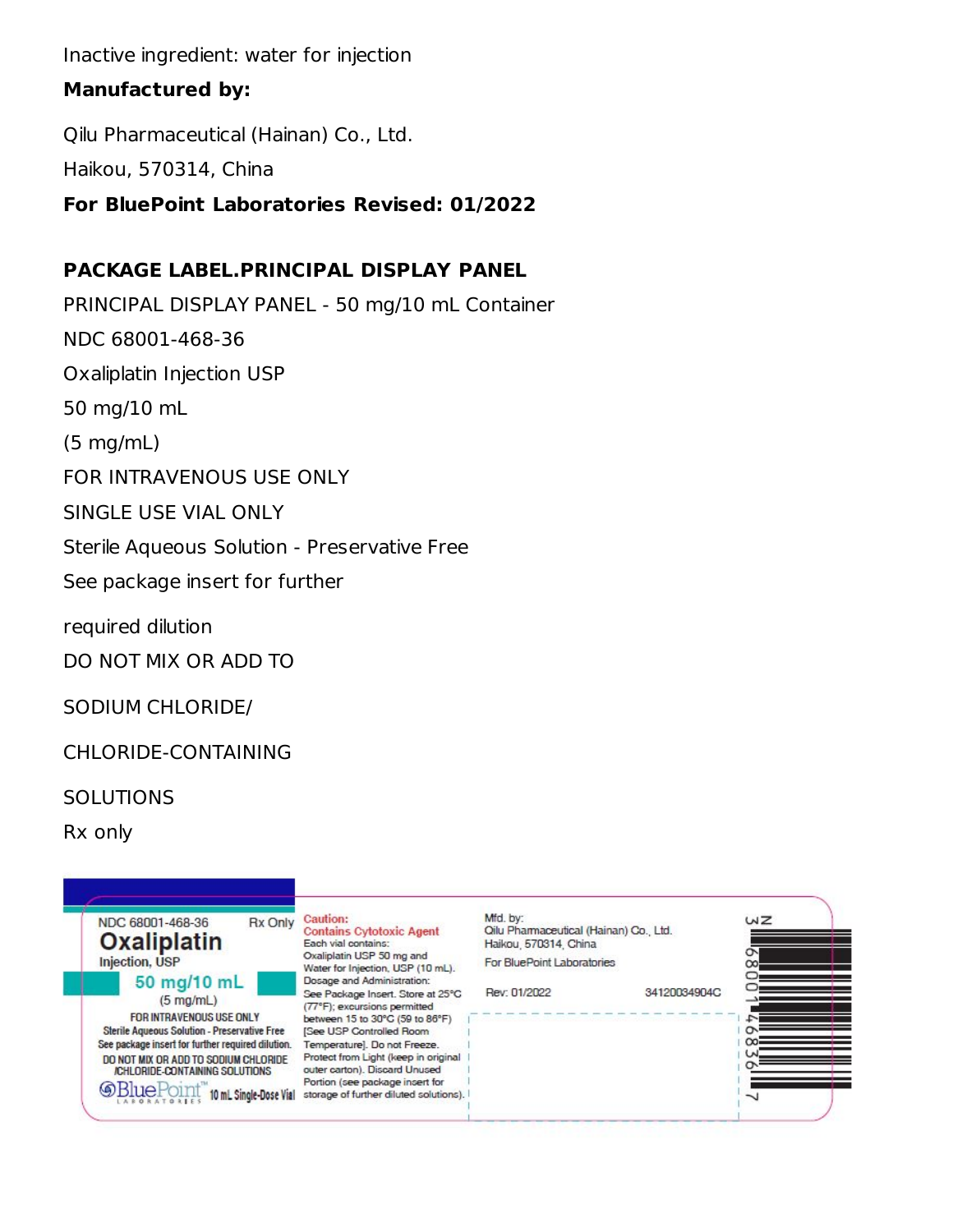

SODIUM CHLORIDE/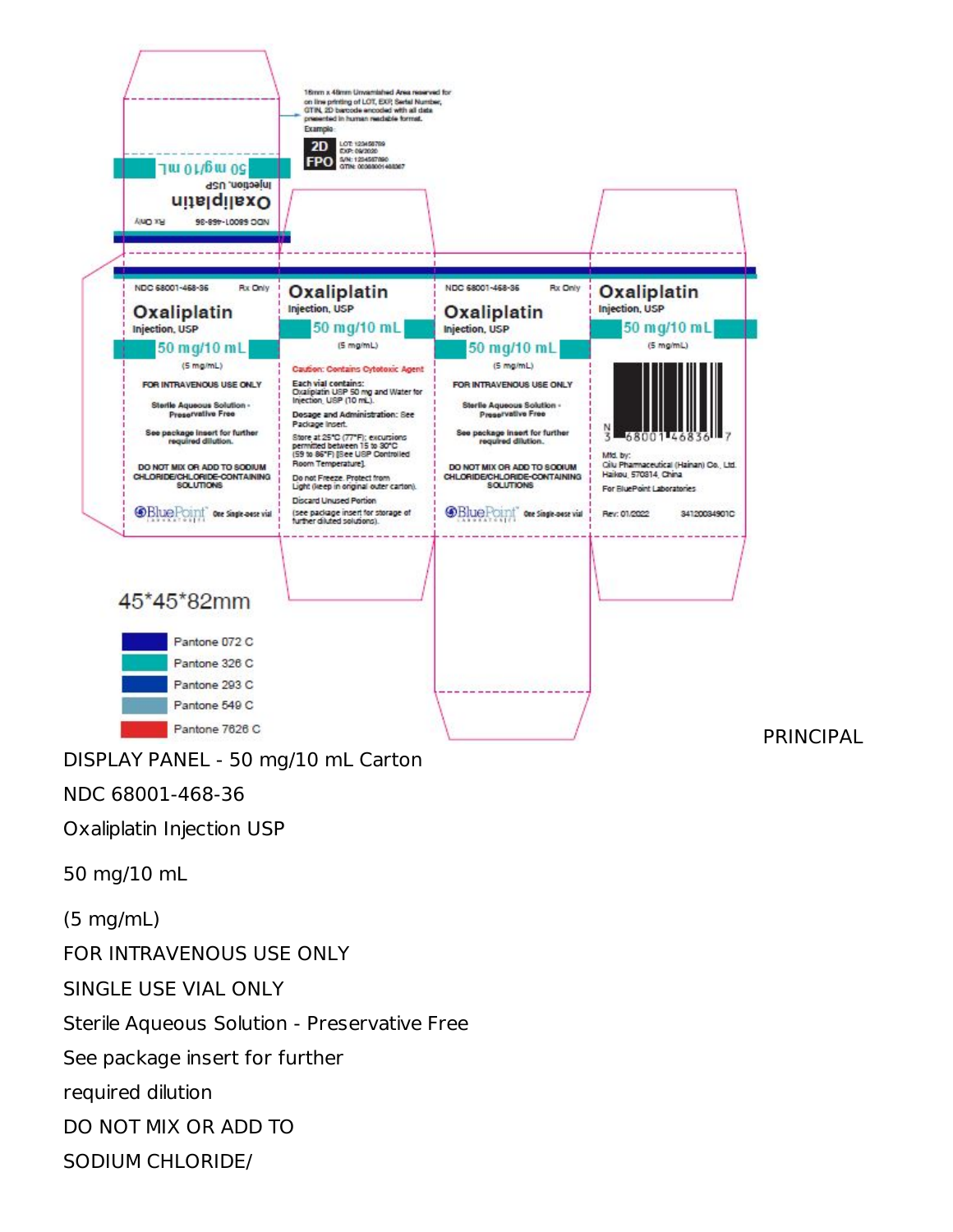### CHLORIDE-CONTAINING

SOLUTIONS

Rx only

PRINCIPAL DISPLAY PANEL - 100 mg/20 mL Container

NDC 68001-468-37

Oxaliplatin Injection USP

100 mg/20 mL

(5 mg/mL)

FOR INTRAVENOUS USE ONLY

SINGLE USE VIAL ONLY

Sterile Aqueous Solution - Preservative Free

See package insert for further

required dilution

DO NOT MIX OR ADD TO

SODIUM CHLORIDE/

CHLORIDE-CONTAINING

#### **SOLUTIONS**

Rx only



PRINCIPAL DISPLAY PANEL - 100 mg/20 mL Carton

NDC 68001-468-37

Oxaliplatin Injection USP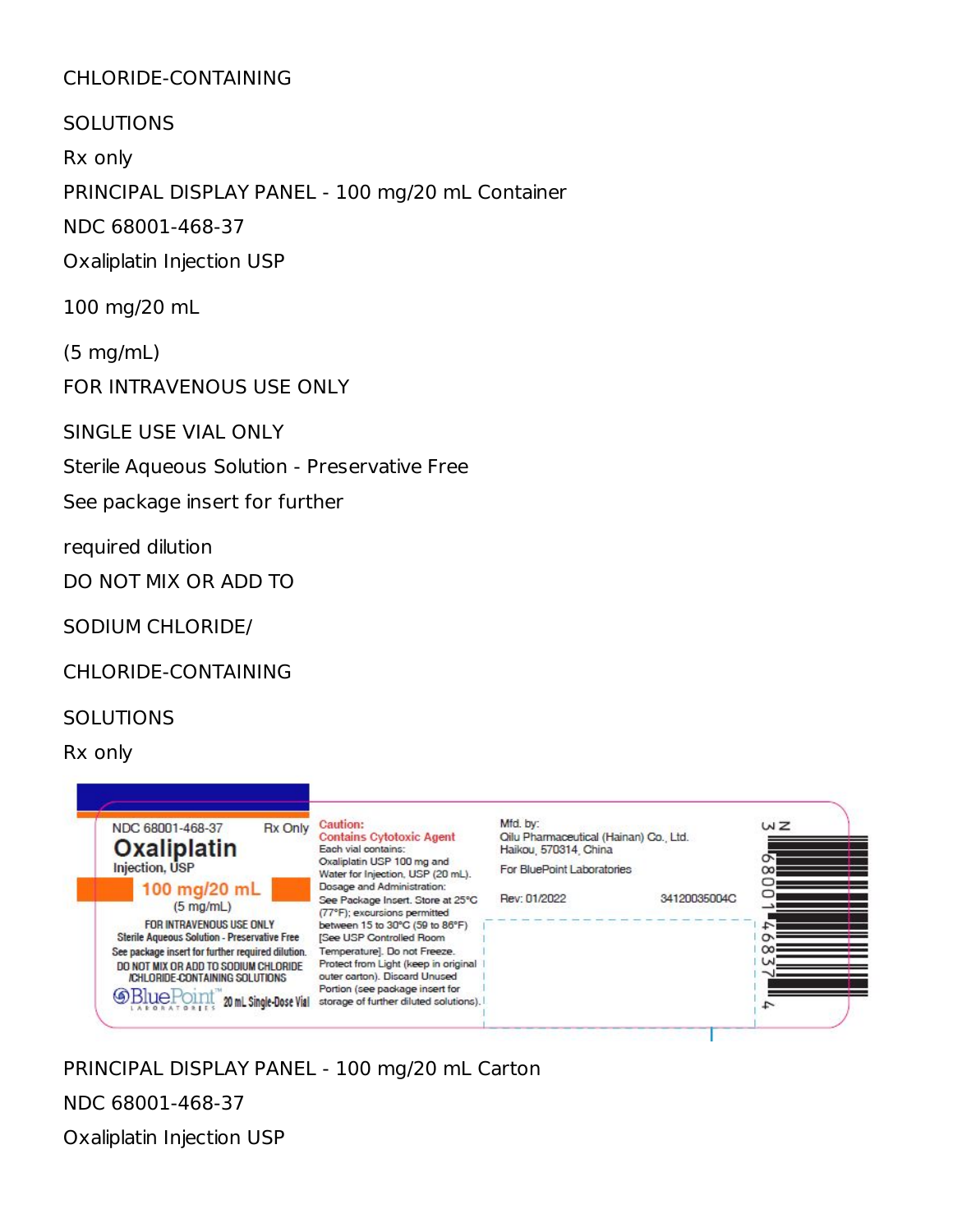100 mg/20 mL

(5 mg/mL)

FOR INTRAVENOUS USE ONLY

SINGLE USE VIAL ONLY Sterile Aqueous Solution - Preservative Free See package insert for further

required dilution DO NOT MIX OR ADD TO

SODIUM CHLORIDE/

CHLORIDE-CONTAINING

**SOLUTIONS** 

Rx only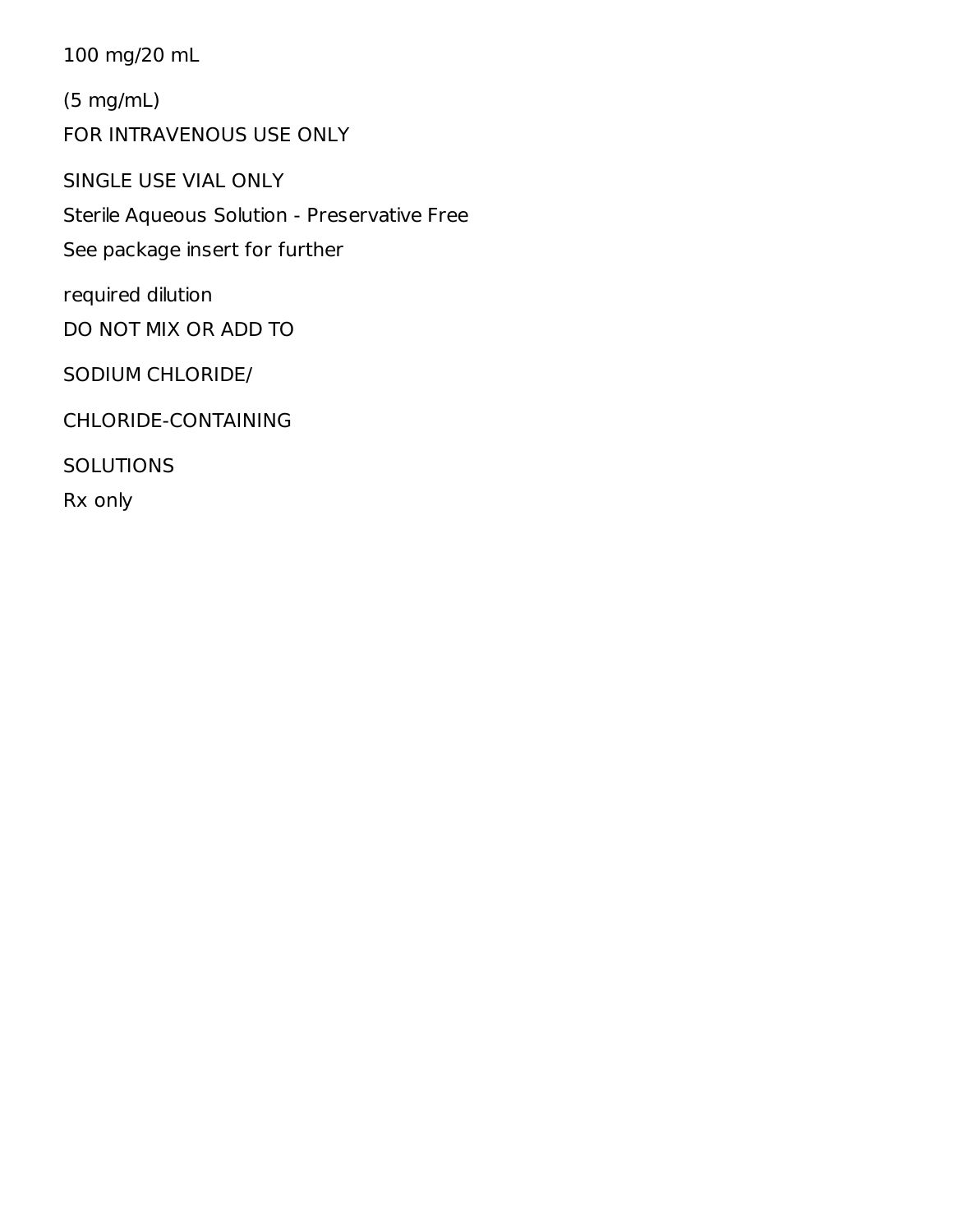

| <b>OXALIPLATIN</b>                                                    |                                |                           |                          |                 |
|-----------------------------------------------------------------------|--------------------------------|---------------------------|--------------------------|-----------------|
| oxaliplatin injection, solution                                       |                                |                           |                          |                 |
|                                                                       |                                |                           |                          |                 |
| <b>Product Information</b>                                            |                                |                           |                          |                 |
| <b>Product Type</b>                                                   | <b>HUMAN PRESCRIPTION DRUG</b> | <b>Item Code (Source)</b> |                          | NDC:68001-468   |
| <b>Route of Administration</b>                                        | <b>INTRAVENOUS</b>             |                           |                          |                 |
|                                                                       |                                |                           |                          |                 |
| <b>Active Ingredient/Active Moiety</b>                                |                                |                           |                          |                 |
|                                                                       |                                |                           |                          |                 |
|                                                                       | <b>Ingredient Name</b>         |                           | <b>Basis of Strength</b> | <b>Strength</b> |
| <b>OXALIPLATIN</b> (UNII: 04ZR38536J) (OXALIPLATIN - UNII:04ZR38536J) |                                | <b>OXALIPLATIN</b>        |                          | 5 mg in 1 mL    |
|                                                                       |                                |                           |                          |                 |
| <b>Inactive Ingredients</b>                                           |                                |                           |                          |                 |
|                                                                       |                                |                           |                          |                 |
|                                                                       | <b>Ingredient Name</b>         |                           |                          | Strength        |
|                                                                       |                                |                           |                          |                 |